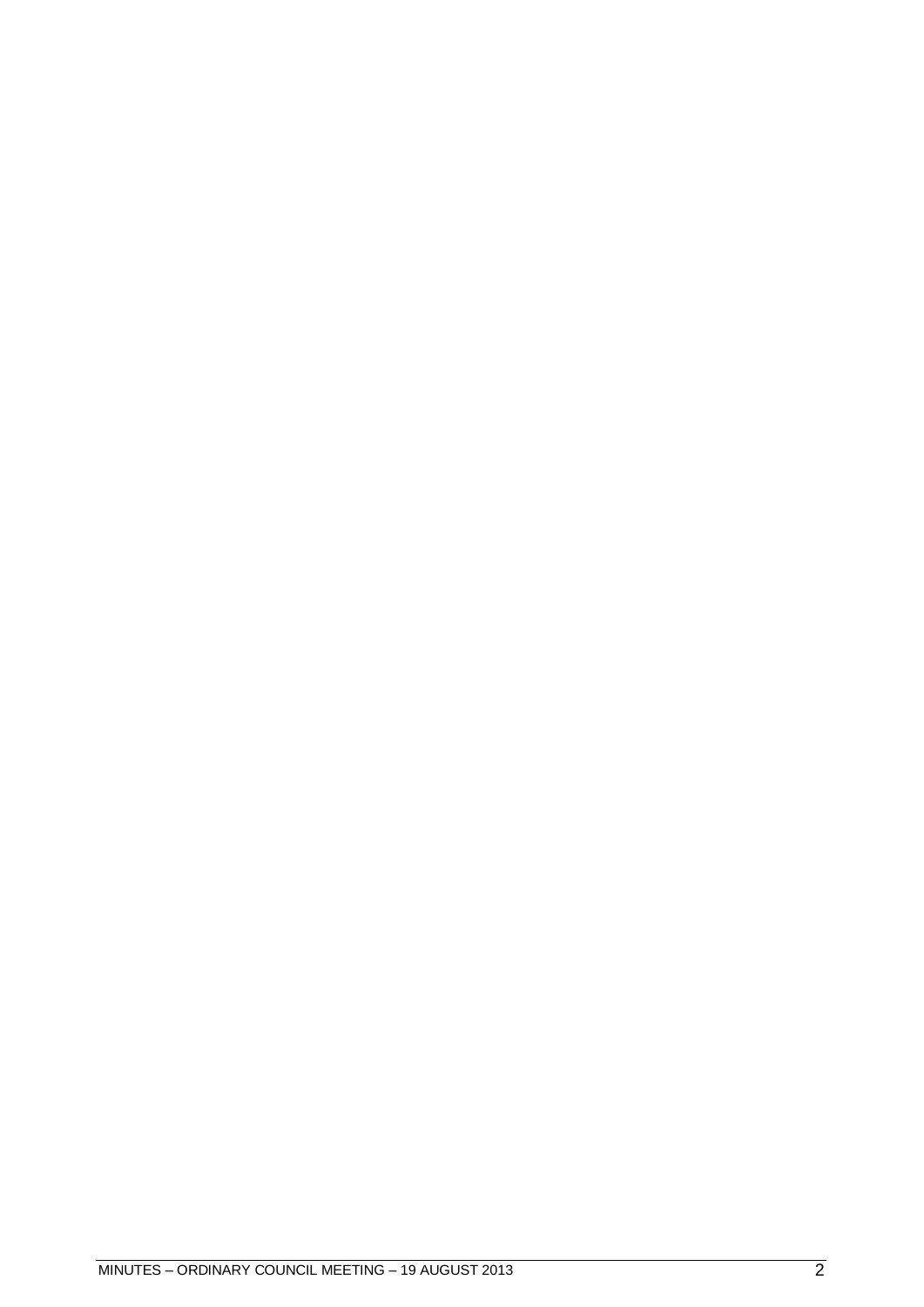### **SHIRE OF YORK**

### **DISCLAIMER**

No responsibility whatsoever is implied or accepted by the Shire of York for any act, omission or statement or intimation occurring during Council meetings.

The Shire of York disclaims any liability for any loss whatsoever and howsoever caused arising out of reliance by any person or legal entity on any such act, omission or statement or intimation occurring during Council meetings.

Any person or legal entity who acts or fails to act in reliance upon any statement, act or omission made in a Council meeting does so at that person"s or legal entity"s own risk.

In particular and without derogating in any way from the broad disclaimer above, in any discussion regarding any planning application or application for a license, any statement or intimation of approval made by any member or Officer of the Shire of York during the course of any meeting is not intended to be and is not taken as notice of approval from the Shire of York.

The Shire of York notifies that anyone who has any application lodged with the Shire of York must obtain and should only rely on WRITTEN CONFIRMATION of the outcome of the application, and any conditions attaching to the decision made by the Shire of York in respect of the application.

RAY HOOPER CHIEF EXECUTIVE OFFICER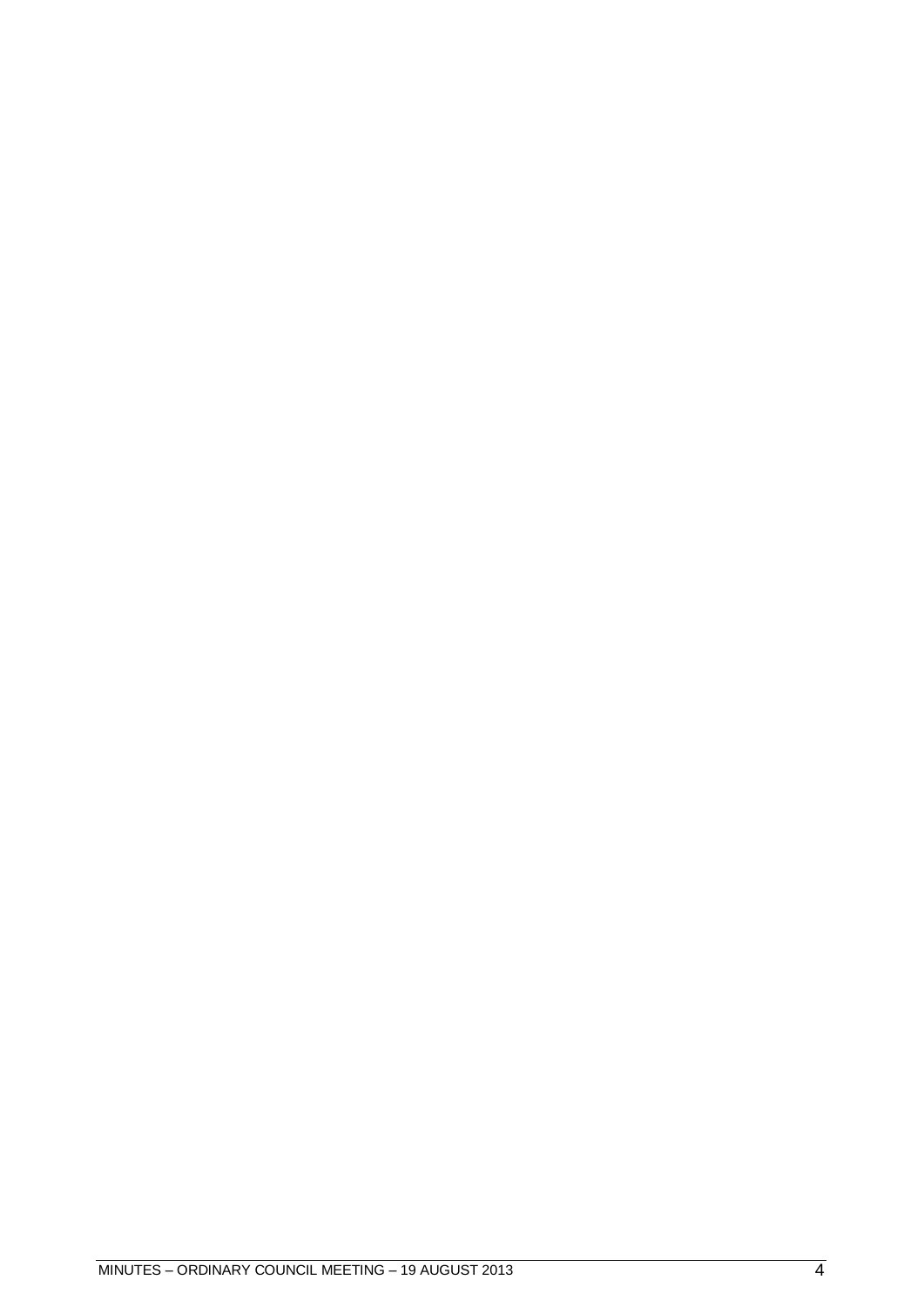### **Table of Contents**

| 1.1       |                                                                         |  |
|-----------|-------------------------------------------------------------------------|--|
| 1.2       |                                                                         |  |
| 1.3       | Suspension of Standing Orders (undergoing the repeal process) 7         |  |
| 1.4       |                                                                         |  |
| 1.5       |                                                                         |  |
|           |                                                                         |  |
| 2.1       |                                                                         |  |
| 2.2       |                                                                         |  |
| 2.3       |                                                                         |  |
| 2.4       |                                                                         |  |
| 2.5       |                                                                         |  |
|           | 3. RESPONSE TO PREVIOUS PUBLIC QUESTIONS TAKEN ON NOTICE  8             |  |
| 3.1       |                                                                         |  |
|           |                                                                         |  |
|           |                                                                         |  |
| 4.1       |                                                                         |  |
| 4.2       |                                                                         |  |
|           |                                                                         |  |
| 5.        |                                                                         |  |
| 6.        |                                                                         |  |
|           |                                                                         |  |
| 7.<br>7.1 |                                                                         |  |
| 7.2       |                                                                         |  |
|           |                                                                         |  |
| 8.        | ANNOUNCEMENTS BY PRESIDING MEMBER WITHOUT DISCUSSION 13                 |  |
| 9.        |                                                                         |  |
| 9.1       |                                                                         |  |
| 9.        |                                                                         |  |
| 9.1.1     | Retrospective Application For Advertising Signage At Bella Cucina Café, |  |
|           |                                                                         |  |
|           |                                                                         |  |
| 9.1.2     |                                                                         |  |
|           |                                                                         |  |
| 9.1.3     |                                                                         |  |
|           |                                                                         |  |
| 9.2       |                                                                         |  |
| 9.2.1     |                                                                         |  |
| 9.2.2     | 101.3 York FM - Application to be Recognised as a Community Group 51    |  |
| 9.2.3     |                                                                         |  |
|           |                                                                         |  |
| 9.2.4     |                                                                         |  |
|           |                                                                         |  |
| 9.3       |                                                                         |  |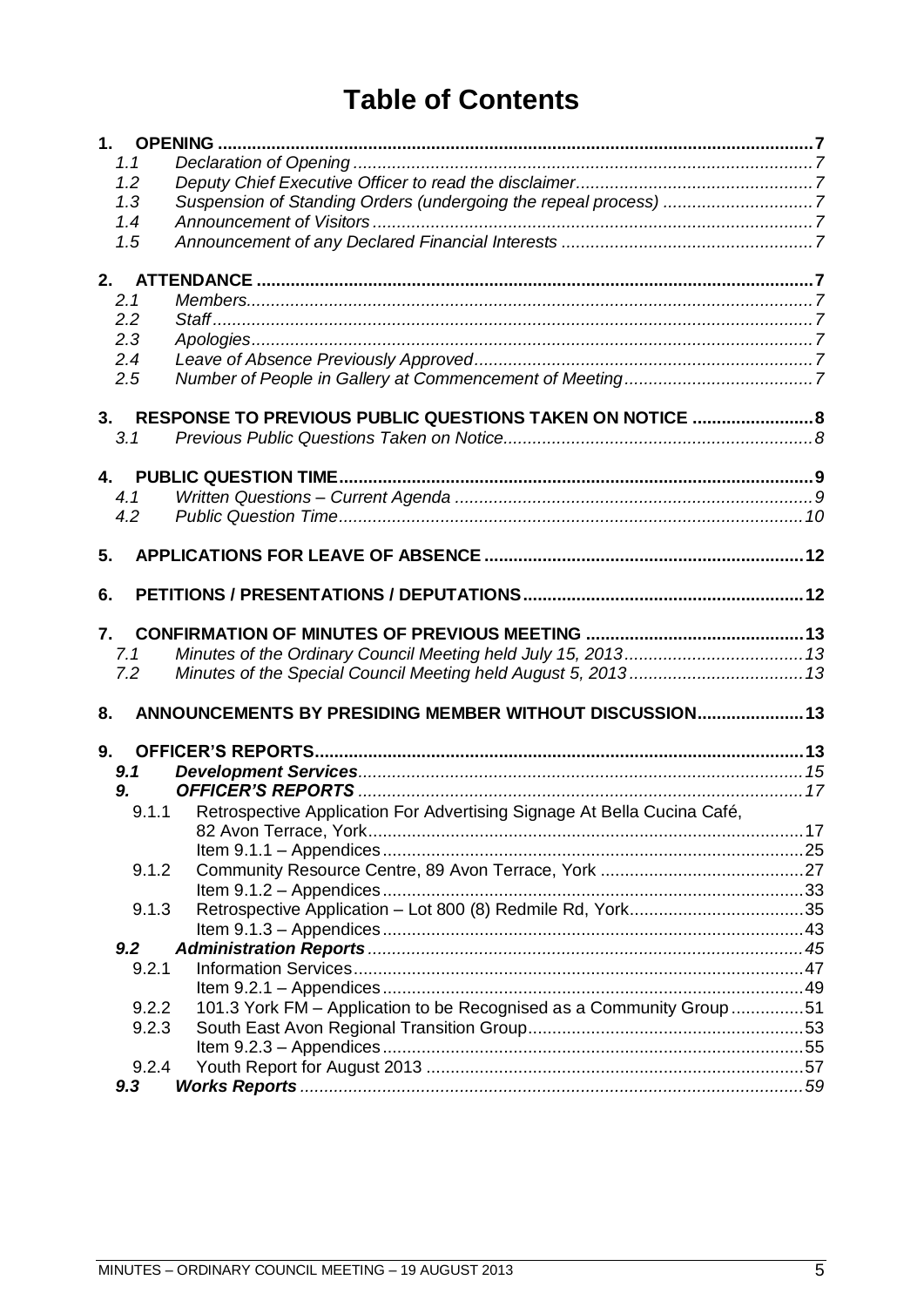| 9.4   |                                                                     |    |
|-------|---------------------------------------------------------------------|----|
| 9.4.1 |                                                                     |    |
|       |                                                                     |    |
| 9.4.2 |                                                                     |    |
|       |                                                                     |    |
| 9.4.3 |                                                                     |    |
|       |                                                                     |    |
| 9.4.4 |                                                                     |    |
|       |                                                                     |    |
| 9.5   |                                                                     |    |
| 9.5.1 |                                                                     |    |
|       |                                                                     |    |
| 9.5.2 | Tender 01 - 1314, Administration Office Energy Efficiency Upgrade83 |    |
|       |                                                                     |    |
| 9.5.3 |                                                                     |    |
| 9.6   |                                                                     |    |
| 9.6.1 |                                                                     |    |
| 10.   |                                                                     | 93 |
|       |                                                                     | 93 |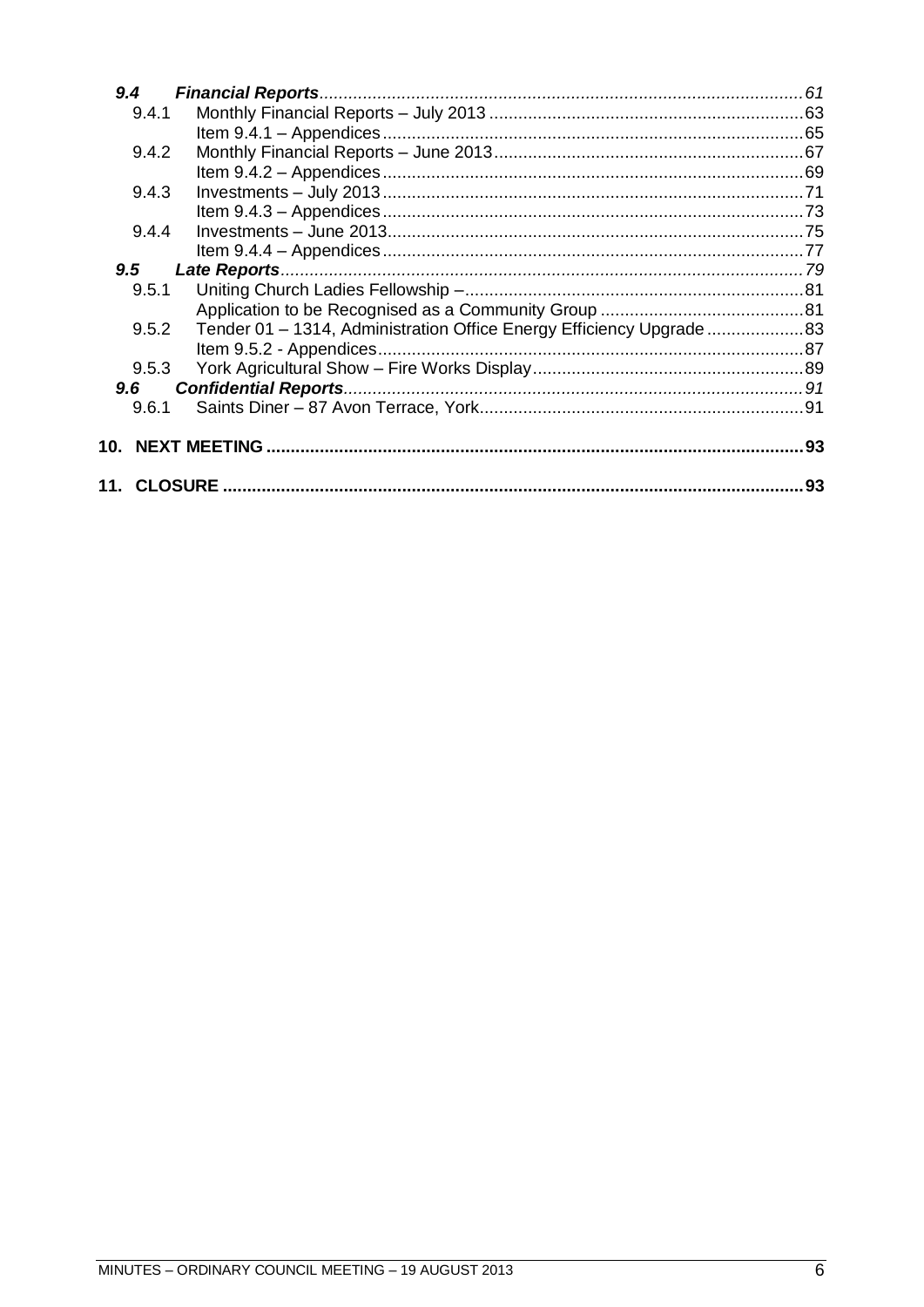

SHIRE OF YORK

### THE ORDINARY MEETING OF THE COUNCIL HELD ON MONDAY, 19 AUGUST, 2013, COMMENCING AT 3.00PM IN COUNCIL CHAMBERS, YORK TOWN HALL, YORK

The York Shire Council acknowledges the traditional owners of the land on which this meeting will be held.

### <span id="page-6-0"></span>**1. OPENING**

- <span id="page-6-1"></span>1.1 Declaration of Opening *Cr Tony Boyle, Shire President, declared the meeting open at 3.00pm*
- <span id="page-6-2"></span>1.2 Deputy Chief Executive Officer to read the disclaimer *Tyhscha Cochrane, Deputy Chief Executive Officer, read the disclaimer*
- <span id="page-6-3"></span>1.3 Suspension of Standing Orders (undergoing the repeal process)

Moved: Cr Scott; Seconded: Cr Duperouzel - Carried: 4/1 *Cr Smythe was recorded as voting against this motion*

- <span id="page-6-4"></span>1.4 Announcement of Visitors *Gordon Marwick – Freeman of York*
- <span id="page-6-5"></span>1.5 Announcement of any Declared Financial Interests *Cr Denese Smythe – Item 9.1.2 – Financial – Committee Member of York CRC*

### <span id="page-6-6"></span>**2. ATTENDANCE**

- <span id="page-6-7"></span>2.1 Members *Cr Tony Boyle, Shire President; Cr Roy Scott, Deputy Shire President; Cr Brian Lawrance; Cr Mark Duperouzel, Cr Denese Smythe*
- <span id="page-6-8"></span>2.2 Staff

*Tyhscha Cochrane, Deputy Chief Executive Officer; Graham Lantzke, Engineer – Works Manager; Gordon Tester, Manager – Environmental Health & Building Services; Gail Maziuk, Finance Officer/Project Co-Ordinator; Helen D"Arcy-Walker, Executive Support Officer*

- <span id="page-6-9"></span>2.3 Apologies *Ray Hooper, Chief Executive Officer; Jacky Jurmann, Manager Planning Services*
- <span id="page-6-10"></span>2.4 Leave of Absence Previously Approved *Cr Pat Hooper*
- <span id="page-6-11"></span>2.5 Number of People in Gallery at Commencement of Meeting *There were 21 people in the Gallery at the commencement of the meeting.*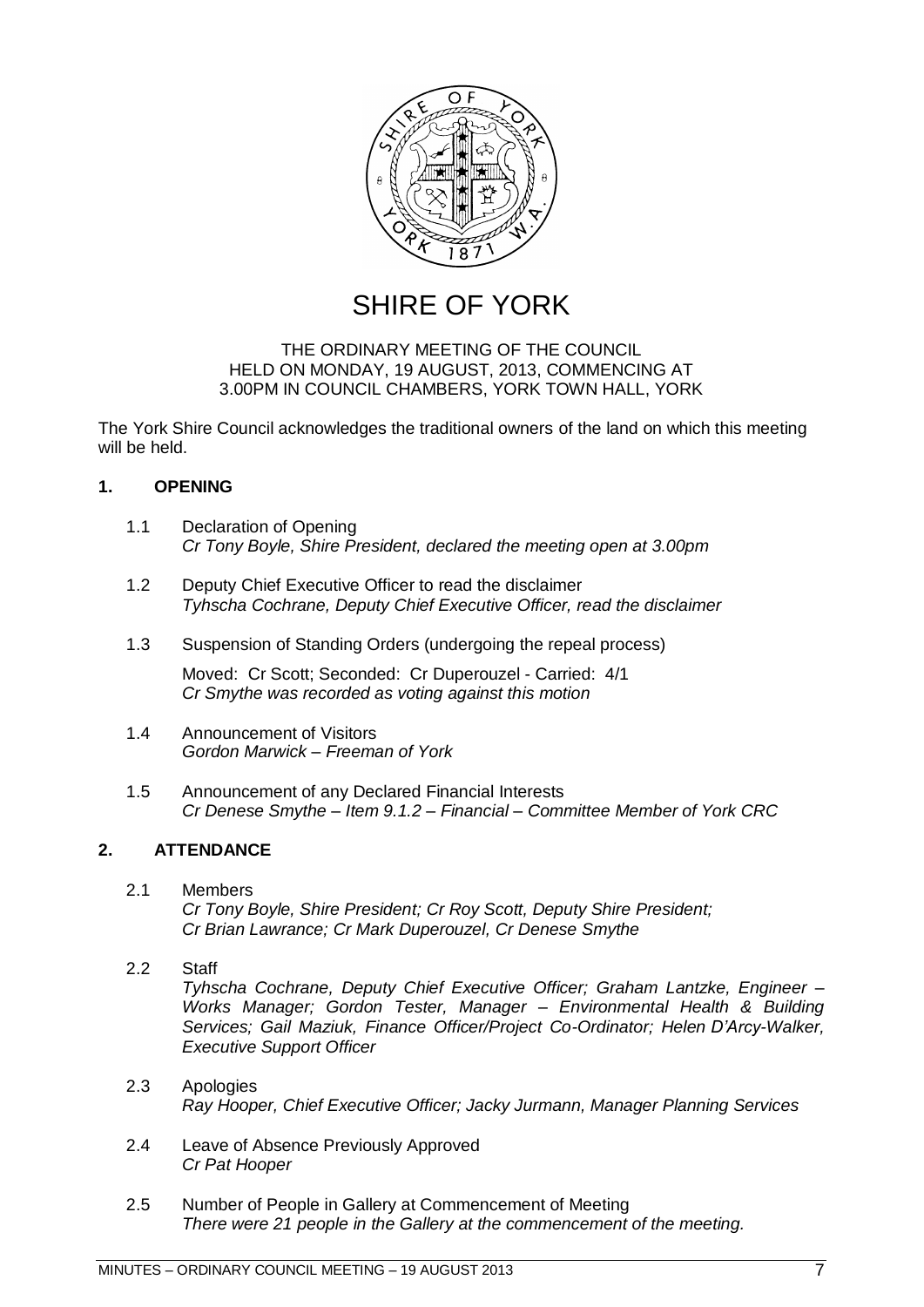### <span id="page-7-0"></span>**3. RESPONSE TO PREVIOUS PUBLIC QUESTIONS TAKEN ON NOTICE**

<span id="page-7-1"></span>3.1 Previous Public Questions Taken on Notice

### **Ms Tanya Richardson**

### **Public Question Time - 15 July 2013**

### **Question 1:**

- (a) Why haven"t I received anything since advising the progress of ironing out those anomalies?
- (b) Why did I receive a letter from the CEO with Question 1 Did the Shire of York sponsor the CRC event to which the answer was yes through sponsorship of the Town Hall when this is not the question I asked?
- (c) Why has this Council once again allowed this question to be censored to the point it has no resemblance to the original question which has not yet been answered?

### **Response:**

- (a) There is no requirement or need to provide advice to anyone on the "progress in ironing out anomalies.
- (b) This is the question which was recorded as being taken on notice.
- (c) As advised previously and repeated again at the July Council Meeting questions and responses will be summarised and questions are not censored.

### **Question 2:**

- (a) Under what legislation is Council permitted to offer ratepayers money by way of donation to a private individual.
- (b) I cannot make sense of your own event definitions, perhaps because of the anomalies, but also could Council please explain what is the definition of a community event?

### **Response:**

- (a) Council has the power to expend funds as it sees fit for the benefit of the community and the payment of donations or other support is a standard governance and operating procedure.
- (b) Council can deem any event to be a community event if it is considered to be of benefit to York businesses, residents and visitors.

### **Question 3:**

Could Council please advise me on the relevant laws controlling the display of public documents in shop windows/notice boards?

### **Response:**

You will need to refer to the definition of advertisement in the York Town Planning Scheme No.2, which defines an advertisement as:

*"advertisement means any word, letter, model, sign, placard, board, notice device or representation, whether illuminated or not, in the nature of, and employed wholly or partly for the purposes of, advertisement, announcement or direction, and includes any hoarding or similar structure used, or adapted for use, for the display of advertisements."*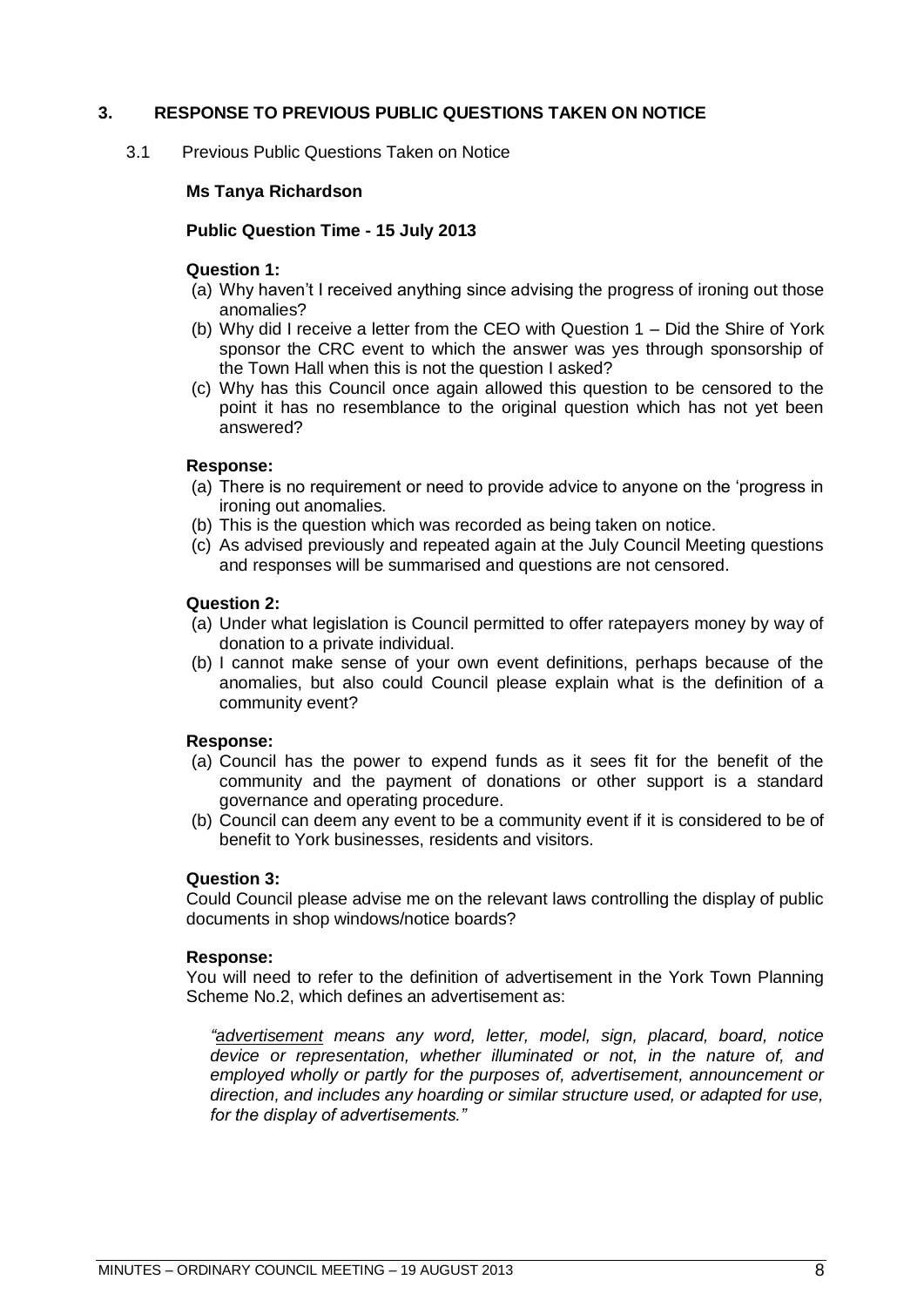Clause 4.1 of the Scheme requires that all development, including the erection, placement and display or any advertisements, requires the prior approval of the local government. A person must not commence or carry out any development without first having applied for and obtained the planning consent of the local government under Part 7. However, if the development is classified as "permitted development" under the provisions of Clause 4.2, then the development does not require planning consent.

Clause 4.2(f) specifically applies to advertisements and refers to exempted classes of advertisements listed in Schedule 8. Schedule 8 includes advertisements relating to the functions of government, a public authority or local government that are provided in public places for community information or in accordance with legislation, such as Section 1.7 of the Local Government Act 1995.

A copy of the Scheme can be obtained from [http://online.planning.wa.gov.au/LPS/data/Local%20Planning%20Schemes/York%2](http://online.planning.wa.gov.au/LPS/data/Local%20Planning%20Schemes/York%20-%20Shire%20of%20(Scheme%202)/Scheme%20Text.pdf) [0-%20Shire%20of%20\(Scheme%202\)/Scheme%20Text.pdf](http://online.planning.wa.gov.au/LPS/data/Local%20Planning%20Schemes/York%20-%20Shire%20of%20(Scheme%202)/Scheme%20Text.pdf)

### <span id="page-8-0"></span>**4. PUBLIC QUESTION TIME**

*Public Question Time commenced at 3.07pm*

*Cr Boyle read the following statement in full at the commencement of Pubic Question Time:*

*"Statement by the Presiding Member at the Opening of Public Question Time at Ordinary and Special Council Meetings -*

*Public Question Time is provided for under the provisions of Section 5.24 of the Local Government Act and the Local Government (Administration) Regulations 1996.*

### *Procedures*

- *Questions submitted in writing prior to the meeting will be dealt with initially.*
- *Questions from the floor will be taken in the order noted by the Presiding Officer.*
- *Statements, opinions and attachments will not be recorded in the minutes.*
- *Questions requiring research will be taken on notice and a response will be prepared in a reasonable timeframe. The original questions and the response will be included in the Agenda and Minutes of the next Ordinary Council meeting after the response has been given.*
- *Questions may be deemed inappropriate because they contain defamatory remarks or offensive language, they question the competency of elected members or staff, they relate to the personal affairs of elected members or staff, they relate to legal processes and confidential matters or they have been responded to previously and these will not be accepted or recorded in the Minutes.*
- *The minutes may only record a summary of the question asked and the response given.*
- *Where possible questions asked should be submitted in writing at the completion of question time or at the end of the meeting.*
- *At Special Council Meetings questions must relate to the items on the Agenda.*
- *Shire of York guidelines for Public Question Time are included on the meeting agenda."*
- <span id="page-8-1"></span>4.1 Written Questions – Current Agenda *Nil*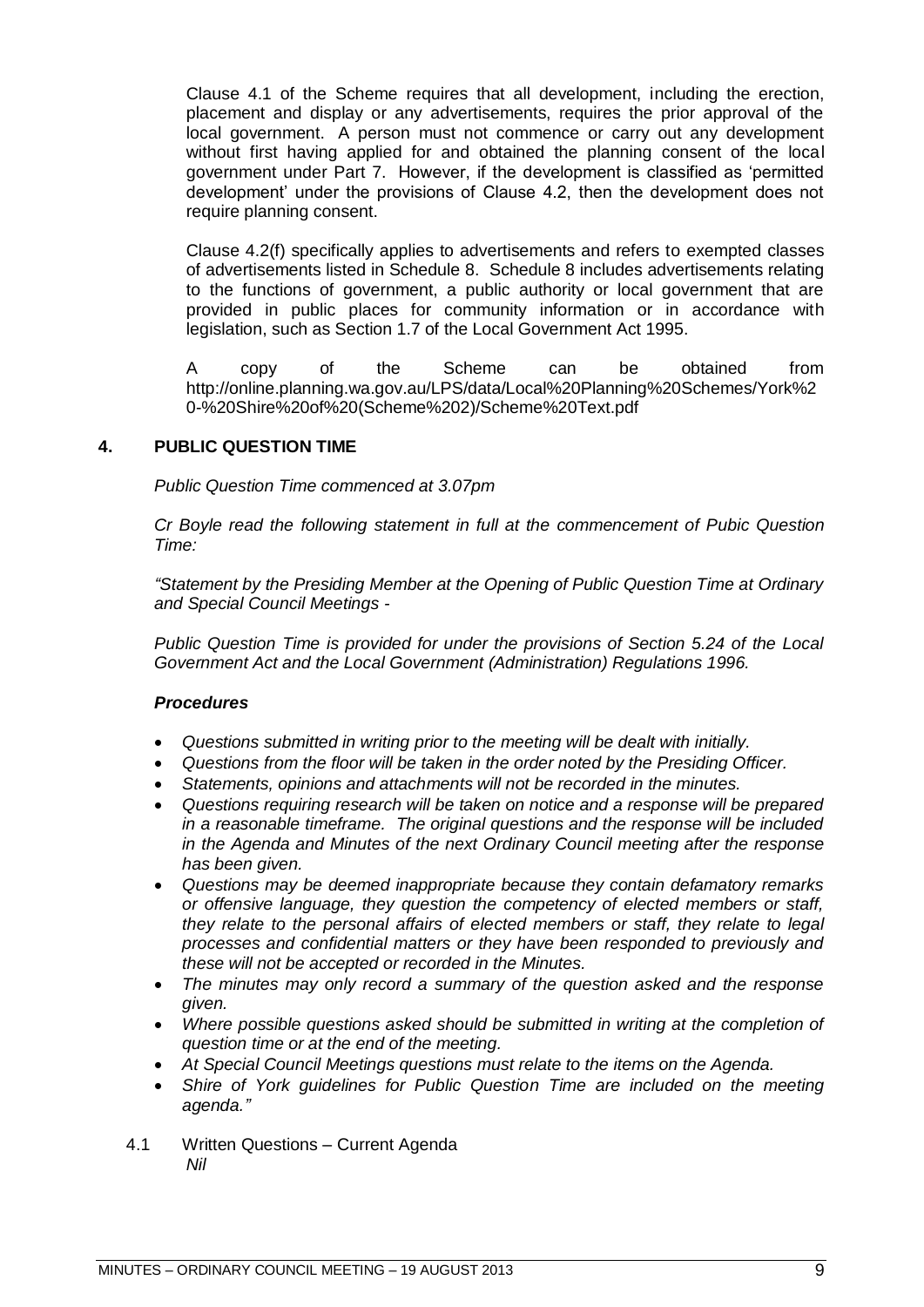### <span id="page-9-0"></span>4.2 Public Question Time

### **Mr Keith Schekkerman**

My questions relate to the Minutes of the SEARTG meeting of July 11<sup>th</sup>, 2013. On page 30 the York CEO states – "Five year"s free tipping fees will be possible through a new proposed landfill, which would be closer and easier to service" On page 31 the CEO "Queried how such matters can be accurately reflected in a 10 Year Financial Plan or Annual Budget".

### **Question 1:**

The minutes state that "Five year"s free tipping fee will be possible. The question is how will this be possible?

### **Response:**

To take this in context – this was an approach by the CEO to the Minister himself regarding the possibility of an amalgamation application. The CEO also raised the issue of the lack of planning by the Government regarding landfill sites. There is a possibility if approved that a 5 year negotiation could take place.

### **Question 2:**

Did any York Shire Councillor have any knowledge of this proposal, the fee free dumping, prior to the CEO bringing it up at the meeting of July  $11<sup>th</sup>$ ?

### **Response:**

There is no proposal, only a possibility. SITA are willing to negotiate waste to landfill.

### **Question 3:**

Did SITA or Avon Waste have any prior knowledge of this proposal, the fee free dumping, before the CEO mentioning it at the meeting?

### **Response:**

No

### **Question 4:**

The CEO stated at the meeting on August  $13<sup>th</sup>$  that he is not the spokesman for the Council. Can this matter be clarified, when is the CEO a spokesman for the Council and when is he not? If he is not the spokesman for the Council, who does he speak for? How can electors tell for whom he is the spokesman?

### **Response:**

Taken on Notice

### **Question 5:**

The CEO stated at the meeting of August  $13<sup>th</sup>$ , that the proposal for fee free dumping only applied to the York Shire. If this was the case why did he bring it up at a meeting of the Councils who are considering amalgamation?

### **Response:**

This has been taken out of context. The CEO did mention to the Minister that no responsibility for waste management has been taken by the Government.

### **Question 6:**

Has solution been found to the dilemma of how to account for it in a 10 Year Financial Plan or Annual Budget?

### **Response:**

Taken on Notice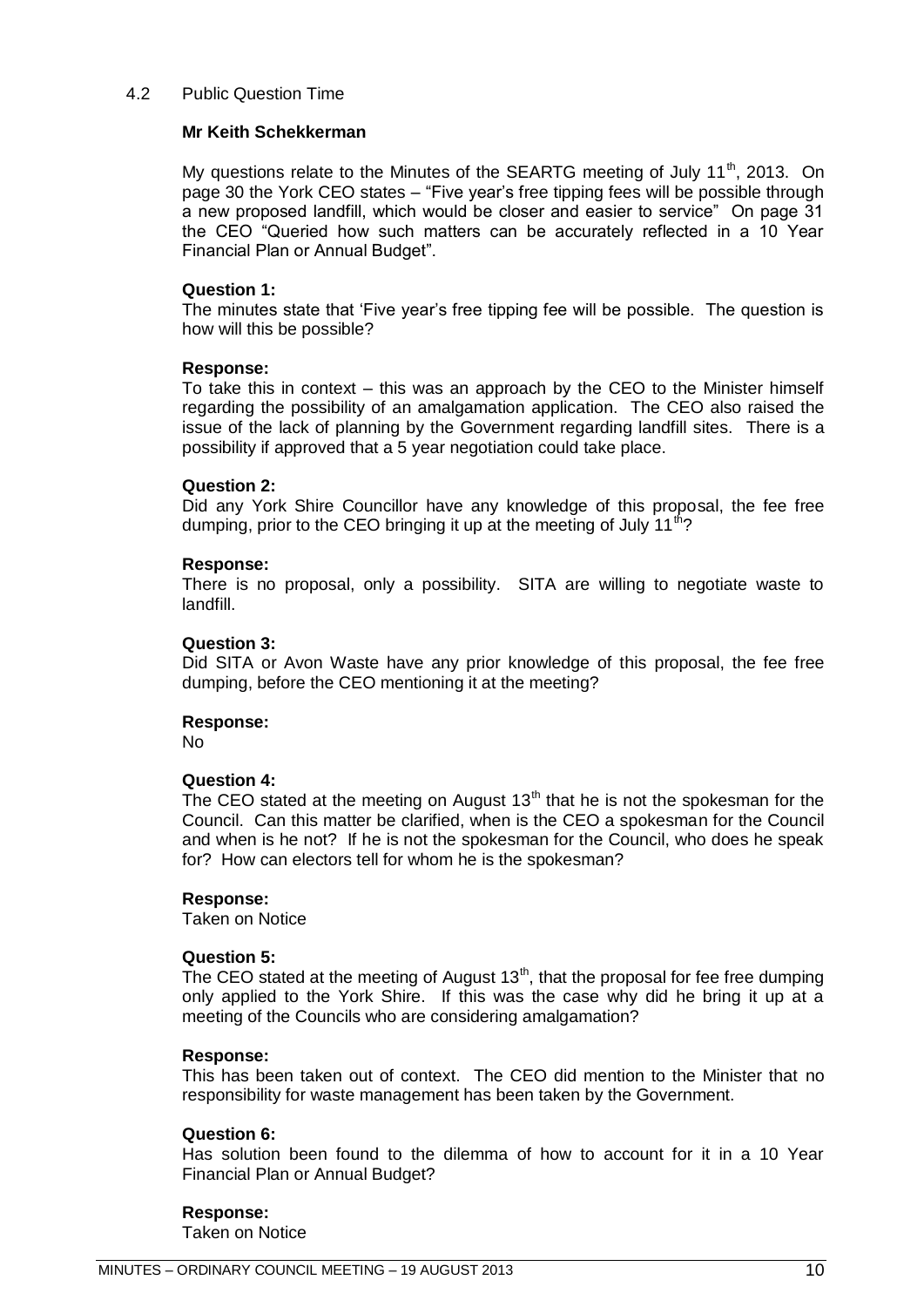### **Question 7:**

Question deemed inappropriate.

### **Ms Jane Ferro**

### **Question 1:**

How do the Councillors envision the realisation of their proposal to double York"s population to over 6,000 residents, as mentioned by President Boyle at last week"s Public Meeting regarding amalgamation, which would supposedly make the businesses in town more viable, if the proposed rubbish tip is allowed to be established along Great Southern Highway, which would effectively block the flow of traffic on Great Southern Highway, Yorks and other surrounding country towns" main artery to and from Perth and the greater metropolitan area, creating an impassable road that would cause travellers to divert to other towns, thereby providing the death knell for York rather than increasing the population?

### **Response:**

Need to wait until we get a proposal on the table.

Cr Scott stated that the Tier 3 railway will be closing on 31<sup>st</sup> October, 2013. Grain trucks on the roads will be continuous 24/7, with grain one way and fertiliser on the return journey, this is greater than SITA rubbish trucks which will only be going half way on the Great Southern Highway.

Cr Duperouzel stated that the roads need to be busy to be upgraded, however the roads cannot be upgraded until busy.

### **Mr Simon Saint**

Cr Boyle stated that Mr Saint could ask one question at this meeting.

Shirley Hooper of Broome Street stood and declared this to be discrimination as Mr Schekkerman was able to ask 5 questions.

Cr Boyle stated that Mr Saint was banned from asking questions at Public Question Time due to bad behaviour. Mr Saint stated that this was only once.

### **Question:**

At the April 2013 Council meeting it was stated that Council would – quote …

*Write to Mr and Mrs Saint requesting that they provide the required accessible on-site car parking in accordance with the provisions of the York Town Planning Scheme No. 2 within 7 days from the date of the letter and engage McLeods Barristers and Solicitors to initiate action to prosecute Mr and Mrs Saint if they do not comply with Council"s letter of request*

As yet no letter has been forthcoming – this was 4 months ago.

### **Response:**

Taken on Notice

Cr Boyle stated that further questions can be submitted in writing.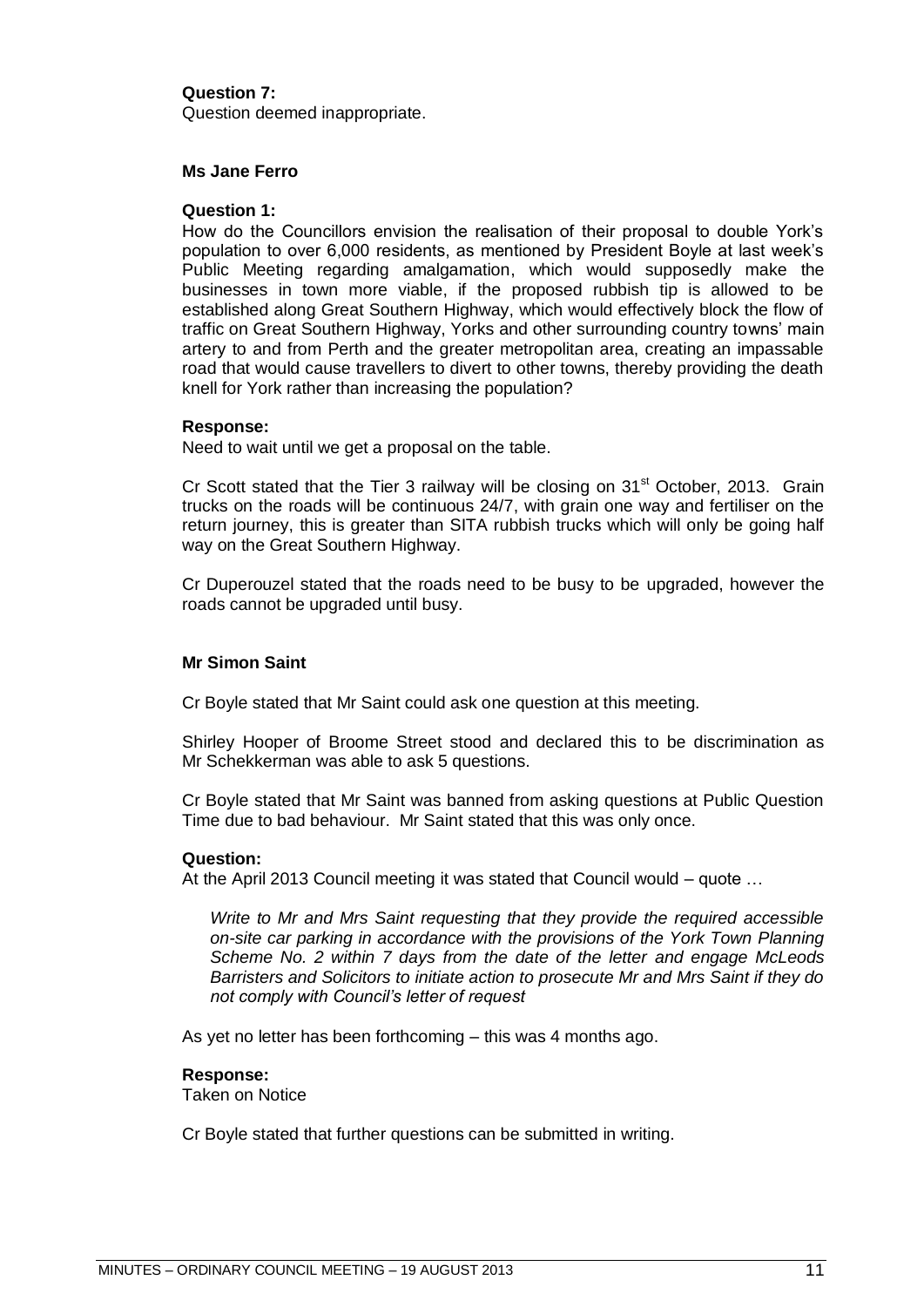### **Ms Tanya Richardson**

### **Question 1:**

Why did I receive the response from my question taken on notice from the July meeting until last Friday?

### **Response:**

Taken on Notice

### **Question 2:**

Why are my questions summariesed until there is no context of the actual questions asked?

### **Response:**

Taken on Notice

### **Question 3:**

I keep asking the same question regarding the CRC Event held recently, why did the CRC not have to provide a Risk Management Plan, etc for their event.

### **Response:**

Taken on Notice

### **Question 4:**

Why are there still anomalies in the Events Policy?

### **Response:**

The Events Policy will be reviewed when all Policies are next reviewed.

### **Mrs Heather Saint**

### **Question**

At the May meeting in Talbot I asked when will we receive the letter relating to the confidential item in the April minutes and I was told it was in the hands of the Solicitors. We still have not heard anything.

### **Response:**

Taken on Notice

*Public Question Time was declared closed by the Shire President at 3.32pm*

### <span id="page-11-0"></span>**5. APPLICATIONS FOR LEAVE OF ABSENCE**  *Nil*

#### <span id="page-11-1"></span>**6. PETITIONS / PRESENTATIONS / DEPUTATIONS** *Nil*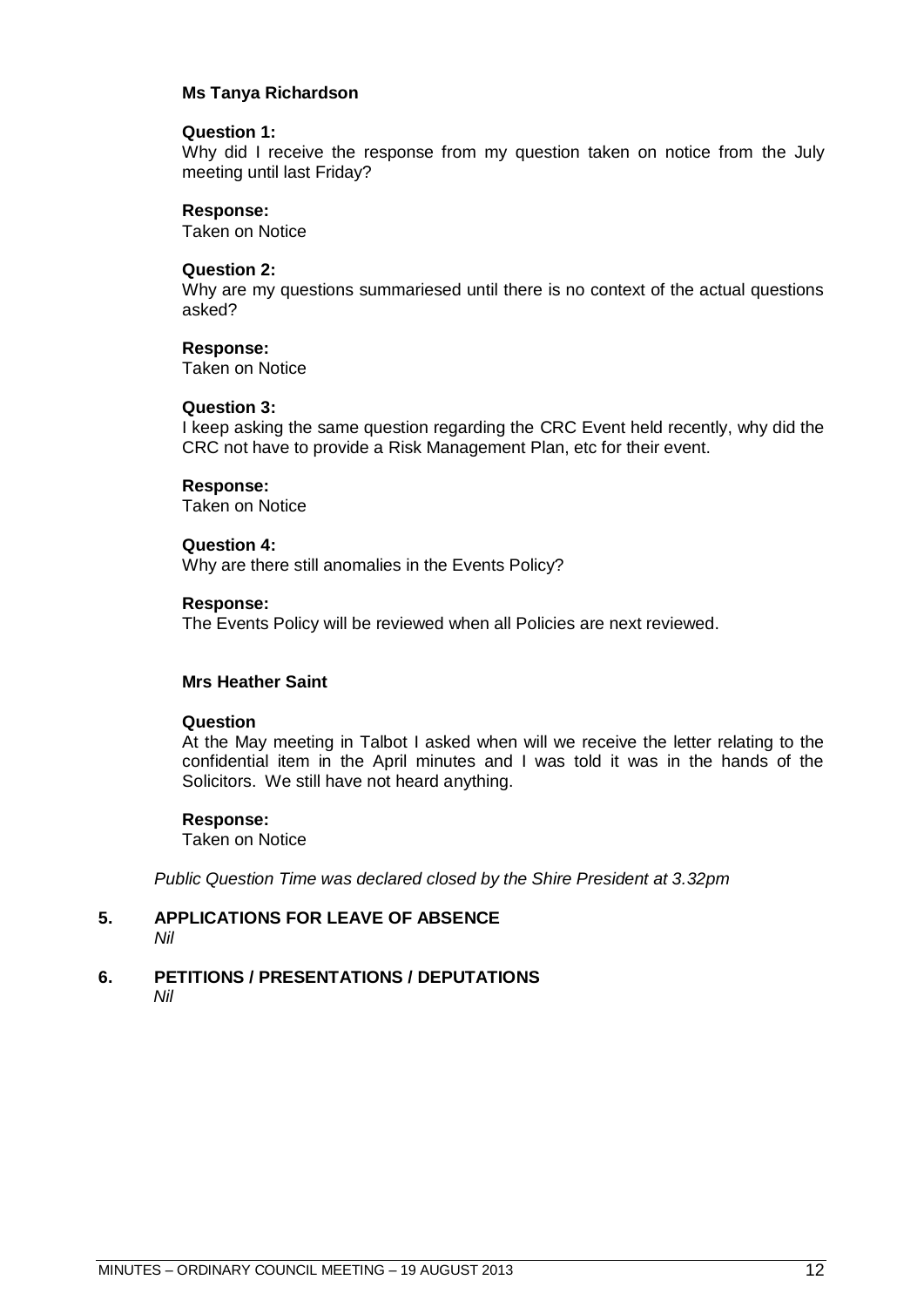### <span id="page-12-0"></span>**7. CONFIRMATION OF MINUTES OF PREVIOUS MEETING**

<span id="page-12-1"></span>7.1 Minutes of the Ordinary Council Meeting held July 15, 2013

**Corrections** 

**Confirmation** 

| <b>RESOLUTION</b><br>010813                                                                                                  |                       |  |
|------------------------------------------------------------------------------------------------------------------------------|-----------------------|--|
| <b>Moved: Cr Duperouzel</b>                                                                                                  | Seconded: Cr Lawrance |  |
| "That the minutes of the Ordinary Council Meeting held on July 15, 2013 be<br>confirmed as a correct record of proceedings." |                       |  |
|                                                                                                                              | <b>CARRIED: 5/0</b>   |  |
| Minutes of the Special Council Meeting held August 5, 2013<br>Corrections                                                    |                       |  |

<span id="page-12-2"></span>7.2 Minutes of the Special Council Meeting held August 5, 2013

**Confirmation** 

**RESOLUTION 020813 Moved: Cr Scott Seconded: Cr Duperouzel** 

*"That the minutes of the Special Council Meeting held on August 5, 2013 be confirmed as a correct record of proceedings."*

*CARRIED: 5/0*

### <span id="page-12-3"></span>**8. ANNOUNCEMENTS BY PRESIDING MEMBER WITHOUT DISCUSSION**

There is a verbal request for a Late Agenda item regarding the holding of a Fire Works Display after the York Show on 7<sup>th</sup> September, 2013

### <span id="page-12-4"></span>**9. OFFICER'S REPORTS**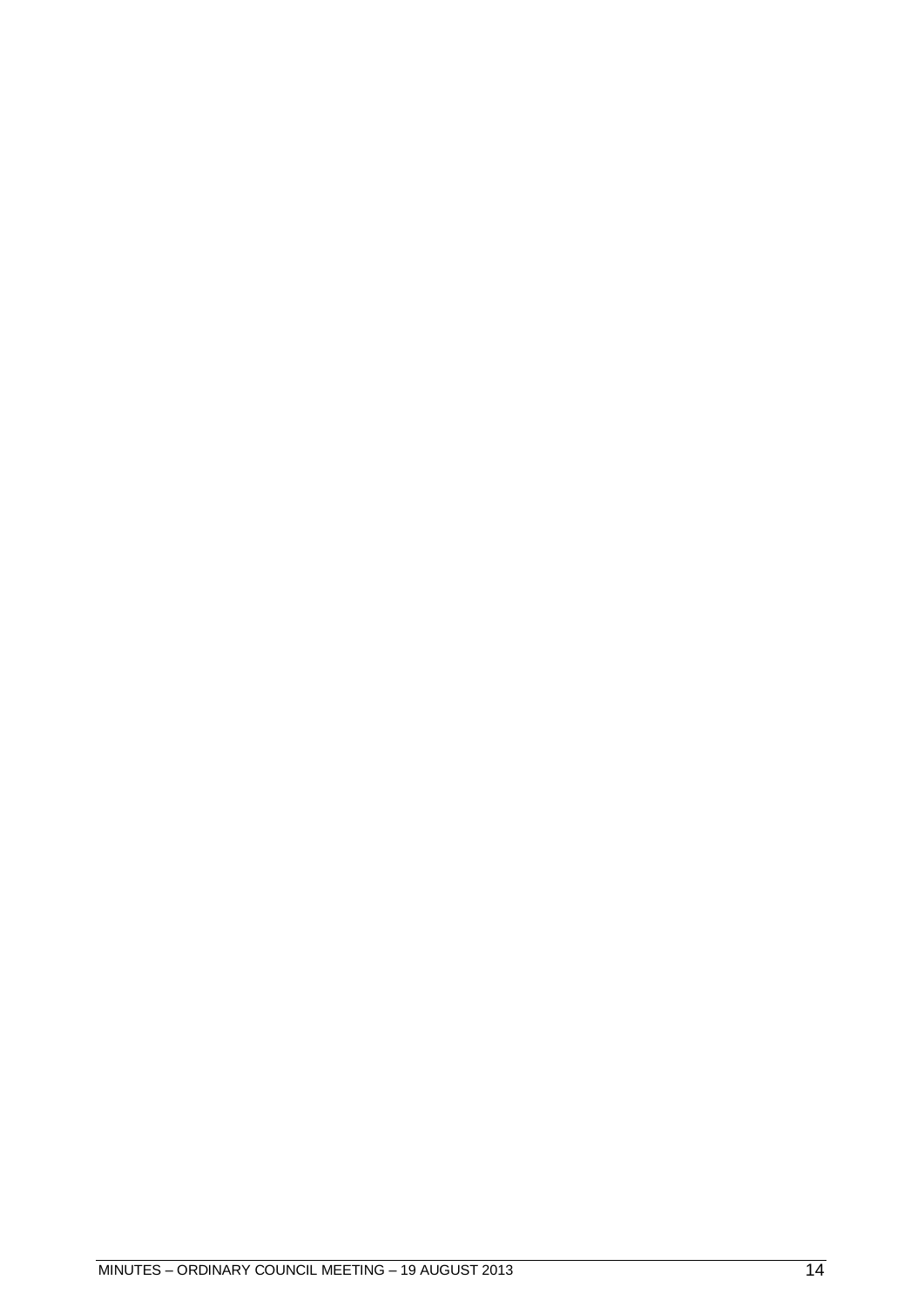### <span id="page-14-0"></span>**9.1 Development Services**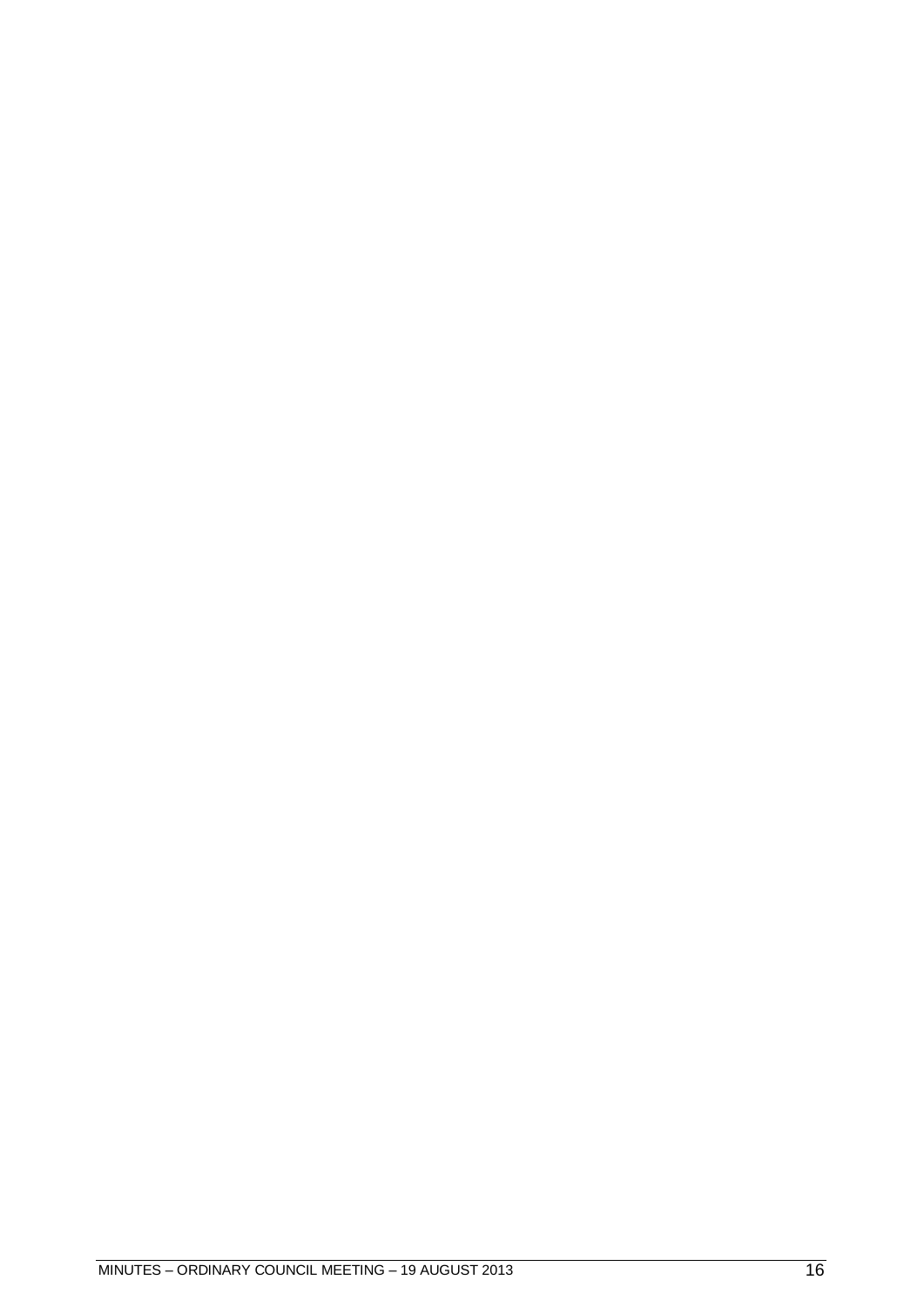# <span id="page-16-0"></span>**9. OFFICER'S REPORTS**

### **9.1 DEVELOPMENT REPORTS**

<span id="page-16-1"></span>**9.1.1 Retrospective Application For Advertising Signage At Bella Cucina Café, 82 Avon Terrace, York**

*When acting as a planning authority in accordance with the powers conferred by the Planning and Development Act 2005 and any relevant scheme, the Council of the Shire is entitled to make decisions based only on proper planning considerations.*

| <b>FILE NO:</b>                | P849, AV1.12680                     |
|--------------------------------|-------------------------------------|
| <b>COUNCIL DATE:</b>           | <b>19 August 2013</b>               |
| <b>REPORT DATE:</b>            | 24 July 2013                        |
| <b>LOCATION/ADDRESS:</b>       | Lot 5(pt), 82 Avon Terrace, York    |
| <b>APPLICANT:</b>              | V Parisi & M Ameduri                |
| <b>SENIOR OFFICER:</b>         | R Hooper, CEO                       |
| <b>REPORTING OFFICER:</b>      | J Jurmann, MPS                      |
| <b>DISCLOSURE OF INTEREST:</b> | Nil                                 |
| <b>APPENDICES:</b>             | A – Photos of Signage               |
|                                | <b>B - Council's Correspondence</b> |
| <b>DOCUMENTS TABLED:</b>       | Nil                                 |

#### **Summary:**

Council at its Ordinary Meeting held on 10 June 2013 considered and deferred Agenda Item 9.1.1 regarding a retrospective planning application for approval of advertising signage at the Bella Cucina Café located at 82 Avon Terrace, York.

It is recommended, as was previously recommended, that the retrospective application for advertising signage as erected be refused and that modified signage be approved as outlined in the recommended.

Additionally, it is recommended that the applicant be advised that legal action will be instigated for any further breaches of the *Planning and Development Act 2005* and the *York Town Planning Scheme No. 2.*

### **Background:**

Planning approval was granted under delegation on 1 March 2012, and amended on 12 May 2012, for the change of use of the premises to a café. Nine (9) conditions of approval were imposed, with condition 5 specifically relating to advertising as follows:

"The advertising signage shall only be displayed in accordance with the stamped approved plans dated 19 April 2012. Signage may not be illuminated or contain flashing lights. Any changes or additional signage will require separate planning approval."

Following receipt of a complaint regarding illuminated neon flashing signs, the operators of the café were advised in writing on 7 February 2013 that they were in breach of their planning approval and were requested to remove the illuminated signage.

An inspection was carried out at the expiration of the 28 days and it was found that the operators had not complied with Council"s request. Therefore, a Planning Direction was issued pursuant to Section 214(3) of the *Planning and Development Act 2005* giving the statutory period of 60 days to remove the offending signage. This action has been suspended while the planning application is being considered.

In accordance with Clause 7.14, the applicant has applied for retrospective approval of the advertising signage, which consists of two (2) illuminated and flashing timber framed advertising signs containing the words "Bella Cucina York Open" and "Dine In Takeaway", together with an illuminated and flashing rope line attached to the perimeter of the verandah of the building (all four (4) shops).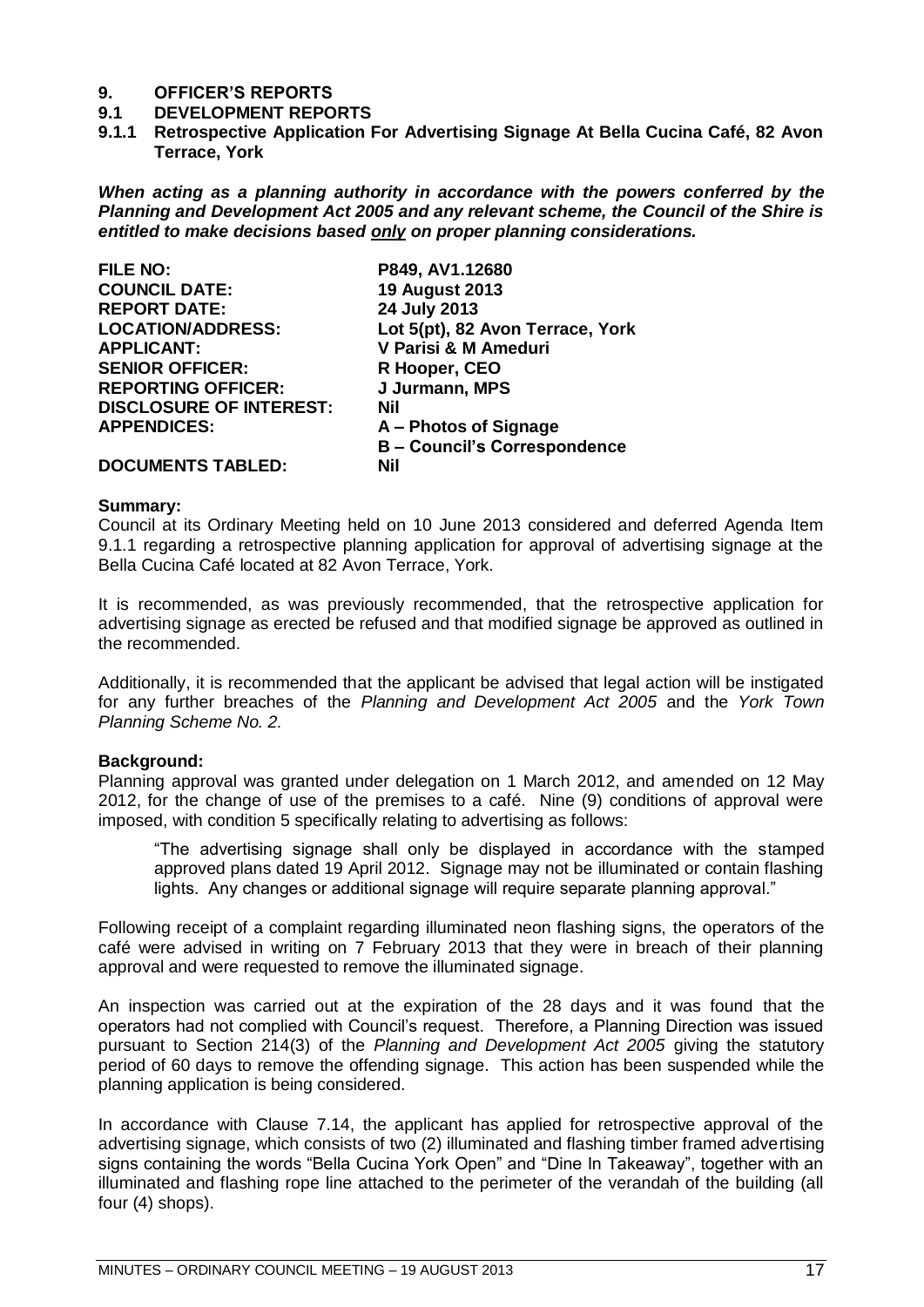### **Consultation:**

### 1. Applicant

Prior to the submission of the initial planning application for the change of use, many discussions occurred with the applicants regarding advertising signage. It was explained that the premises are located in the Central York Heritage Precinct and therefore any advertising signage must comply with the provisions of the Local Planning Policy – Heritage Precincts and Places. The advertising signage submitted as part of the planning application complied with the provisions of the Policy and was approved.

There were no discussions with Council"s Planning Section prior to the erection and display of the illuminated and flashing advertising signage the subject of this retrospective application, which is disappointing considering the amount of time spent with the applicants on the original application.

Following receipt of Council"s Planning Direction, the application met with Councillors and Council staff, where it was advised that the signage did not comply with Council Policies. It was recommended during these discussions that the signage be modified to comply and many suggestions were made, such as roof top illumination.

As part of the assessment of this application, correspondence was forwarded to the applicant advising that the advertising signage as proposed did not meet the provisions of the relevant Council policies and that, as proposed, could not be recommended for approval. The applicant was provided with examples of appropriate signage and requested to modify his application. However, no response was received. A copy of this correspondence is attached to this report at Appendix B.

### 2. Community and Agency Consultation

The application was advertised in accordance with the *York Town Planning Scheme No. 2*. Nearby landowners were advised in writing, an advertisement was placed in the newspaper and on Council"s website, and details were available at the Council Office. In addition, Main Roads and the York Society were invited to comment.

Main Roads advised:

"MRWA have determined that the sign will not impact the MRWA road network. Therefore MRWA has no objection to the illuminated and flashing advertising device."

The York Society objected to the approval of the application as follows:

"The application for the above does not satisfy any of the requirements of the York Local Planning Policy for Heritage Places & Precincts. In view of this position the York Society cannot support the application."

### **Statutory Environment:**

York Town Planning Scheme No. 2

The property is zoned Town Centre under the provisions of the Scheme. The objectives for the zone are:

- a) "to retain the town centre of York as the principal place for retail, commercial, civic, and tourist-oriented uses in the District.
- b) to preserve the unique qualities of the town centre as a heritage place, including the conservation of existing heritage buildings, and to avoid development which will detract from those qualities.
- c) to ensure development complies with Design Guidelines adopted by the local government for the town centre.
- d) to encourage a high standard of development of commercial facilities to service the residents, the farming sector, tourists, and travellers.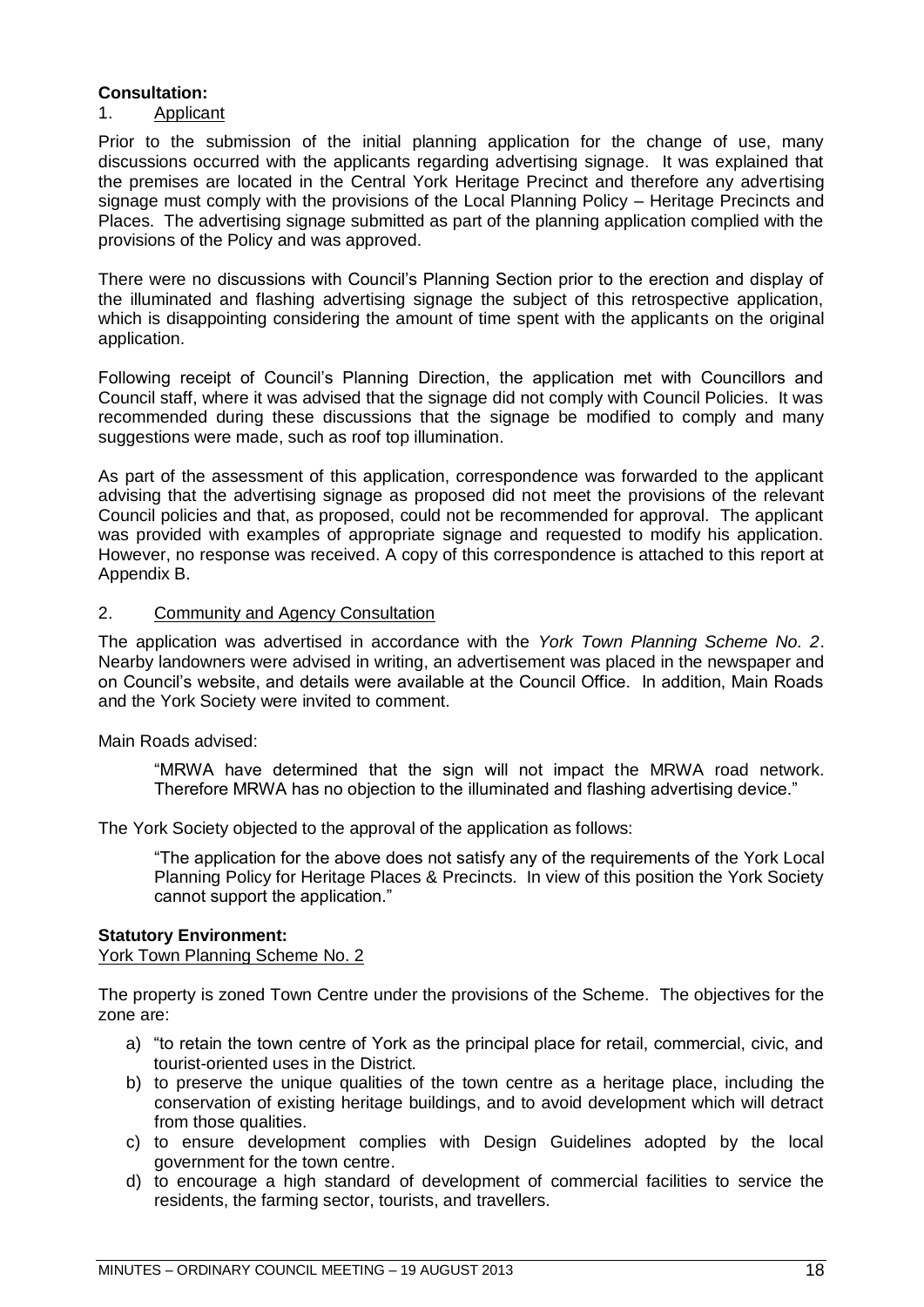- e) to encourage a high standard of landscaping in and around the town centre; the local government will undertake planting of shade trees in road reserves and car parks where appropriate.
- f) to encourage a high standard of residential and residential mixed use development in appropriate locations that contribute to the amenity, security and economic sustainability of the town centre."

There is no contention that the use of the premises as a café meets the objectives of the town centre, however it is considered that the flashing and illuminated advertising signage the subject of this application is not of a high standard and does detract from the heritage qualities of the town centre.

Clause 5.3.1 of the Scheme provides Council the power to control advertisements and requires planning approval to be obtained prior to the erection, placement and display of advertisements. The applicant did not obtain approval prior to erecting, placing and displaying the advertising the subject of this application.

Clause 5.3.3 states "Without limiting the generality of the matters which may be taken into account when making a decision upon an application for consent to erect, place or display an advertisement, the local government shall examine each such application in the light of the objectives of the Scheme and with particular reference to the character and amenity of the locality within which it is to be displayed, including its historic or landscape significance and traffic safety, and the amenity of adjacent areas which may be affected." The advertising signage as displayed does not meet the objectives of the Scheme, as indicated earlier in this report, and could be detrimental to the historic character and amenity of the Avon Terrace precinct.

Clause 7.14 sets out the provisions for unauthorised existing developments as follows:

- The local government may grant planning consent to a use or development already commenced or carried out regardless of when it was commenced or carried out, if the development conforms to the provisions of the Scheme.
- Development which was unlawfully commenced is not rendered lawful by the occurrence of any subsequent event except the granting of planning consent, and the continuation of the development unlawfully commenced is taken to be lawful upon the grant of planning consent.
- NOTE: The approval by the local government of an existing development does not affect the power of the local govt to take appropriate action for a breach of the Scheme or the Act in respect to the commencement or carrying out of development without planning consent.

This assessment demonstrates that the development does not conform to the provisions of the Scheme and therefore should not be approved as displayed.

Clause 8.8 enables Council to adopt local planning policies. There are two (2) adopted local planning policies applicable to this proposal as follows:

- *1. Local Planning Policy – Heritage Places & Precincts*
	- Signage
		- o New signage must be approved by the Shire of York.
		- $\circ$  Objective: To ensure that advertising signs are in keeping with the scale and character of the building upon which they will be attached and do not detract from the architecture of the building.
		- o Objective: To ensure that signage is designed and located in a manner which enhances and conserves the heritage place with which it is associated.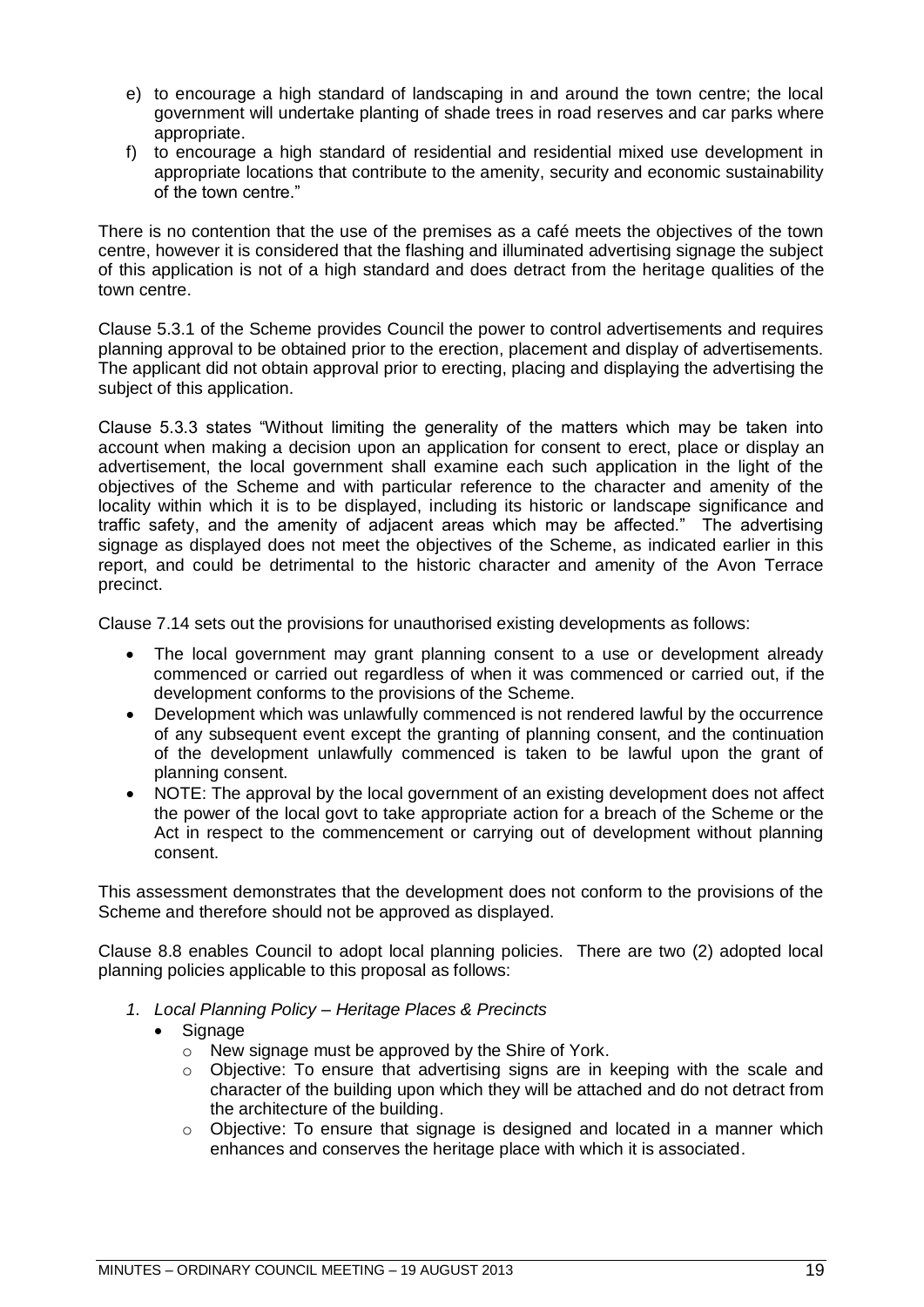Complying Principles

- o Signs shall be discreet and shall complement the building and streetscape in which it is located.
- $\circ$  Signage should respect the heritage values of the building and streetscape on which it is located, however should not attempt to recreate original signage styles.
- o Background colours used in signs shall generally be white or cream or colours from the colour palette available for viewing at the Shire of York.
- Prohibited Signs
	- Rotating, flashing and internally lit signs. Small neon signs hanging inside the window of shops may be appropriate, provided they are of a size and dimension to not become a dominant townscape element.
- Required Overhead Clearance
	- o Minimum clearance of 2.75m from the natural ground level
- Illumination of Signs
	- o May be appropriate in some circumstances.
	- o May only occur from external lighting sources or spot lighting of architectural elements or the sign itself.
	- o All lighting shall be discreet and all transformers and cabling shall be concealed.

The displayed signage does not meet the requirements of this Policy as it does detract from the heritage streetscape; it contains flashing components; and does not provide a minimum clearance of 2.75m from the ground level.

- *2. Local Planning Policy – Advertising Signage*
	- Policy Objectives
		- $\circ$  Require advertisements to maintain and enhance the amenity of the immediate area, including areas of historical or environmental significance.
		- $\circ$  Discourage the ineffective, visually intrusive and proliferation of excessive advertisements.
	- Awning, Banner and Projecting Signs
		- o One sign type per frontage of the subject building or tenancy.
		- $\circ$  Minimum clearance between the underside of the sign and the footpath below shall be 2.75 metres where located over a pedestrian way.
	- Assessment Criteria
		- o Illumination
			- o Would illumination result in unacceptable glare?
			- o Would illumination affect safety for pedestrians, vehicles or aircraft?
			- o Would illumination detract from the amenity of any residence or other form of accommodation?
			- o Can the intensity of the illumination be adjusted, if necessary?
			- o Is the illumination subject to a curfew?

The displayed signage does not enhance the area; is considered visually intrusive, particularly as it visible from the northern end of the town centre; exceeds the maximum signage permitted; and is not a minimum of 2.75 metres above the footpath.

### **Policy Implications:**

The advertising signage as erected and displayed does not meet the provisions of the adopted local planning policies. If approved, the approval will create an undesirable precedent and may result in the historic streetscape of the York town centre being dominated by garish and distasteful flashing signage, typical to places such as Las Vegas.

Policies must be applied consistently not only to provide the community with the same standards and expectations, but to ensure that the policies are taken seriously and given appropriate weight of consideration in a court of law.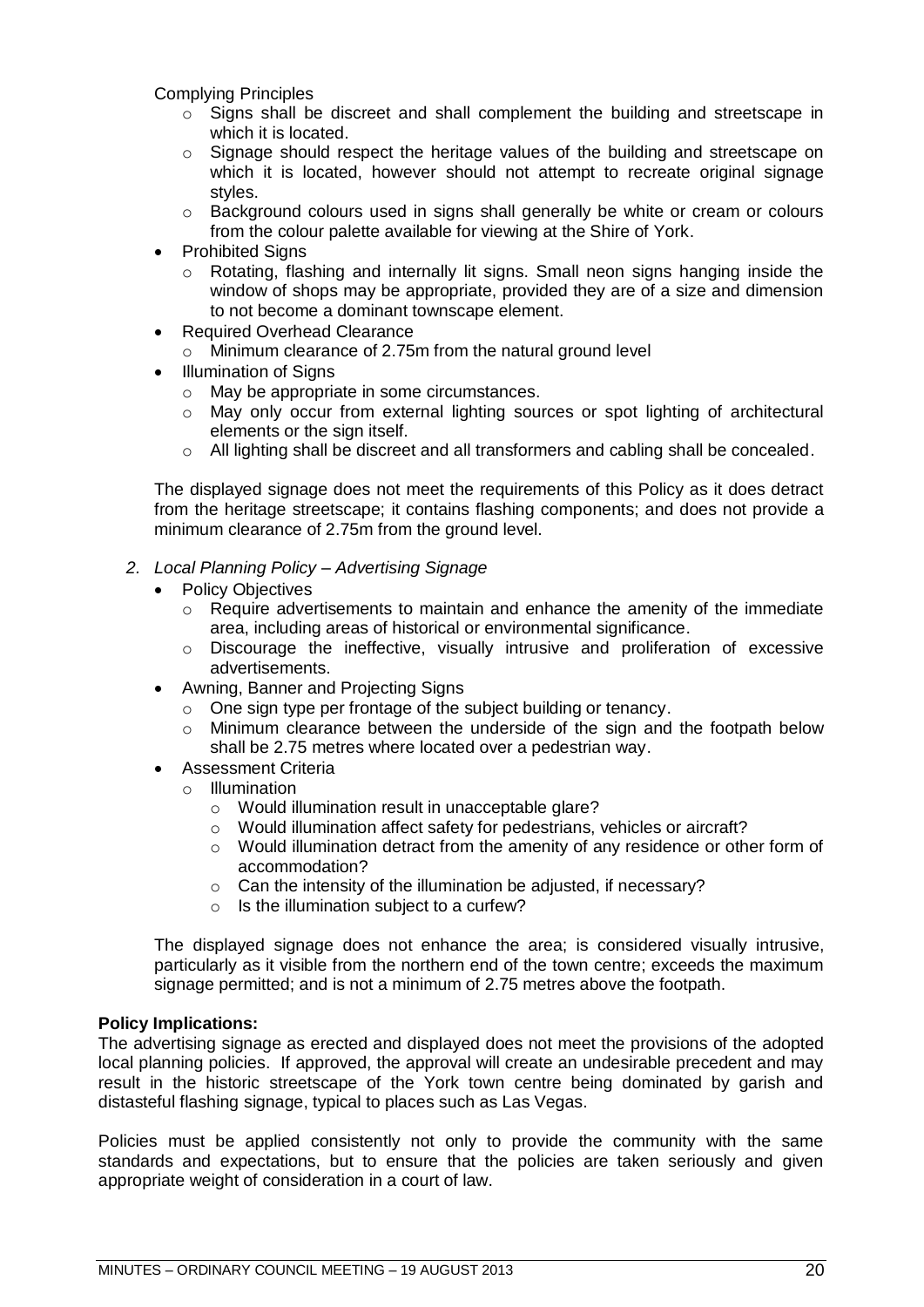### **Financial Implications:**

There are no financial implications for Council. However, it should be noted that all applicants have a right of appeal to the State Administrative Tribunal if they are dissatisfied with a determination, including any conditions under the provisions of the *Planning and Development Act 2005*. Similarly, there is an avenue of appeal for Planning Directions. In some cases, it is necessary to employ legal representation when mediation is not successful between the parties, which may have financial implications for the Council.

### **Strategic Implications:**

The Shire of York"s 2012 Strategic Community Plan goals are:

*Social*

- Manage population growth, through planned provision of services and infrastructure.
- Strengthen community interactions and a sense of a united, cohesive and safe community.
- Build and strengthen community, culture, vibrancy and energy.

### *Environmental*

- Maintain and preserve the natural environment during growth, enhancing the "rural" nature of York, and ensuring a sustainable environment for the future.
- Support sustainable energy and renewable resource choices.

### *Economic*

- Build population base through economic prosperity.
- Value, protect and preserve our heritage and past.
- Grow the economic base and actively support local businesses and service provision.

This application is not consistent with the Economic objective of the Plan to "value, protect and preserve our heritage and past" for reasons indicated in this Report. It is however acknowledged that the business contributes to the economic base and prosperity of York and should be supported. It is for this reason this application should not be refused in its entirety. Refer to Comments Section of this Report for further discussion.

### **Voting Requirements: Absolute Majority Required: No**

**Site Inspection: Site Inspection Undertaken: Yes**

### **Triple bottom Line Assessment: Economic Implications:**

The applicant has advised that the flashing advertising signage is required to communicate to potential customers that the café is open for business. If no illuminated signage was permitted, this decision could impact this success of this business, which would be inconsistent with the objectives of the York Community Strategic Plan. The proposed alternative (refer to Comments Section) will achieve the original purpose of installing flashing and illuminated advertising signage in a more appropriate manner.

### **Social Implications:**

The Central York Heritage Precinct is an area of cultural importance and reflects broad social and economic changes from the mid-nineteenth century and has the potential to contribute significantly to an understanding of the development of York. It is important to ensure any development in this precinct contributes positively and does not impact on the distinctive streetscape. If the application was approved as proposed, unacceptable social implications may result as discussed in this Report.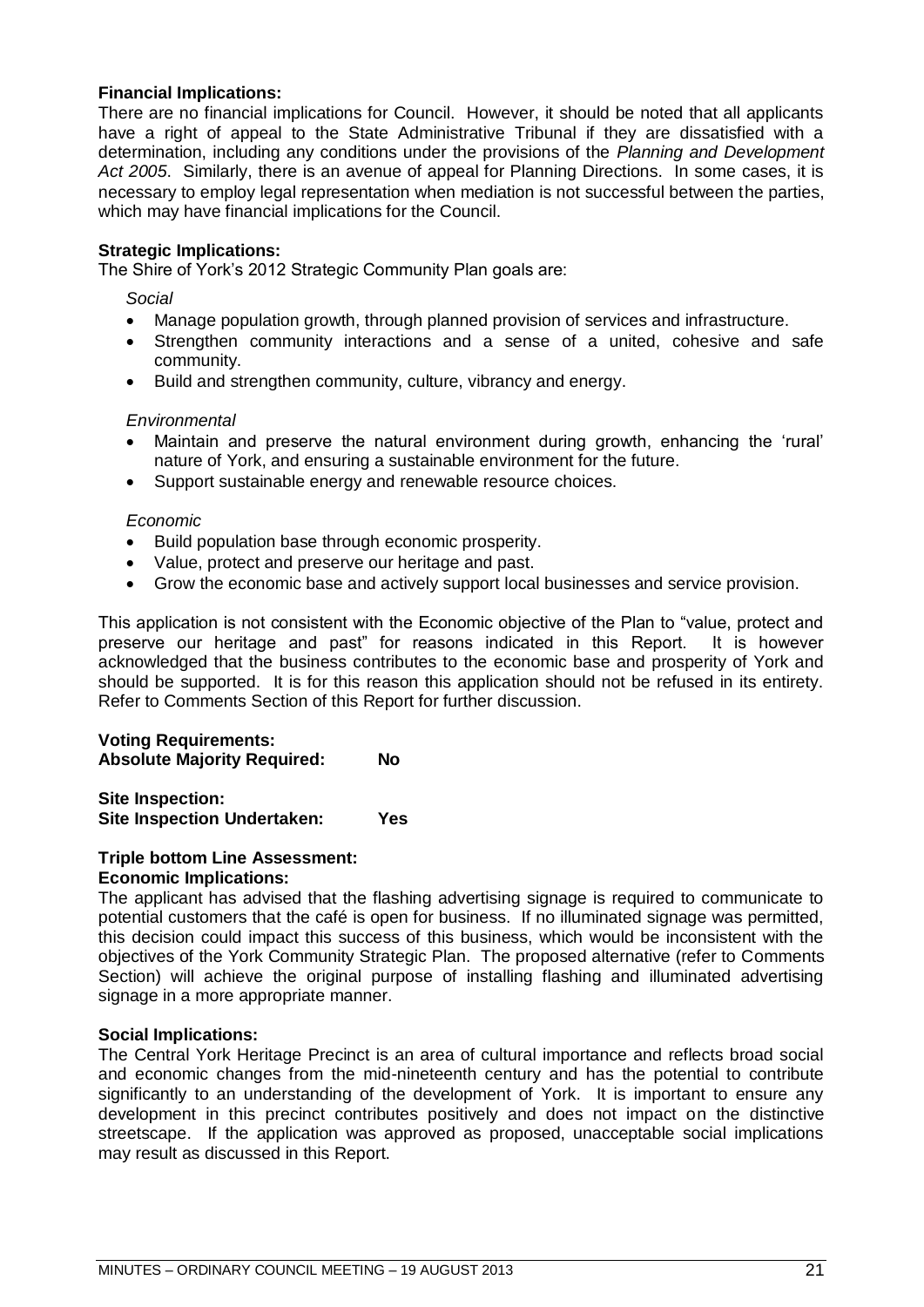### **Environmental Implications:**

There are no environmental implications associated with this proposal.

### **Comment:**

In conclusion, the erected and displayed advertising signage does not meet the objectives of the Scheme or provisions of the adopted local planning policies, and therefore cannot be approved under the provisions of Clause 7.14 of the Scheme.

However, it is acknowledged that the applicant"s purpose of erecting and displaying the advertising is justified and that the economic prosperity of local businesses should be supported. Therefore, it is suggested that a lesser extent of illuminated advertising signage and lighting could be consistent with the objectives and approved.

It is recommended that Council approve the installation of one (1) small neon illuminated, nonflashing "Open" sign in the front window of the café and that the existing rope lighting installed around the perimeter of the building remain, if the flashing is stopped. This compromise will achieve the applicant's purpose and meet the objectives of the Scheme and local planning policies.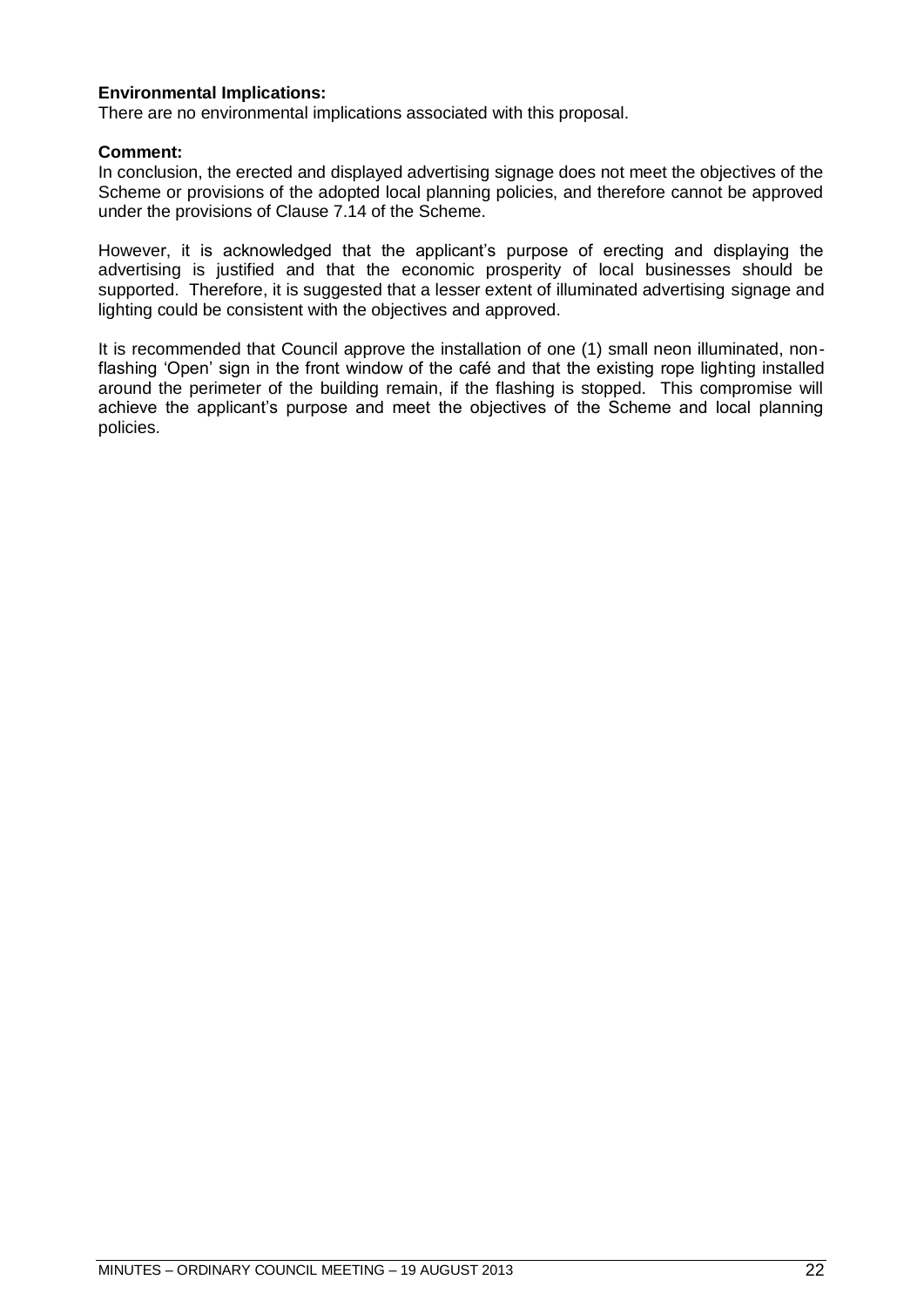### **RESOLUTION 030813**

**Moved: Cr Duperouzel Seconded: Cr Lawrance**

*"That Council:*

*APPROVE the retrospective planning application for the erection and display of advertising signage at the Bella Cucina Café located at Lot 5(pt), 82 Avon Terrace, York, subject to the following conditions:*

### *Conditions*

- *1. Development must substantially commence within two (2) years from the date of this decision.*
- *2. Development must take place in accordance with the stamped approved plans.*
- *3. One small neon "Open" sign may be displayed in the front window of the café and one rope-style, non-flashing, white or cream light attached to the bottom edge of the building"s awning.*
- *4. Details are to be submitted to the local government for approval for two (2) spotlights to illuminate the existing approved parapet sign.*
- *5. All unapproved signage must be removed within twenty-eight (28) days from the date of this determination.*
- *6. Illuminated lighting is only permitted during opening hours.*
- *7. Any changes to the approved signage or any additional signage requires prior approval from the local government.*

### *Advice Notes:*

- *Note 1: If the development the subject of this approval is not substantially commenced within a period of 2 years, or such other period as specified in the approval after the date of the determination, the approval will lapse and be of no further effect.*
- *Note 2: Where an approval has so lapsed, no development is to be carried out without the further approval of the local government having first been sought and obtained.*
- *Note 3: If an applicant is aggrieved by this determination there is a right of appeal under the Planning & Development Act 2005. An appeal must be lodged within 28 days of the determination.*
- *Note 4: This approval is not a building permit. In accordance with the provisions of the Building Act 2011, an application for a building permit must be submitted to, and approval granted by the local government prior to any change of classification or*  prior to the commencement of any structural works within the development *hereby permitted."*

*CARRIED: 4/1*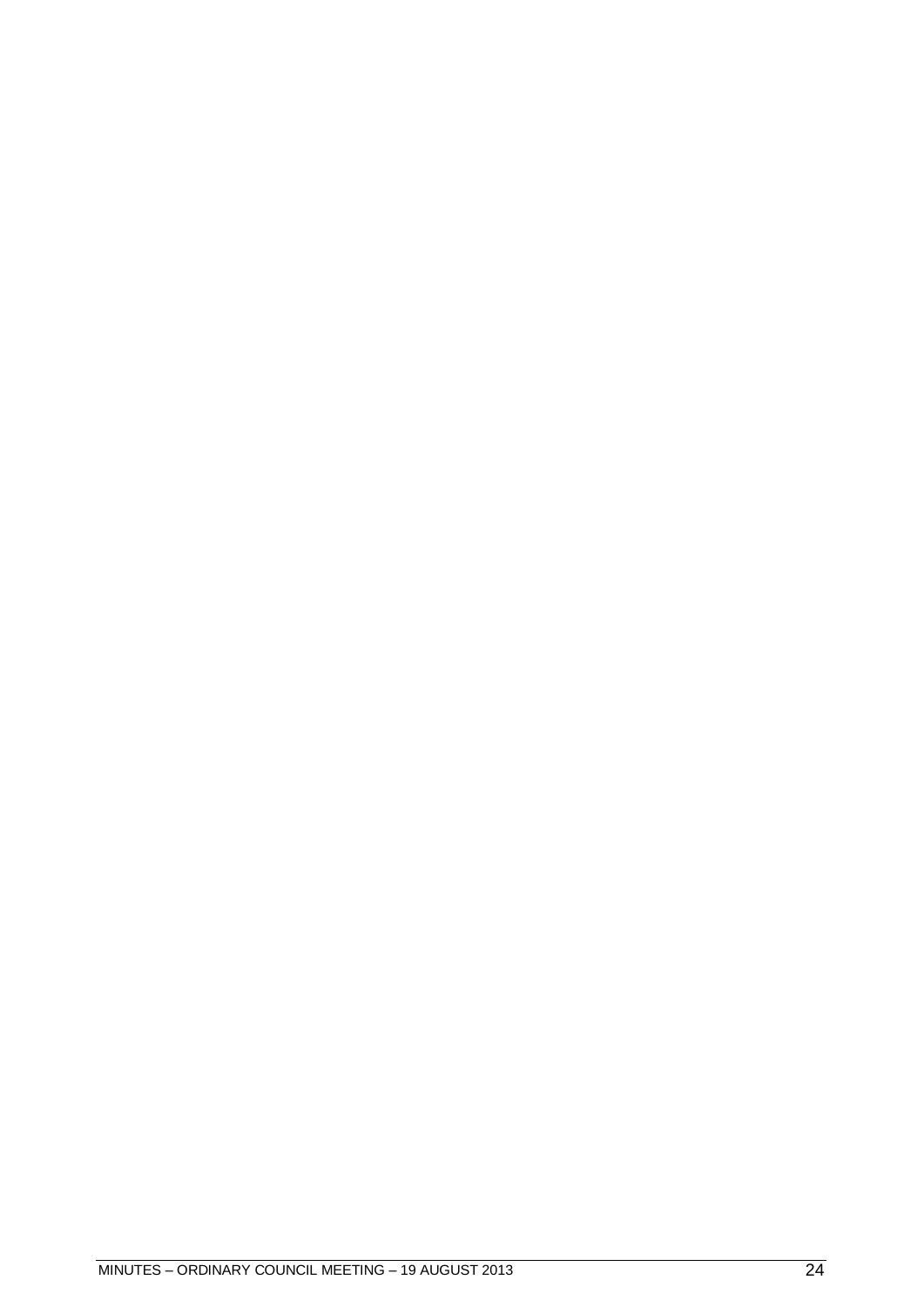### <span id="page-24-0"></span>**Item 9.1.1 – Appendices**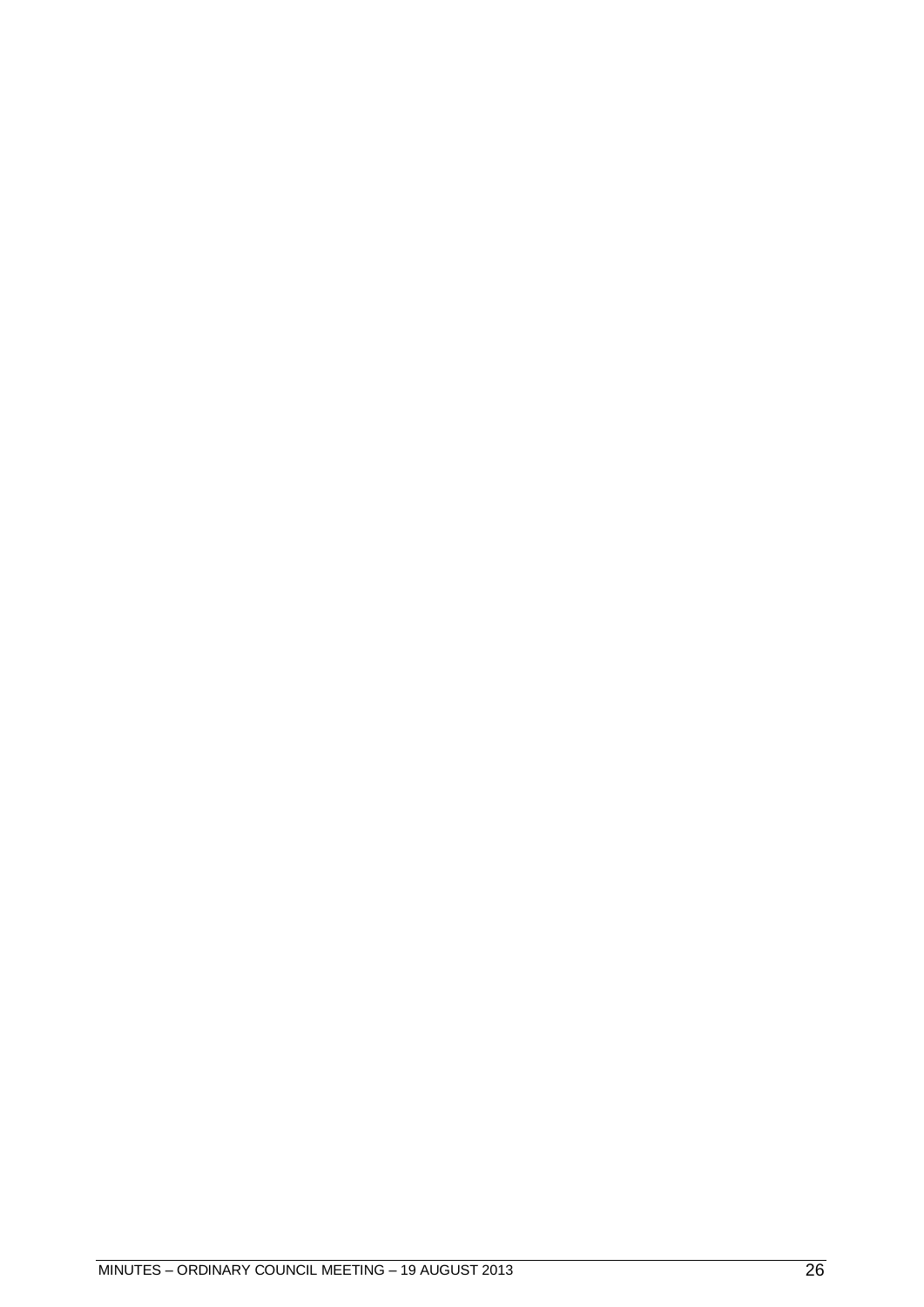# **9. OFFICER'S REPORTS**

**9.1 DEVELOPMENT REPORTS**

<span id="page-26-0"></span>**9.1.2 Community Resource Centre, 89 Avon Terrace, York**

*When acting as a planning authority in accordance with the powers conferred by the Planning and Development Act 2005 and any relevant scheme, the Council of the Shire is entitled to make decisions based only on proper planning considerations.*

| <b>FILE NO:</b>                | AV1.6500, P844                        |
|--------------------------------|---------------------------------------|
| <b>COUNCIL DATE:</b>           | <b>19 August 2013</b>                 |
| <b>REPORT DATE:</b>            | 25 July 2013                          |
| <b>LOCATION/ADDRESS:</b>       | Lots 15 & 200 (89) Avon Terrace, York |
| <b>APPLICANT:</b>              | <b>York Community Resource Centre</b> |
| <b>SENIOR OFFICER:</b>         | R Hooper, CEO                         |
| <b>REPORTING OFFICER:</b>      | J Jurmann, MPS                        |
| <b>DISCLOSURE OF INTEREST:</b> | Cr Smythe - Financial Interest -      |
|                                | <b>Committee Member of York CRC</b>   |
| <b>APPENDICES:</b>             | $1 -$ Plans                           |
|                                | 2 - Signage                           |
| <b>DOCUMENTS TABLED:</b>       | Nil                                   |

### **Summary:**

A planning application has been received by the Shire of York to change the use of the premises previously known as the Dogs Bollocks, located at 89 Avon Terrace, to the York Community Resource Centre.

The application has been advertised and no objections were received.

It is recommended that the application be approved, subject to the conditions listed at the end of this report.

The applicant, as a not-for-profit organisation, also requests Council waive the planning application fees.

### **Background:**

The planning application was received by the Shire of York on 28 February 2013 requesting approval to change the use of the subject premises; to carry out alterations and additions associated with the proposed use; and to display advertising signage.

Lots 15 and 200 (89) Avon Terrace are located in the Central York Heritage Precinct at the southern end of the town centre and were previously used for retailing, known as the Dogs Bollocks.

It is proposed to use the premises for offices, meeting rooms and other functions associated with the role of the York Community Resource Centre. Minor internal alterations are proposed, together with the addition of a meeting room at the rear of the premises. Disabled access and car parking will be provided, and upgrade of the building to meet current fire safety standards will be carried out. Car parking will be provided at the rear of the building and will be accessible from the South Street entrance.

An application has been submitted to the Western Australian Planning Commission to amalgamate the lots, which enables planning and building approvals to be issued for development associated with the whole property area, including disabled access and car parking.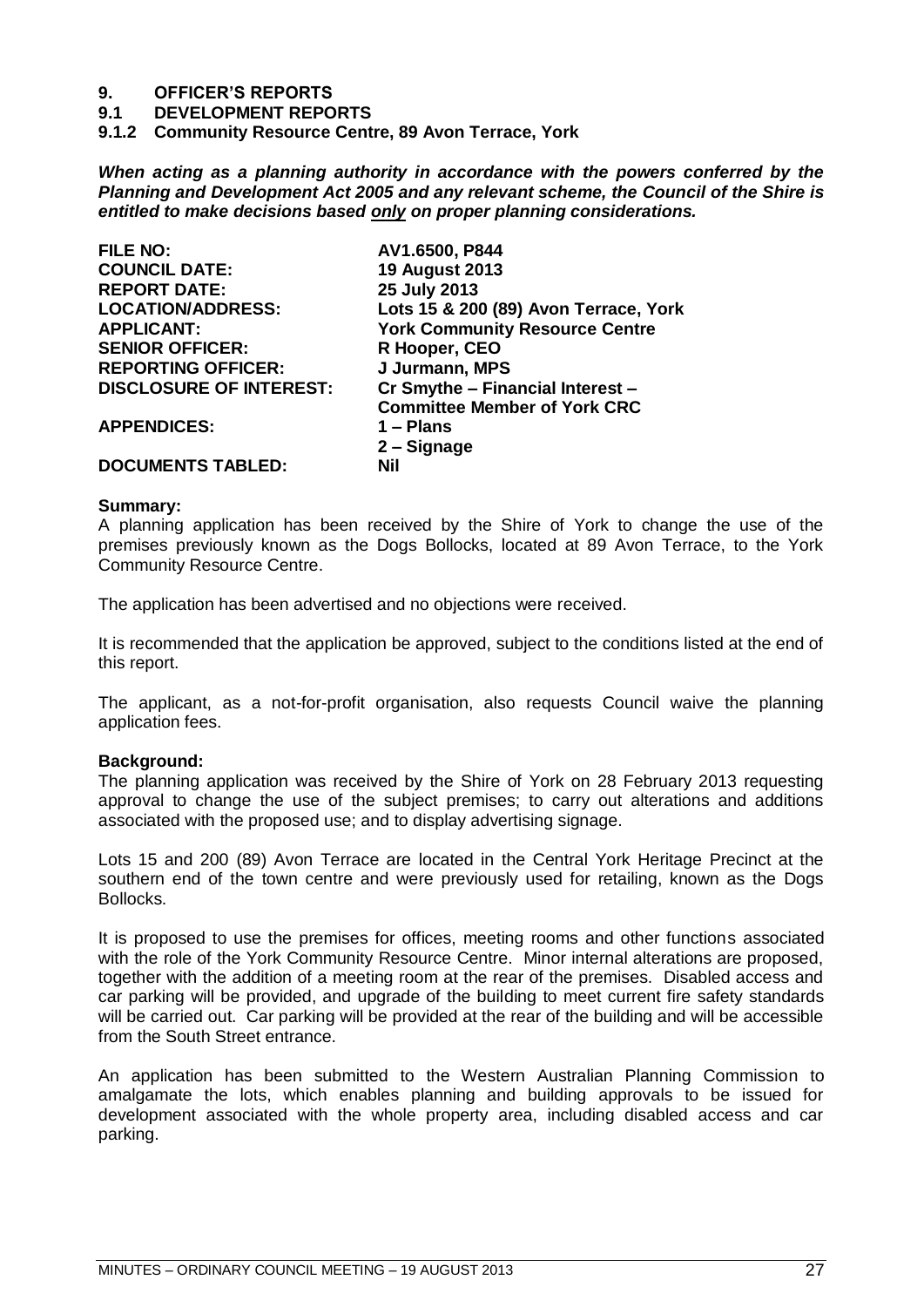### **Consultation:**

The application was advertised in accordance with the provisions of the York Town Planning Scheme No. 2. No objections were received regarding the proposal. A submission from the York Society was received supporting the proposal.

### **Statutory Environment:**

York Town Planning Scheme No. 2

The property is zoned Town Centre under the provisions of the Scheme and is located in the Central York Heritage Precinct.

A planning application is required for any development for premises located in a heritage precinct, including change of use to another permitted use and/or the display of advertising signage.

The objectives of the Town Centre zone include retaining the town centre for retail, commercial, civic and tourist-oriented uses; preservation of the qualities of the town centre as a heritage place; and to encourage a high standard of development. The proposal is consistent with these objectives.

Clause 4.5 of the Scheme requires the provision of on-site car parking. Schedule 4 of the Scheme contains defined land uses and the required number of car parking spaces, which has been calculated for the proposal as follows:

| <b>Use</b>                                         | <b>Requirement</b>                 | <b>Calculations</b>   |
|----------------------------------------------------|------------------------------------|-----------------------|
| Office                                             | 5 spaces per 100m <sup>2</sup> NLA | $102.38 = 5$          |
| Place of Public Assembly 1 space for every 6 seats |                                    | Assume 30 seats $= 5$ |
| (Meeting Room)                                     |                                    |                       |
| Total                                              |                                    | 10 spaces required    |

It is proposed to provide 12 standard and 1 disabled car parking space, which complies with the provisions of the Scheme. The layout of the car park has been considered and entry and exit from the premises will be in a forward direction that will not impact traffic movements in South Street. There is ample manoeuvring room for small delivery vehicles to also enter and exit in a forward direction. It is recommended that the car parking be formalised by sealing the surface and line marking within 12 months from occupation. Refer to the site plan in the Appendices for the car parking design.

In considering an application in the town centre, the local government must have regard to:

- (i) The colour and texture of the external building materials;
- (ii) Building size, height, bulk, roof pitch;
- (iii) Setback and location of the building on its lot;
- (iv) Architectural style and design details of the building;
- (v) Function of the building
- (vi) The relationship to surrounding development and impact on the streetscape;
- (vii) Other characteristics considered relevant.

The external fabric of the building will remain generally unchanged, with the exception of the addition of CRC advertising signage and the rear addition of meeting space. The rear addition will be constructed as a metal clad and framed building and is consistent with similar rear additions in the precinct. The function of the building will support the town centre as the primary commercial and business precinct in York and there will be no adverse impact on the streetscape.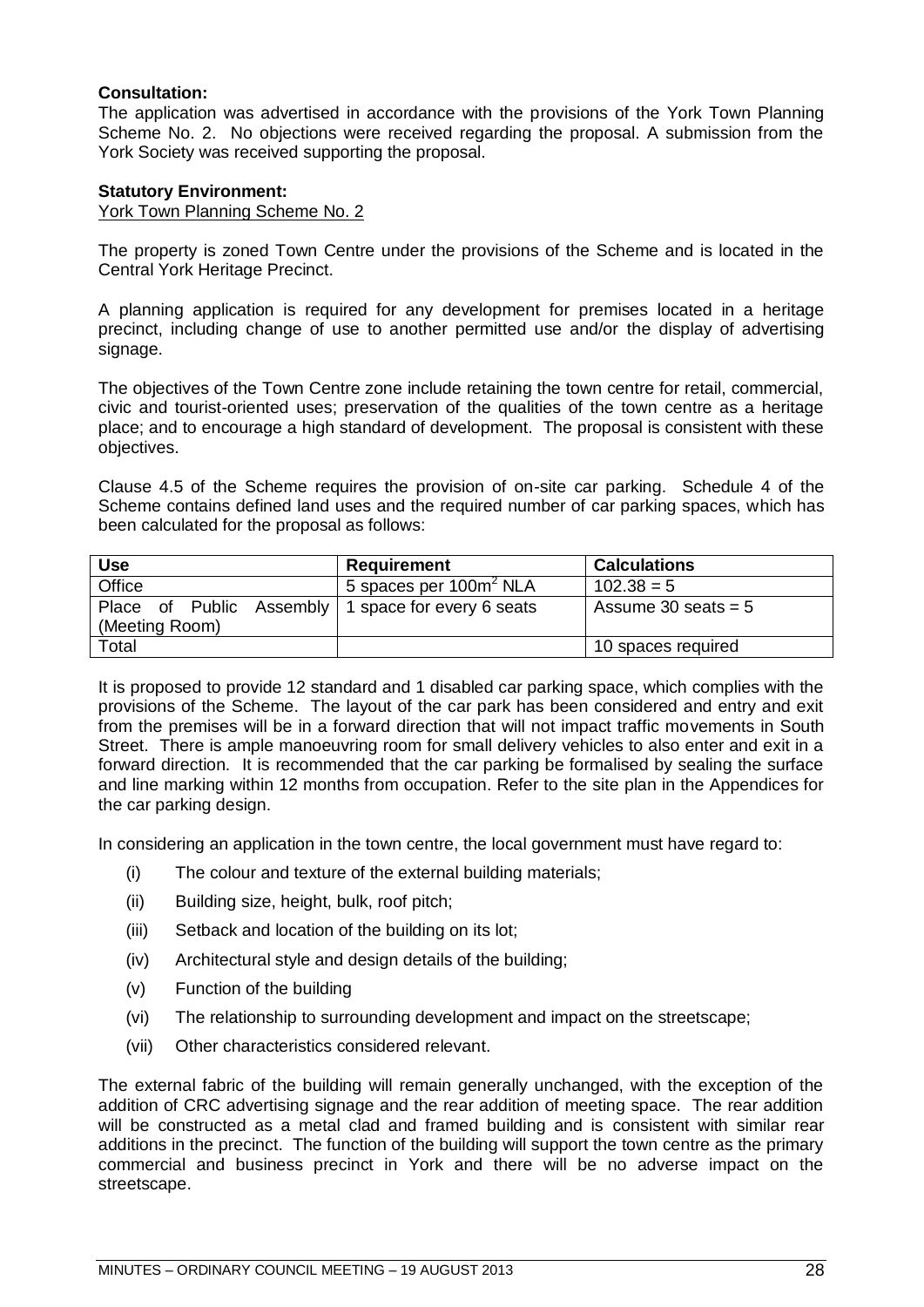Clause 5.3.3 of the Schemes requires the local government when considering planning applications proposing advertising signage to examine each such application in light of the objectives of the Scheme and with particular reference to the character and amenity of the locality. The proposed advertising signage is consistent with the character of the York Central Heritage Precinct and will not impact on the amenity of the locality. Signage is further discussed in this report in regards to heritage considerations.

Clause 7.5 of the Scheme outlines the matters for consideration relevant to the use or development the subject of the application. These matters have been considered in the assessment of this application, with many subclauses mentioned throughout this section of report.

Of particular importance for a community use is subclause 7.5(u) *"whether adequate provision has been made for access by disabled persons"*. The applicant has been liaising with Council"s Building Surveyors regarding the provision of disabled access, and it has been determined that access from the South Street entrance is most appropriate from an ease of access utilising the car parking and as an economical solution for a community organisation.

### Local Planning Policy – Heritage Precincts and Places

The LPP has been adopted under the provisions of Section 5 of the Scheme, including Clause 5.1.3 that enables the adoption of heritage precincts. The subject property is located in the Central Heritage Precinct, although the place is not specifically heritage listed.

Section 4 of the LPP applies to commercial development (which best describes the proposed use as it is not residential). The general guidelines are to respect and retain the traditional pattern and appearance of the commercial buildings by responding to and reinforcing the existing characteristic horizontal alignments of over-pavement awnings, canopies, parapet tops, window heads and sills. It is not proposed to alter the façade of the building, with the exception of the addition of CRC advertising. The addition to the rear will respond to the surrounding environment through the use of metal wall and roof sheeting.

Section 5 of the LPP outlines the requirements for advertising signage to ensure that signs are in keeping with the character of the building upon which they are attached and do not detract from the building or precinct. Signs must be discreet, complement and respect the building and streetscape; views into and out of shop windows should not be significantly obscured; all signs should be of a high standard in terms of materials, construction and graphics; and background colours should be generally white or cream or colours from the approved local government colour palette. The signage proposed will use the CRC generic logo, provide a summary of services and contain a white background. The position of the signage is similar to that previously approved for the building and is considered acceptable.

### Local Planning Policy – Advertising Signage

The objectives of this policy are to:

- (a) ensure that advertisements are appropriately sized and sited for their location;
- (b) require advertisements to maintain and enhance the amenity of the immediate area, including areas of historical or environmental significance;
- (c) discourage the ineffective, visually intrusive and proliferation of excessive advertisements; and
- (d) provide guidelines for consistent decision making for advertisements on zoned or reserved land within York.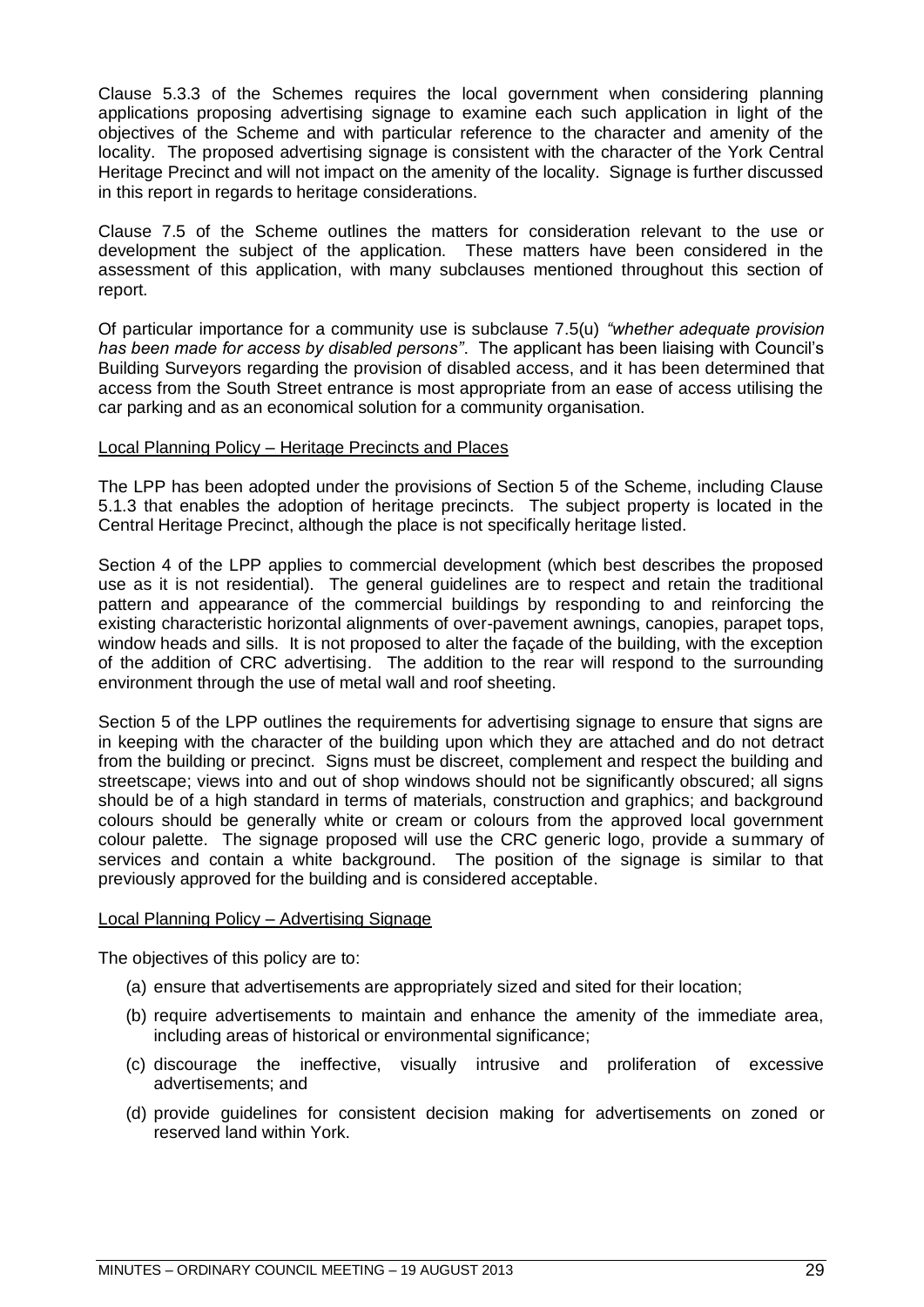The proposed signage consists of under awning and flush wall signage, generally in locations previously approved for the Avon Terrace façade. Signage will also be erected at the South Street entrance (transferred from the existing premises) and on the rear elevation of the building. The design of the signage incorporates the standard CRC logo and colours and a list of services provided. An example has been attached in the Appendices of this report.

### Building Act 2011

The York Community Resource Centre are proposing that wheel chair access be provided to the rear of the building via South Street, and that wheel chair access not be provided through the Avon Terrace entrance to the building.

As the main street entrance, being Avon Terrace, is normally designated as the "Principal Point of Entry" there are considerations under the following legislation that need to be addressed:

- Disability Discrimination Act 1992 (Federal Act);
- Equal Opportunity Act 1984 (State Act); and
- Building Code of Australia.

The Shire of York has received a copy of a submission from Ms Janette McCahon, (Barrister), of Legal Aid Western Australia, wherein it is stated that the proposal falls within the definition of "Unjustifiable Hardship" under the Disability Discrimination Act 1992, due to the layout of the existing building and the potential additional cost in fully complying with the Act.

It is therefore viewed that the proposed Community Resource Centre building falls under the concession of "Unjustifiable Hardship", and need not provide access via Avon Terrace.

Included in their submission is a letter from the Wheatbelt Individual and Family Support Association, (WIFSA), which supports the proposed access via South Street to the rear of the building.

In addition, the Shire of York has obtained a copy of a memorandum from Mr Rosales-Costanedes of the Equal Opportunity Commission of Western Australia to the Director of the Equal Opportunity Commission of Western Australia, wherein it is advised that, since access for disabled persons is provided from the street to the rear of the premises via the secondary street, (South Street) it is viewed that discrimination will not occur under the Equal Opportunity Act, as access for all people, able bodied or disabled, is provided.

With respect to the Building Code of Australia, the rear access to the building falls under the definition of, or is equivalent to a "Principal Point of Entry", in that the majority people accessing the building for a conference, or to utilise the facilities will travel directly to the building, by vehicle and access through the rear of the premises from the carpark area. Additionally it could be expected that a significant portion of customers would access the premises via the South Street entrance, confirming again that the rear entrance in a "Principal Point of Entry", which would satisfy the performance provisions of the Building Code of Australia.

It is therefore viewed that the Shire of York can be confident that the Community Resource Centre proposal complies with the requirements of this legislation, and it is recommended that the proposal be approved subject to the amalgamation of the lot occupied by the existing building and the lot giving access to the rear of the premises via South Street.

### **Policy Implications:**

There are no policy implications associated with this proposal.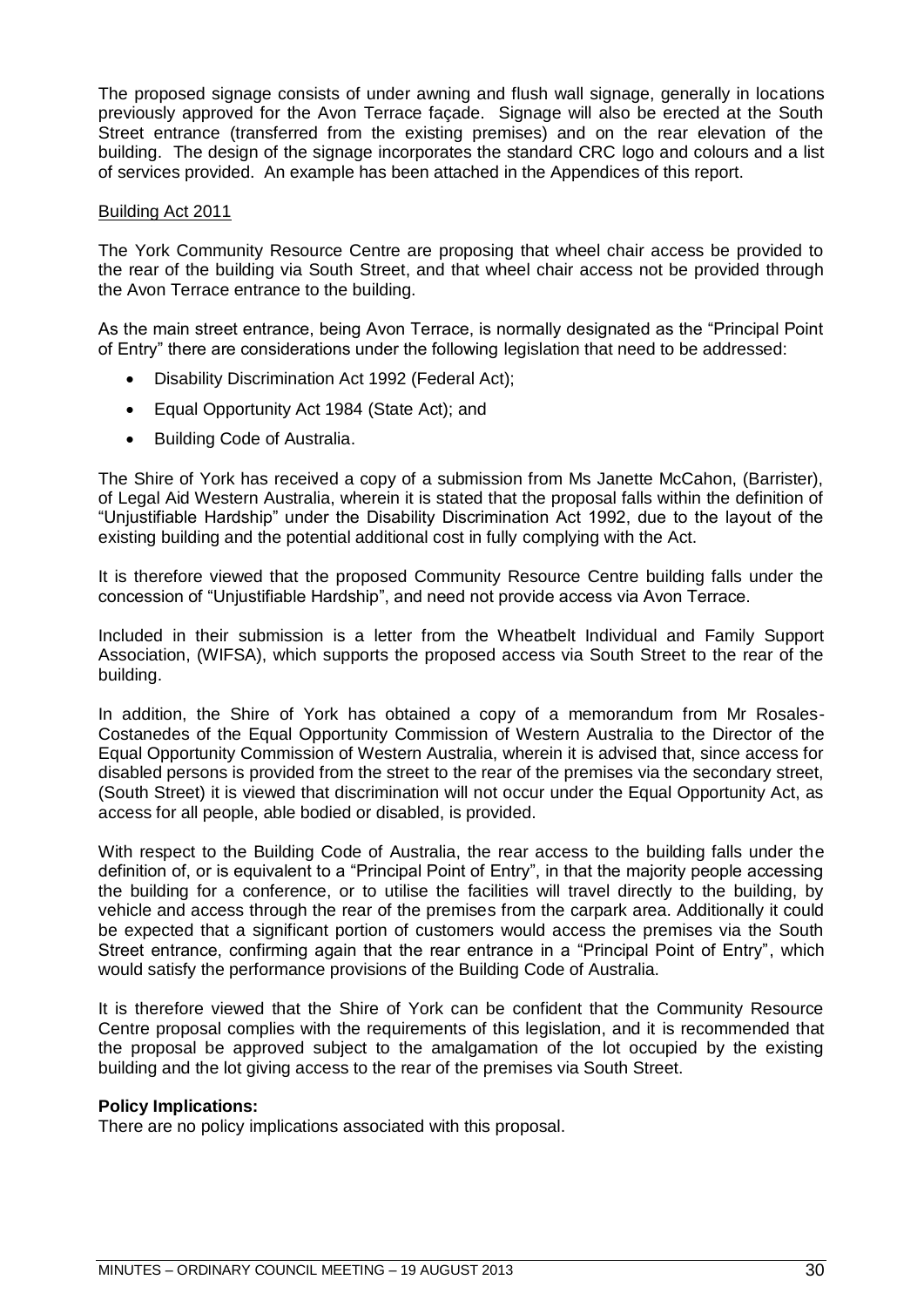### **Financial Implications:**

The applicant has requested that the application fee be waived, and therefore, refunded, which, if approved, would be a total cost of \$448.00 borne by Council.

### **Strategic Implications:**

The Shire of York"s 2012 Strategic Community Plan goals are:

### Social

- Manage population growth, through planned provision of services and infrastructure.
- Strengthen community interactions and a sense of a united, cohesive and safe community.
- Build and strengthen community, culture, vibrancy and energy.

### **Environmental**

- Maintain and preserve the natural environment during growth, enhancing the "rural" nature of York, and ensuring a sustainable environment for the future.
- Support sustainable energy and renewable resource choices.

### Economic

- Build population base through economic prosperity.
- Value, protect and preserve our heritage and past.
- Grow the economic base and actively support local businesses and service provision.

The use of the building by the York Community Resource Centre will achieve the goals of the Plan by strengthening community interactions and capacity by providing meeting space and office services and training.

### **Voting Requirements: Absolute Majority Required: No**

| <b>Site Inspection:</b>            |     |
|------------------------------------|-----|
| <b>Site Inspection Undertaken:</b> | Yes |

### **Triple bottom Line Assessment:**

### **Economic Implications:**

CRC"s provide business services to the local community and are committed to the development of the local community that they service, which supports and contributes to the local economy.

### **Social Implications:**

The York CRC provides an important social service to the community by providing a wide array of information and community-based services to local people, businesses and visitors of regional Western Australia. CRCs are committed to developing regional communities and connecting the people of Western Australia. They provide training and education programs, access to business facilities, and information on community events and government services.

### **Environmental Implications:**

There are no environmental implications associated with this proposal.

### **Comment:**

The applicant has requested that Council waive the planning application fees. In accordance with Clause 52 of the *Planning and Development Regulation 2009,* a local government may waive or refund, in whole or in part, payment of a fee for a planning service.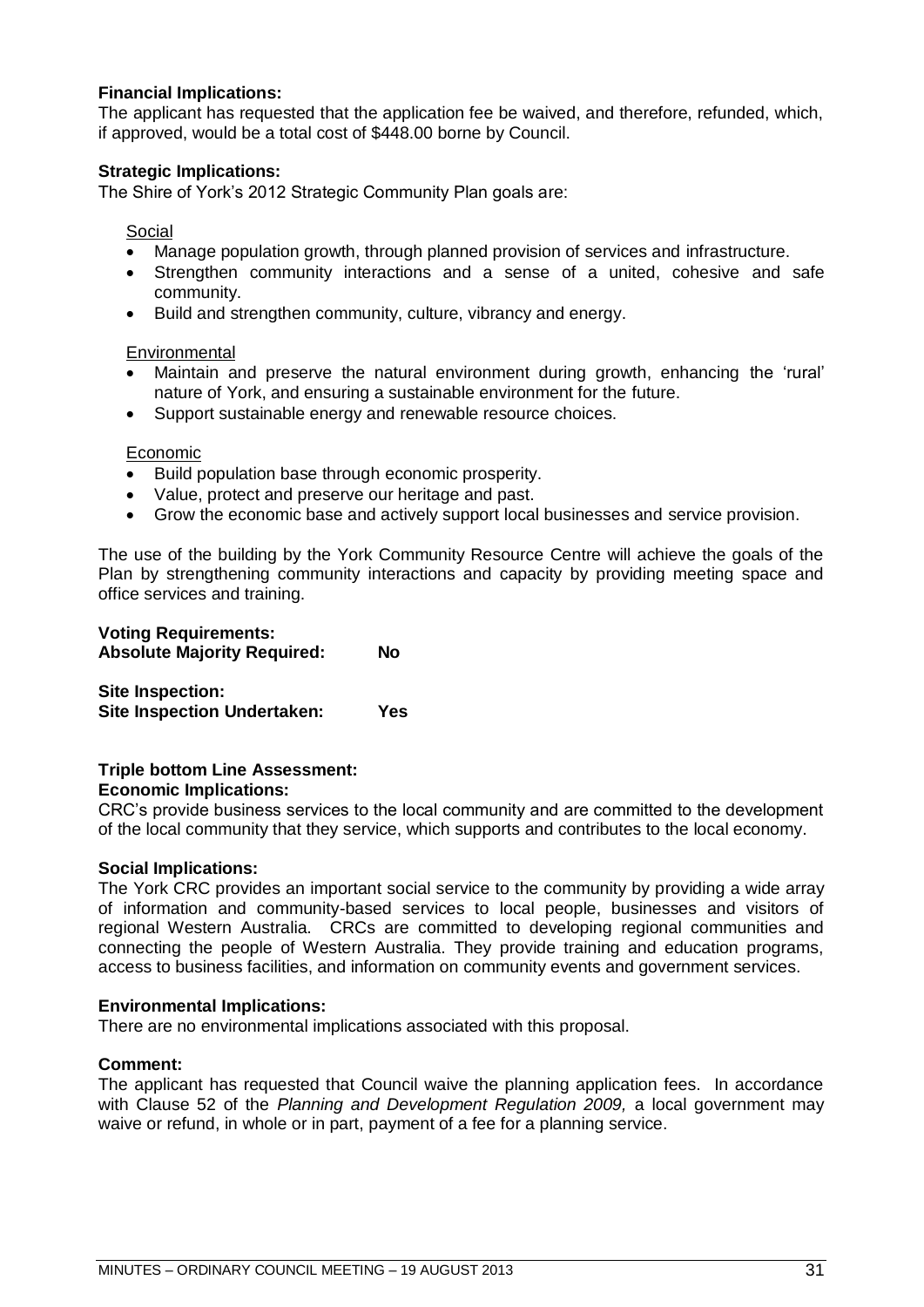*Cr Smythe declared a Financial Interest to this item and left the room at 3.38pm*

**RESOLUTION 040813**

**Moved: Cr Lawrance Seconded: Cr Duperouzel** 

*"That Council:*

- *1. APPROVE the planning application to change the use of Lots 15 and 200 (89) Avon Terrace, York to uses associated with the York Community Resource Centre, including alterations, additions and advertising signage, subject to the following conditions and advice notes:*
- *a. Condition 1: Development must substantially commence within two (2) years from the date of this decision.*
- *b. Condition 2: Development must take place in accordance with the stamped approved plans.*
- *c. Condition 3: All signage not identified on the approved plans shall be the subject of a separate Development Application*
- *d. Condition 4: A minimum of 11 car parking spaces, including one disabled accessible space shall be provided and maintained on site for the use of employees and clients.*
- *e. Condition 5: Within 12 months of occupation, or at such time as agreed by the Shire of York, all car bay dimensions, manoeuvring areas, crossovers and driveways shall be constructed in accordance with Australian Standard AS 2890.1.*
- *f. Condition 6: Prior to occupation, or at such time as agreed by the Shire of York, Lots 15 and 200 on Diagram 63 and 30689 are to be amalgamated into one lot. A copy of the approved Deposited Plan shall be provided to the local government.*
- *g. Advice Note 1: If the development the subject of this approval is not substantially commenced within a period of 2 years, or such other period as specified in the approval after the date of the determination, the approval will lapse and be of no further effect.*
- *h. Advice Note 2: Where an approval has so lapsed, no development is to be carried out without the further approval of the local government having first been sought and obtained.*
- *i. Advice Note 3: If an applicant is aggrieved by this determination there is a right of appeal under the Planning & Development Act 2005. An appeal must be lodged within 28 days of the determination.*
- *j. Advice Note 4: This approval is not a building permit. In accordance with the provisions of the Building Act 2011, an application for a building permit must be submitted to, and approval granted by the local government prior to any change of classification or prior to the commencement of any structural works within the development hereby permitted.*
- *k. Advice Note 5: The applicant is advised that prior to occupation, or at such time as agreed by the Shire of York, Lots 15 and 200 on Diagram 63 and 30689 are to be amalgamated into one lot.*
- *2. APPROVE the waiving of the planning application fees and authorise the refund of \$448.00."*

*CARRIED: 4/0*

*Cr Smythe returned to the room at 3.45pm*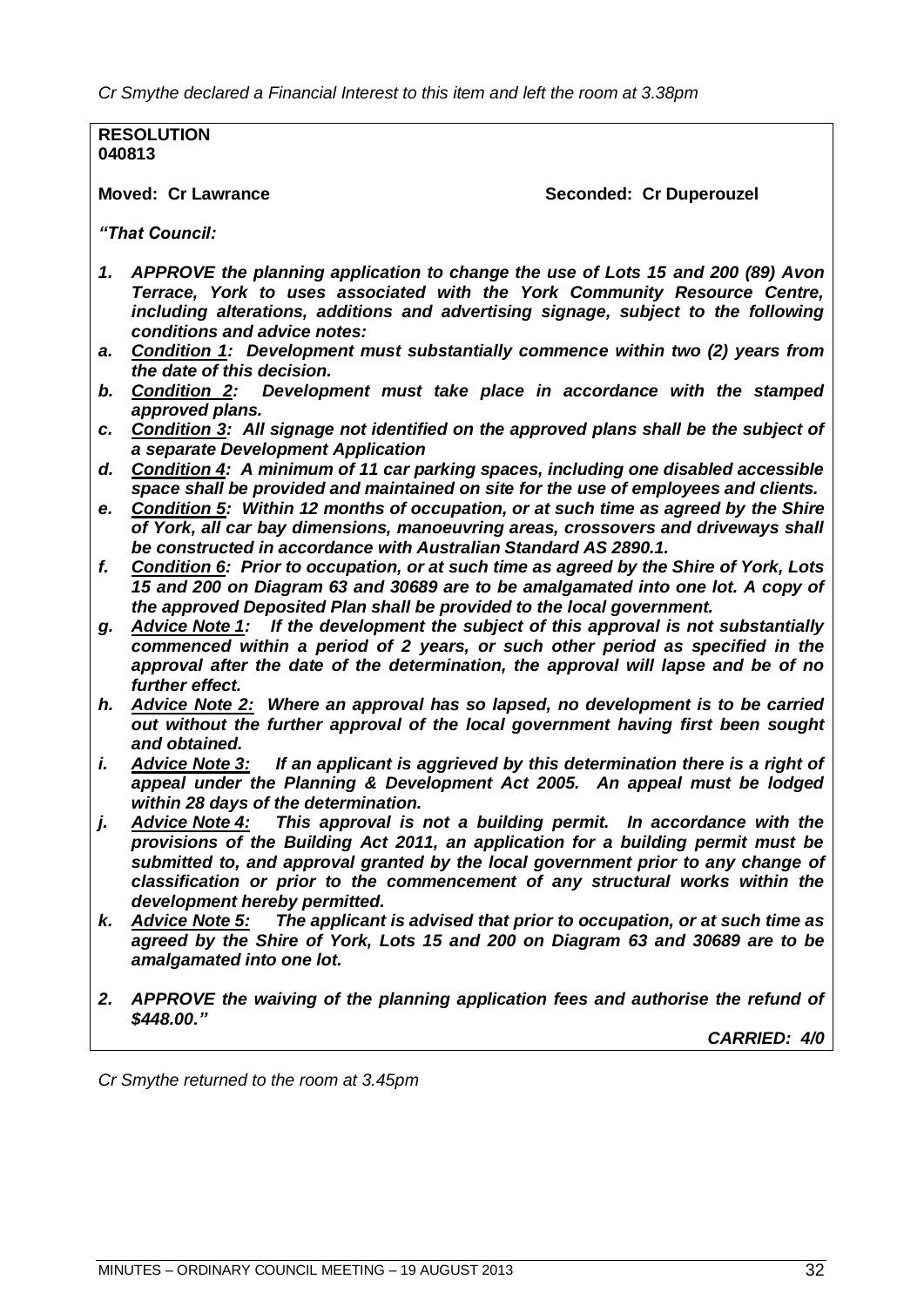### <span id="page-32-0"></span>**Item 9.1.2 – Appendices**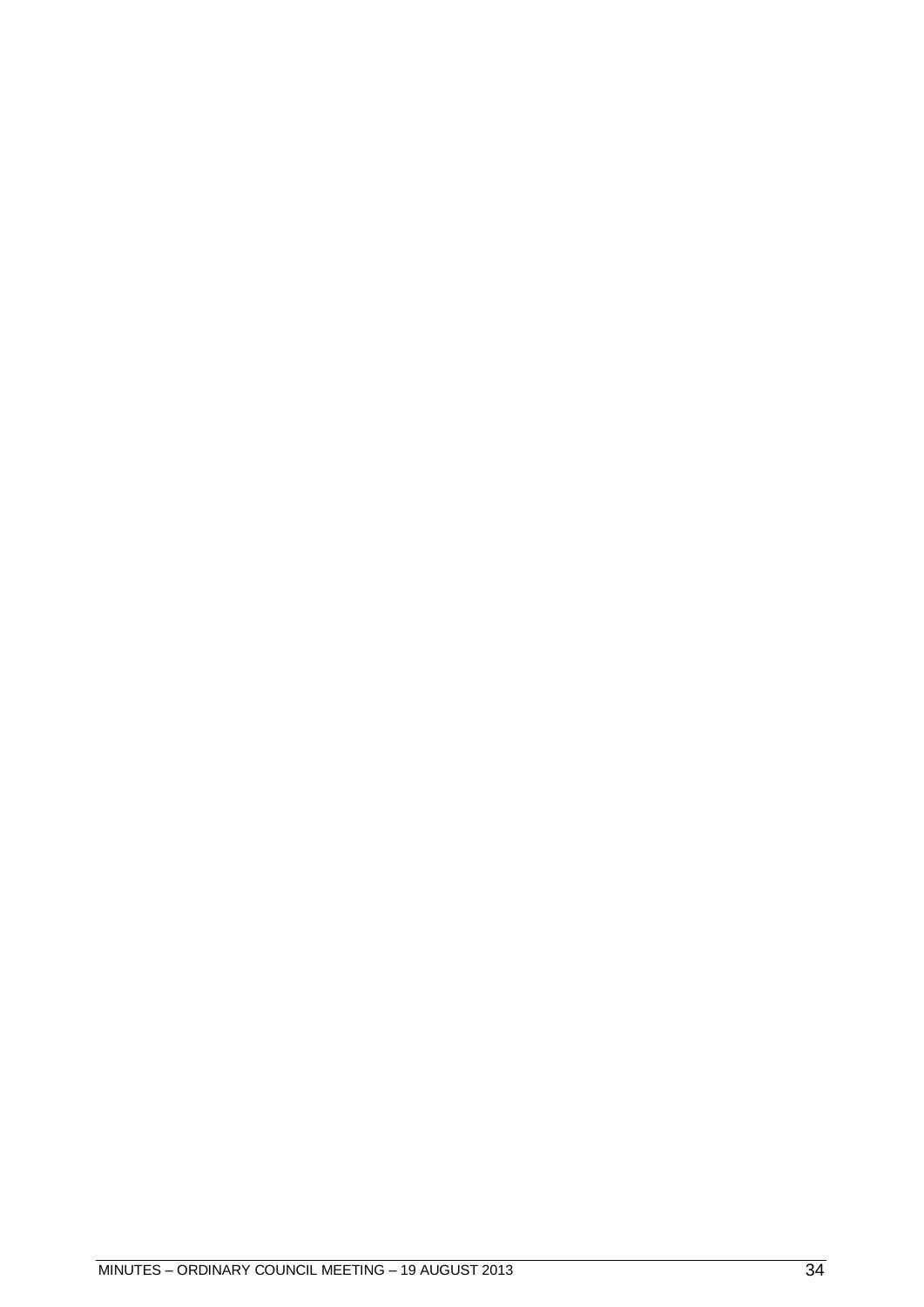# **9. OFFICER'S REPORTS**

**9.1 DEVELOPMENT REPORTS**

<span id="page-34-0"></span>**9.1.3 Retrospective Application – Lot 800 (8) Redmile Rd, York**

*When acting as a planning authority in accordance with the powers conferred by the Planning and Development Act 2005 and any relevant scheme, the Council of the Shire is entitled to make decisions based only on proper planning considerations.*

| <b>FILE NO:</b>                | P866, RE1.60014                |
|--------------------------------|--------------------------------|
| <b>COUNCIL DATE:</b>           | <b>19 August 2013</b>          |
| <b>REPORT DATE:</b>            | <b>5 August 2013</b>           |
| <b>LOCATION/ADDRESS:</b>       | Lot 800 (8) Redmile Rd, York   |
| <b>APPLICANT:</b>              | <b>V</b> De Vis                |
| <b>SENIOR OFFICER:</b>         | R Hooper, CEO                  |
| <b>REPORTING OFFICER:</b>      | J Jurmann, MPS                 |
| <b>DISCLOSURE OF INTEREST:</b> | Nil                            |
| <b>APPENDICES:</b>             | <b>Amended Plans</b>           |
|                                | <b>Schedule of Submissions</b> |
| <b>DOCUMENTS TABLED:</b>       | Nil                            |

### **Summary:**

This application relates to the dwelling under construction at Lot 800 (8) Redmile Road, York, in the Blandstown Heritage Precinct, which has been the subject of compliance action and a number of amended approvals.

The building activities on site are currently on hold whilst this planning application is determined to retrospectively approve completed and/or partially completed works.

Three (3) submissions were received regarding the proposal, including one objection. The content of these submissions are discussed in the Consultation Section of this report and have been considered in the assessment of this application.

It is recommended that the retrospective application be determined by granting conditional approval for the components of the development identified as appropriate and for the components identified as inappropriate, remedial works be required.

### **Background:**

The subject property is described as Lot 800 (formerly Lots 9 and 10) 8 Redmile Road, York and is located adjacent to the Balladong Country Estate and Redmile House, with Bridge House opposite. The property is located in the Blandstown Heritage Precinct and within the mapped flood fringe (1 in 100 ARI) for the Avon River.

### Application History

- 20 August 2010 Planning approval was issued under delegated authority to fill Lot 10 for preparation of the construction of a future dwelling to a level 500mm above the flood fringe.
- 23 December 2011 Planning approval was issued under delegated authority for the construction of a dwelling.
- 26 March 2012 Council at its Ordinary Meeting approved an amended planning application subject to a number of conditions of consent, including submission of structural engineer's certification, removal of structures straddling the lot boundaries and amendment of the drainage plan.
- 1 June 2012 A complaint was received on behalf of the adjoining landowner regarding the development, alleging the importation of large amounts of fill and again raising concerns regarding the quality of workmanship and that new works are crossing the boundary onto his lot.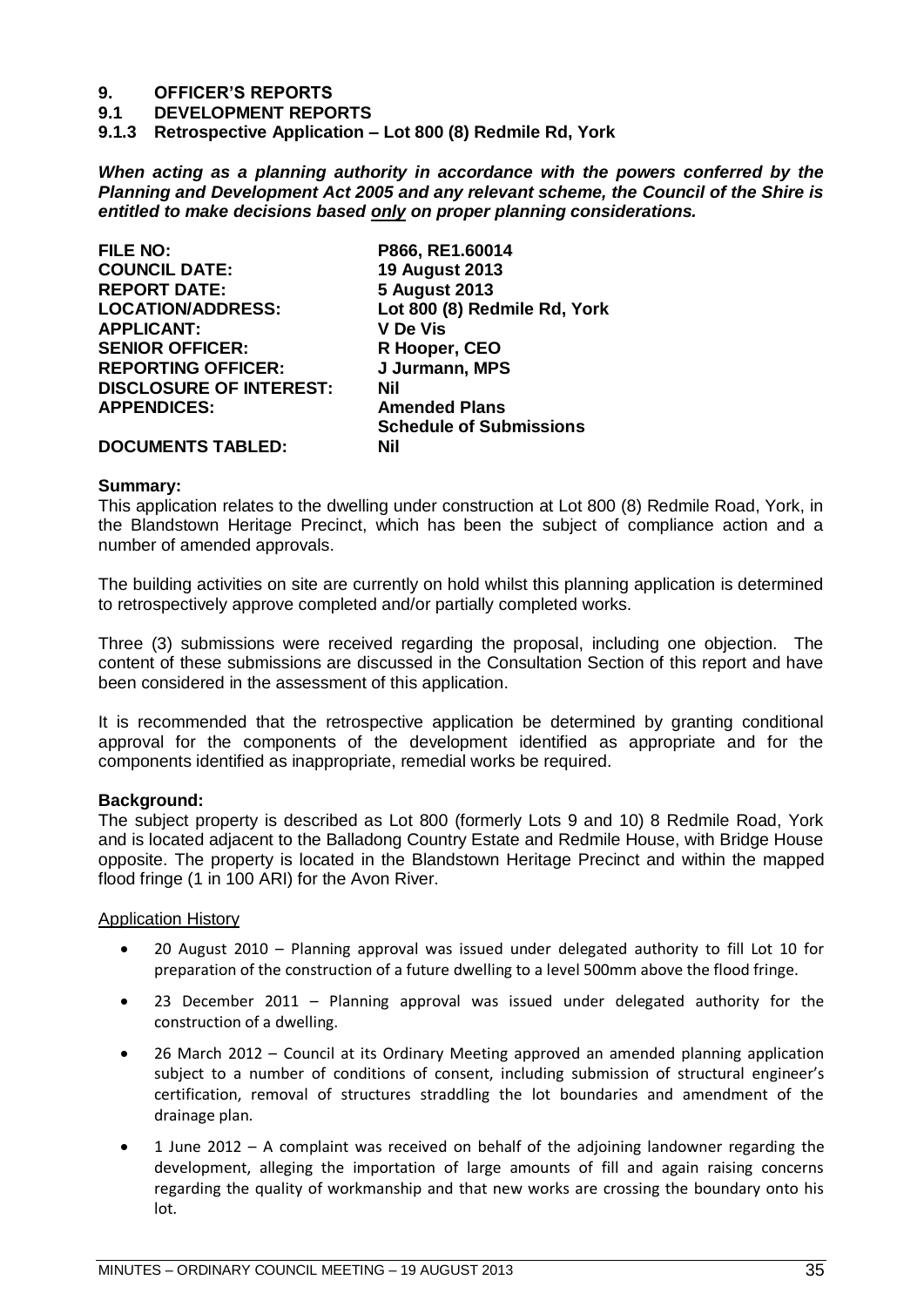- 1 June 2012 The property was inspected by Council Staff, which revealed that the complaint was justified.
- 11 June 2012 Council at its Ordinary Meeting held on 11 June 2012 resolved as follows:

*"That Council:* 

- *(a) Issue a Planning Direction under the provisions of Section 214 of the Planning and Development Act 2005 to stop, and not to recommence, any works on Lots 9 and 10 Redmile Road, York, until such time as a planning application is received and determined for the unapproved works in accordance with point 2 of this resolution.*
- *(b) Require the submission of a planning application to obtain approval for the unapproved works. The planning application must be accompanied by:*
	- *(a) Plans to scale showing the location of all existing and proposed works, including heights and levels referenced to the Australian Height Datum.*
	- *(b) An updated survey showing the lot boundaries and location of all works prepared by a suitably qualified person.*
	- *(c) A Drainage and Flood Study prepared by a suitably qualified person. The study is to consider existing and proposed filling of both lots.*
	- *(d) A Heritage Impact Assessment prepared by a suitably qualified person.*
- *(c) Issue an Infringement Notice under the provisions of Section 227 for an offence against Section 218 of the Planning and Development Act 2005 for carrying out work, namely filling of Lot 9, without approval.*
- *(d) Issue an Infringement Notice under the provisions of Section 227 for an offence against Section 218 of the Planning and Development Act 2005 for carrying out work, namely construction of various retaining walls, without approval.*
- *(e) Authorise the Chief Executive Officer to issue Infringement Notices for breaches of the Planning Direction and/or any further breaches of the Planning and Development Act 2005.*
- *(f) That Council receives a further report following the receipt and assessment of the planning application required in point 2 of this resolution and that Council determines such planning application."*
- 12 June 2012 In accordance with the resolution, a Planning Direction to cease works and Infringement Notices were issued, which have subsequently been paid by the applicant.
- 14 June 2013 A new planning application was received requesting approval of amendments and retrospective works, in accordance with Council's resolution of 11 June 2013, providing an up-to-date survey, structural engineering, drainage and heritage reports were submitted with the application.

The works on site were halted in accordance with Council"s Planning Direction dated 12 June 2012. Regular inspections of the site have been conducted to monitor compliance. Those inspections have not indicated that any further works had been carried out on site. Refer to photographs at Appendix 3.

### **Consultation:**

The application has been advertised in accordance with the provisions of the York Town Planning Scheme No. 2 to adjoining landowners, in the local newspaper, Council"s website and at Council"s Administration Office. The York Society and Department of Water were also invited to comment.

Three (3) submissions were received regarding the proposal, which have been considered in the assessment of this application. Refer to the Schedule of Submissions in the Appendices to this report for the content of these submissions and assessment comments.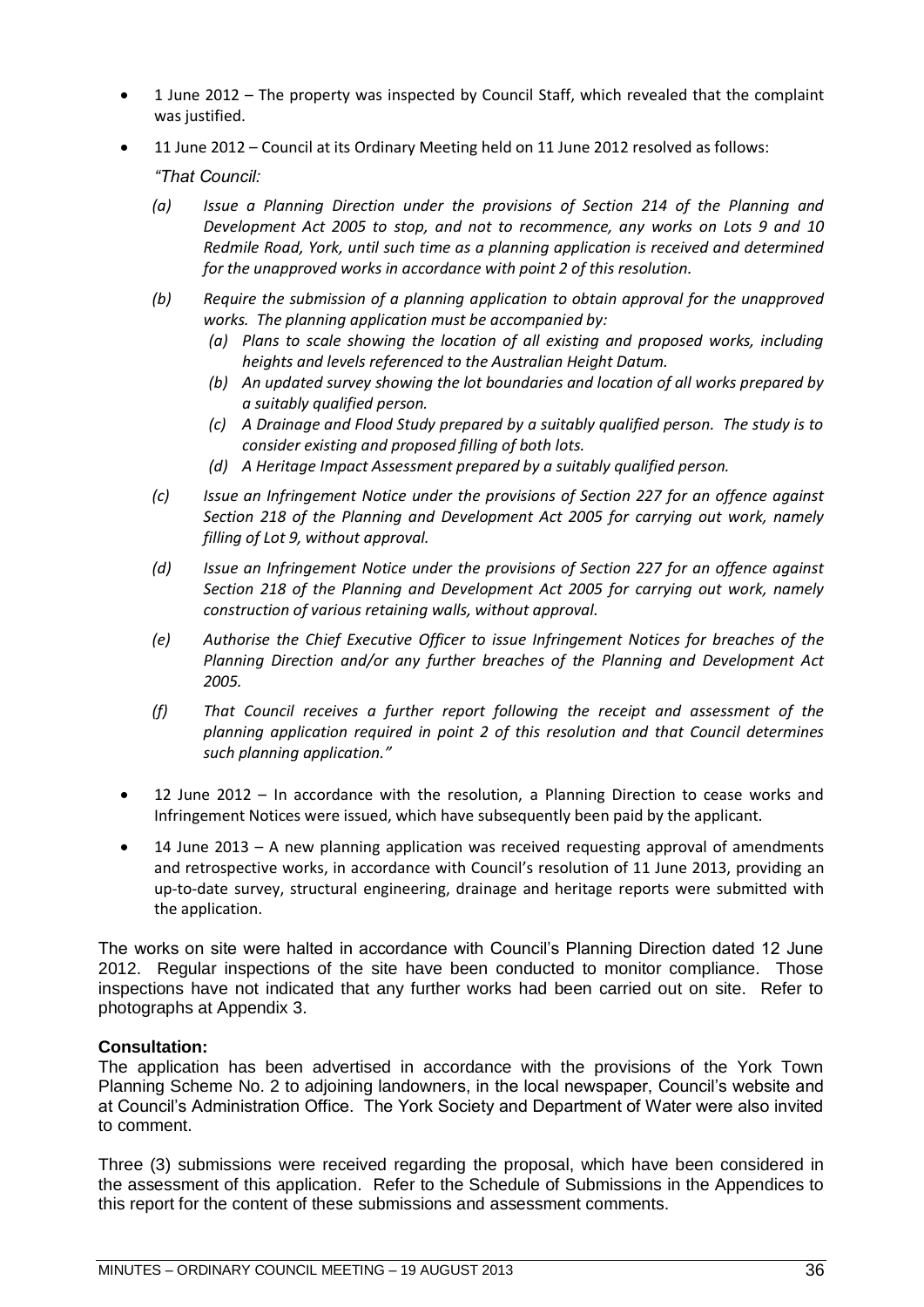# **Statutory Environment:**

Planning and Development Act 2005

Section 162 of the Act states that a person must not commence or carry out development on land to which the planning scheme applies unless:

- *(a) the approval has been obtained and is in force under the planning scheme or interim development order; and*
- *(b) the development is carried out in accordance with the conditions subject to which the approval was granted.*
- *(c) Nothing in this section limits or otherwise affects a right or entitlement under any other written law.*

Section 164 of the Act enables development to be approved if it has commenced or carried out.

# York Town Planning Scheme No. 2

Section 4.1 of the Scheme requires the prior approval of the local government for all development on land zoned and reserved under the Scheme. The land is zoned Residential R40 under the scheme.

Section 4.2 of the Scheme outlines development that does not require the planning consent of the local government. This section does not apply to the subject property as it is located in the Avon River Flood Fringe and in the Blandstown Heritage Precinct.

Section 4.3 states that development shall generally conform to the provisions of the Residential Design Codes. The Scheme enables discretion to modify the development standards with respect to the R-Codes upon application.

Section 5.1 of the Scheme outlines the requirements with regards to heritage. The property is not heritage listed but is located within the designated Blandstown Heritage Precinct under the provisions of the Local Planning Policy – Heritage Precincts and Places. The LPP was adopted in accordance with the provisions of Section 8.8 of the Scheme. Prior planning approval is required for all development under the provisions of this section.

Section 5.4 of the Scheme sets out the provisions for assessing and constructing development in the Avon River Flood Fringe. The Department of Water (DoW) mapping identifies both lots being located almost entirely within the flood fringe (i.e. the 1 in 100 year zone). Prior planning approval is required for all development, including fencing or other development potentially obstructive to the nature of water flows, under the provisions of this section. The DoW has raised no objections to the approval of the subject application. Refer to the Schedule of Submissions in the Appendices for further details.

Section 7.14 relates to unauthorised existing developments and enables Council to grant planning consent to a use or development commenced or carried out regardless of when it was commenced or carried out if the development conforms to the provisions of the Scheme. This approval does not affect the power of Council to take appropriate action for a breach of the Scheme or the Act in respect of the commencement or carrying out of development without planning consent.

Section 7.5 provides the matters for consideration when assessing an application for planning consent. The relevant matters have been considered as follows:

(a) *Aims and provisions of the scheme* – relevant objective is "the preservation of places of historic buildings and historical interest". Blandstown is a significant area of interest to the community and state. It is imperative that this development does not impact on the significance of the area.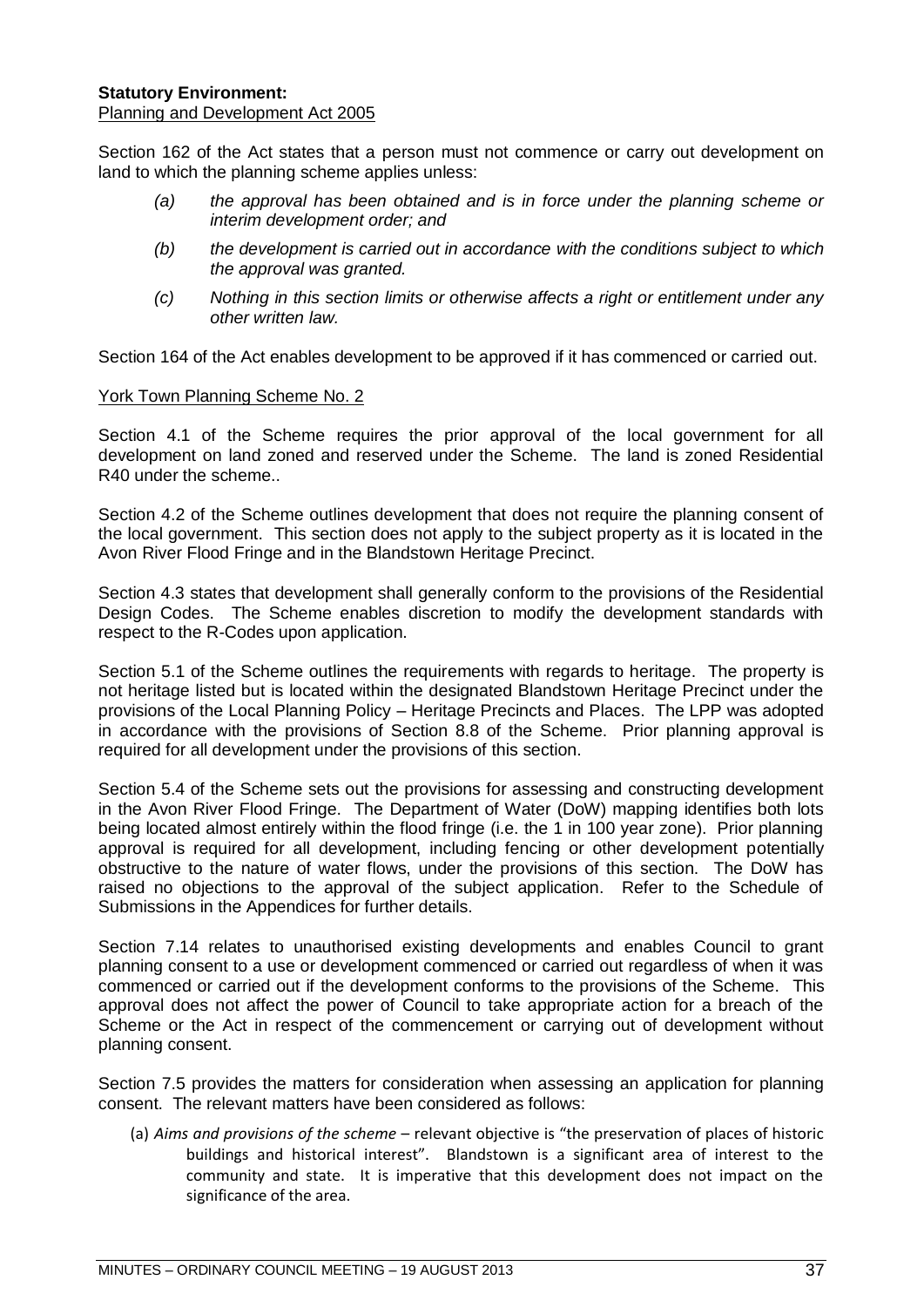(f) *Any Planning Policy adopted* – there are two (2) relevant planning policies.

The first is the LPP for Heritage Precincts and Places, which lists heritage places and designates the two heritage precincts. Redmile House is listed as a Category 1B (the highest municipal heritage listing) and the subject property is located with the Blandstown Heritage Precinct.

The second is the LPP for dealing with Retrospective Applications. This application requests approval retrospectively for some of the works and therefore this Policy applies.

Refer to the Policy Implications section of this report for an assessment of these Policies.

- (k) *The cultural significance of any place or area affected by the development*  Blandstown is described as a place that exhibits aesthetic qualities that are highly valued by the community that has retained some of York"s earliest buildings. The proposed development, although designed and acknowledged in the submitted Heritage Impact Assessment as valuing the location, has been undertaken in a way that could compromise the precinct. The continued approach by the applicant of carrying out unauthorised development and then applying retrospective approval does not represent good or proper planning.
- (m) *Whether the land is unsuitable by reason of it being, or being likely to be, subject to flooding* – the Department of Water has commented on this proposal considering floodplain management for the Avon River. DoW has advised that the proposal is considered acceptable with respect to major flooding.
- (n) *The preservation of the amenity of the locality* at present, the development does affect the amenity of the locality, particularly from a visual perspective, as a result of the ad hoc manner the construction is being undertaken by the owner. The visual amenity of the heritage precinct is of high importance and must be considered carefully. It is considered appropriate to impose conditions to require the submission of a Construction Management Plan to ensure that the development is carried out in an organised and planned method and is completed in a timely manner.
- (o) *The relationship of the proposal to development on adjoining land* located on the northern boundary is the Balladong Country Estate and on the southern boundary is Redmile House, which is heritage listed and of considerable importance. The development when completed, if in accordance with the submitted plans will be in context with the surrounding development. However, if it is completed in the current ad hoc manner, will continue to dominate the streetscape and detract from the heritage and cultural significance of Redmile House.
- (y) *Any relevant submissions received on the application* three (3) submissions were received. Refer to the Consultation Section of this report and the Schedule of Submissions in the Appendices.

Section 8.3 of the Scheme states that a person must not contravene or fail to comply with the provisions of the Scheme; use any land or commence or continue to carry out any development within the Scheme area, otherwise than in accordance with the Scheme, approvals and any approval conditions.

# Local Planning Policy – Heritage Precincts and Places

The property is located in the Blandstown Heritage Precinct designated by this Policy, and therefore this Policy applies to the proposal.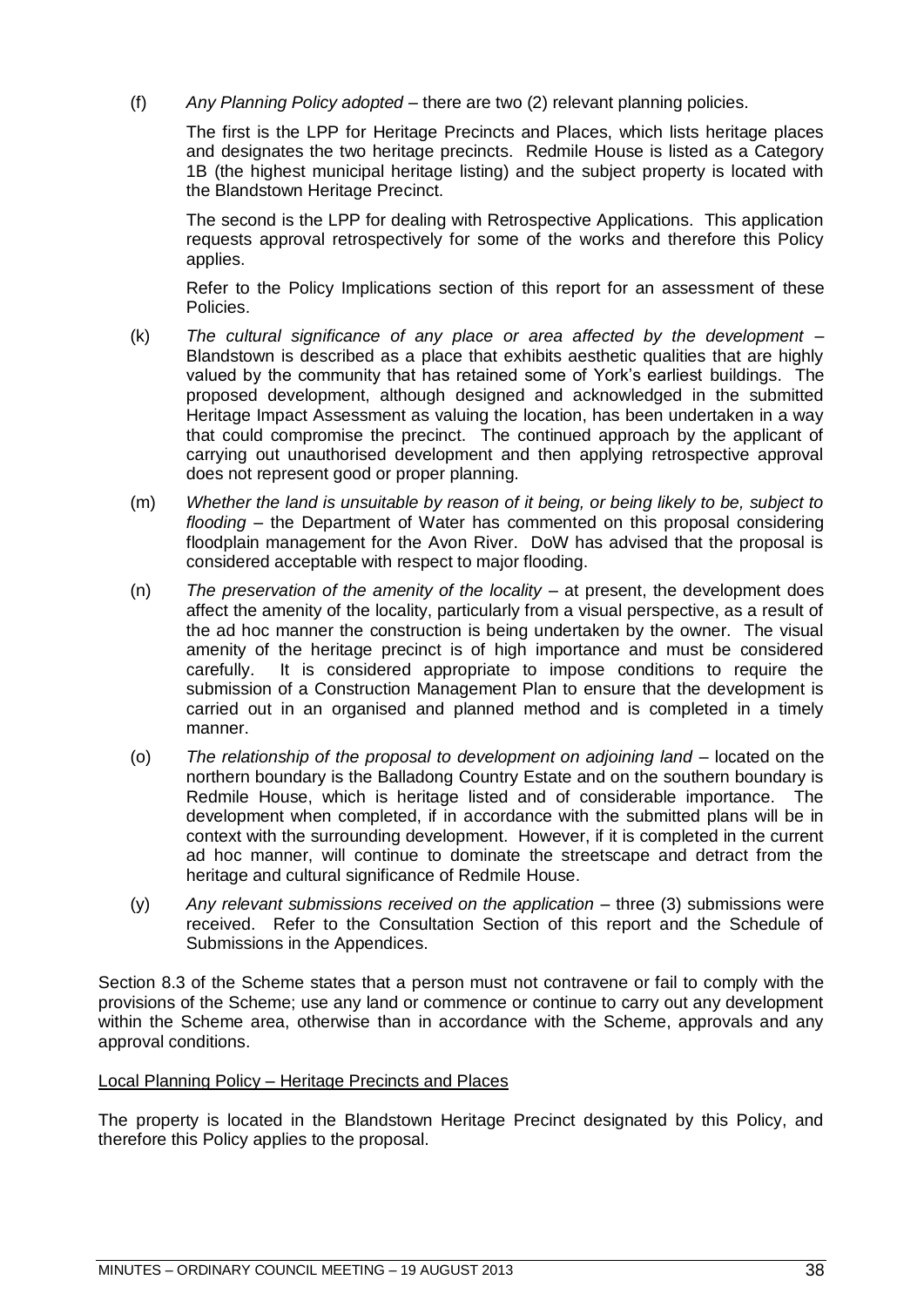The objectives of the Policy in relation to new residential development are to facilitate residential development that respects the existing character of the area; to ensure all new buildings are sympathetic to the predominant form; and to maintain the heritage value of significant buildings and streetscapes.

A Heritage Impact Statement prepared by a Heritage Consultant has been submitted in support of the application, and in accordance with Council"s resolution, which provides an assessment of the potential impacts on the precinct and Redmile House.

The conclusion of the author is "This new house and landscaping development fulfils the requirement for new development within the heritage precinct to be "in keeping with the historic characteristics" of the precinct. Some pains have been taken to ensure the new building and its landscaping will blend in harmoniously with the existing streetscape."

Although, the author also acknowledges in the report that the raised house pad and driveway has the potential to impact on views from the side garden of Redmile House and that soft planting will soften the effect of the retaining walls and house pad. She also acknowledges that the stockpiling of sand for future development is unsightly and that they should be incorporated into the landscaping.

The stockpiling of sand for future development, which may or may not be approved and is acknowledged as unsightly in the Statement, should not be approved and should be subject to a future application when the applicant has completed this development satisfactorily and is ready to undertake further development.

Similarly, the extension of the sand pad is not required from a structural point of view and has resulted in the exacerbation of the bulk and scale and visual impact of the development, and consequently increasing the impact on the streetscape and precinct. The applicant should be required to reduce the sandpad to the area essential for the development, including an appropriate grade of batter for structural stability, retaining and installation of landscaping.

# Local Planning Policy – Retrospective Applications

The LPP was adopted by Council on 18 July 2011 to better manage and provide guidance on the assessment of planning applications proposing retrospective approval.

Clause 4.1.3 outlines the provisions for assessment and determination of applications as follows:

- *(a) Applications will be assessed as if they are new proposals for planning approval.* Complies.
- *(b) All applications for retrospective planning approval will be publicly advertised as a 'retrospective planning application' and in accordance with the requirements of Clause 7.3 of TPS2.* Complies.
- *(c) If an application relates to a heritage listed property or a property located in a flood affected area, the application will be referred to the appropriate state agencies for comment.* Complies.
- *(d) If a submission is received regarding the proposal then the application will be determined by Council.* Submissions received.
- *(e) If no submissions are received, then the application will be determined by Council Officers under delegated authority.* Refer to (d).

The application has been assessed and determined in accordance with the Policy.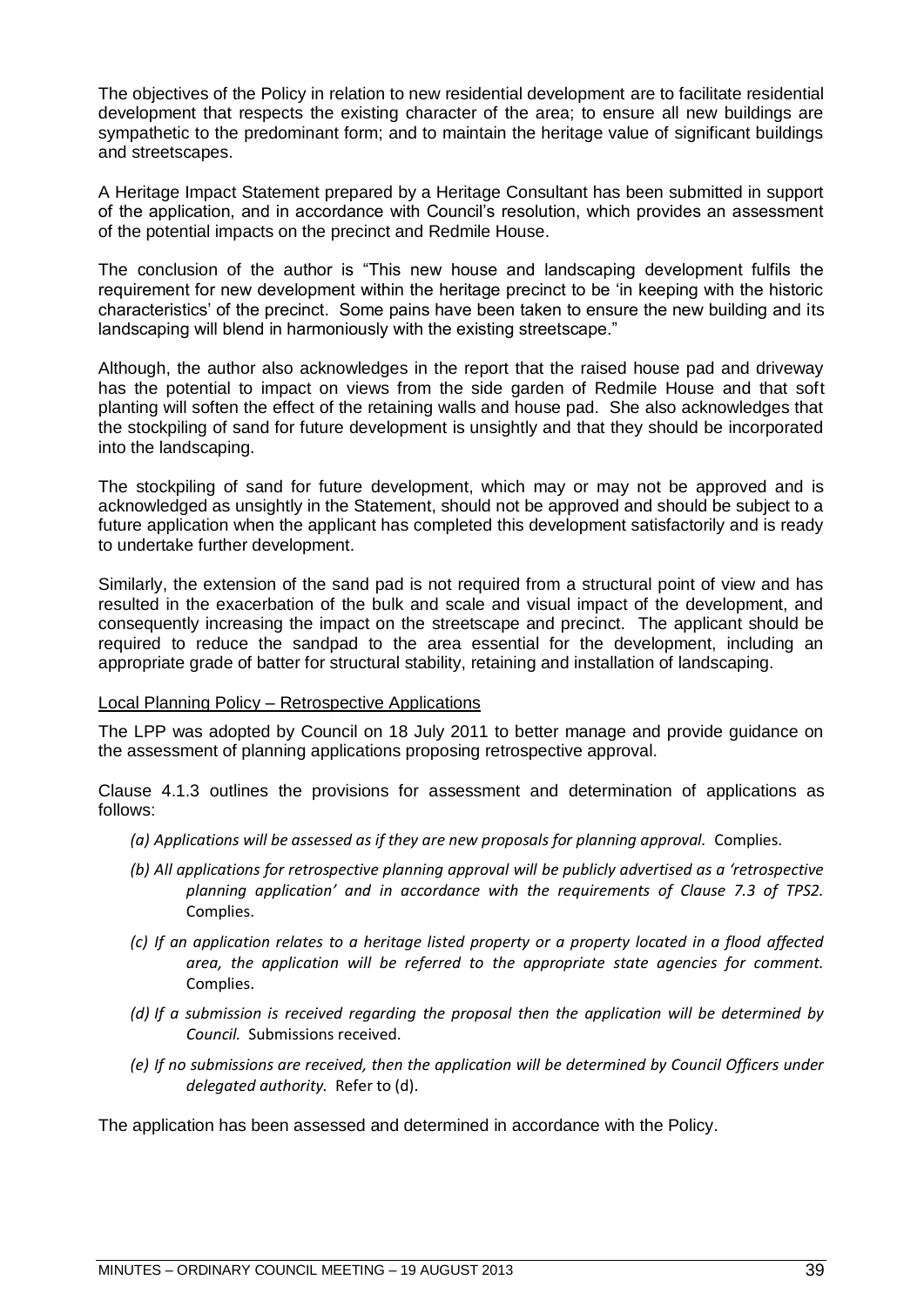## **Policy Implications:**

The application has been assessed in accordance with the York Town Planning Scheme No. 2 and adopted local planning policies. The continual amendment and approval of retrospective applications is not good planning practice, as there are no significant variations, there are hence no adverse policy implications associated with the approval of this application as recommended.

#### **Financial Implications:**

There are no financial implications for Council, unless legal action is instigated for future breaches. The applicant has been responsible for the costs associated with the engagement of consultants to prepare the additional information required to accompany this application.

## **Strategic Implications:**

The Shire of York"s 2012 Strategic Community Plan goals are:

#### Social

- Manage population growth, through planned provision of services and infrastructure.
- Strengthen community interactions and a sense of a united, cohesive and safe community.
- Build and strengthen community, culture, vibrancy and energy.

## **Environmental**

- Maintain and preserve the natural environment during growth, enhancing the "rural" nature of York, and ensuring a sustainable environment for the future.
- Support sustainable energy and renewable resource choices.

## Economic

- Build population base through economic prosperity.
- Value, protect and preserve our heritage and past.
- Grow the economic base and actively support local businesses and service provision.

If the development is carried out in a coordinated and well planned manner, it is consistent with the goals of the Plan.

## **Voting Requirements: Absolute Majority Required: No**

**Site Inspection: Site Inspection Undertaken: Yes (numerous)**

#### **Triple bottom Line Assessment: Economic Implications:**

The construction of new dwellings in the local government area has a positive economic impact for the community. On the contrary, developments such as this one that involve continual monitoring and that result in legal action cost the community financially and divert resources from core activities.

# **Social Implications:**

The heritage of York, and specifically Blandstown, is important to the community. Any development that could have an adverse impact on the precinct could have negative social implications for the community. This development will need to be well managed going forwards to minimise any impacts.

#### **Environmental Implications:**

There are no environmental implications associated with this proposal.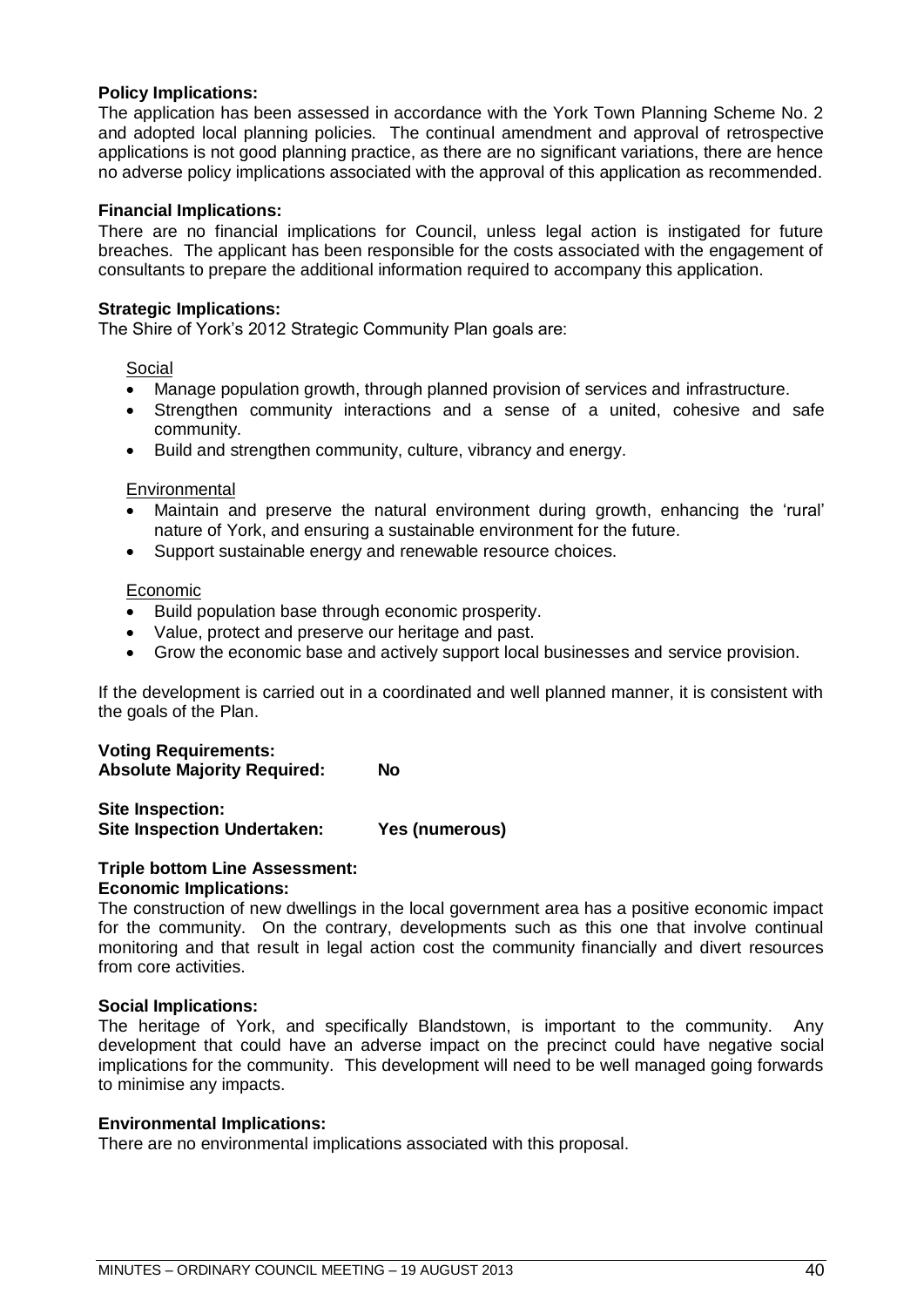# **Comment:**

In conclusion, the construction of a dwelling in accordance with a planning approval and any imposed conditions is consistent with the aims and objectives of the Scheme.

On the other hand, the construction of a dwelling in a heritage precinct not in accordance with an approval and conditions is not consistent with the aims and objectives of the Scheme.

The multiple retrospective applications indicates that the project has not been well planned or carried out, and as mentioned in one of the submissions, the applicant appears disrespectful of the planning legislation and Council decision making.

If this retrospective application is approved, the development will require regular monitoring by Council Officers to ensure compliance with planning and building approvals. The applicant should be advised that no further warning will be given by Council and that legal action will be instigated for any further breaches.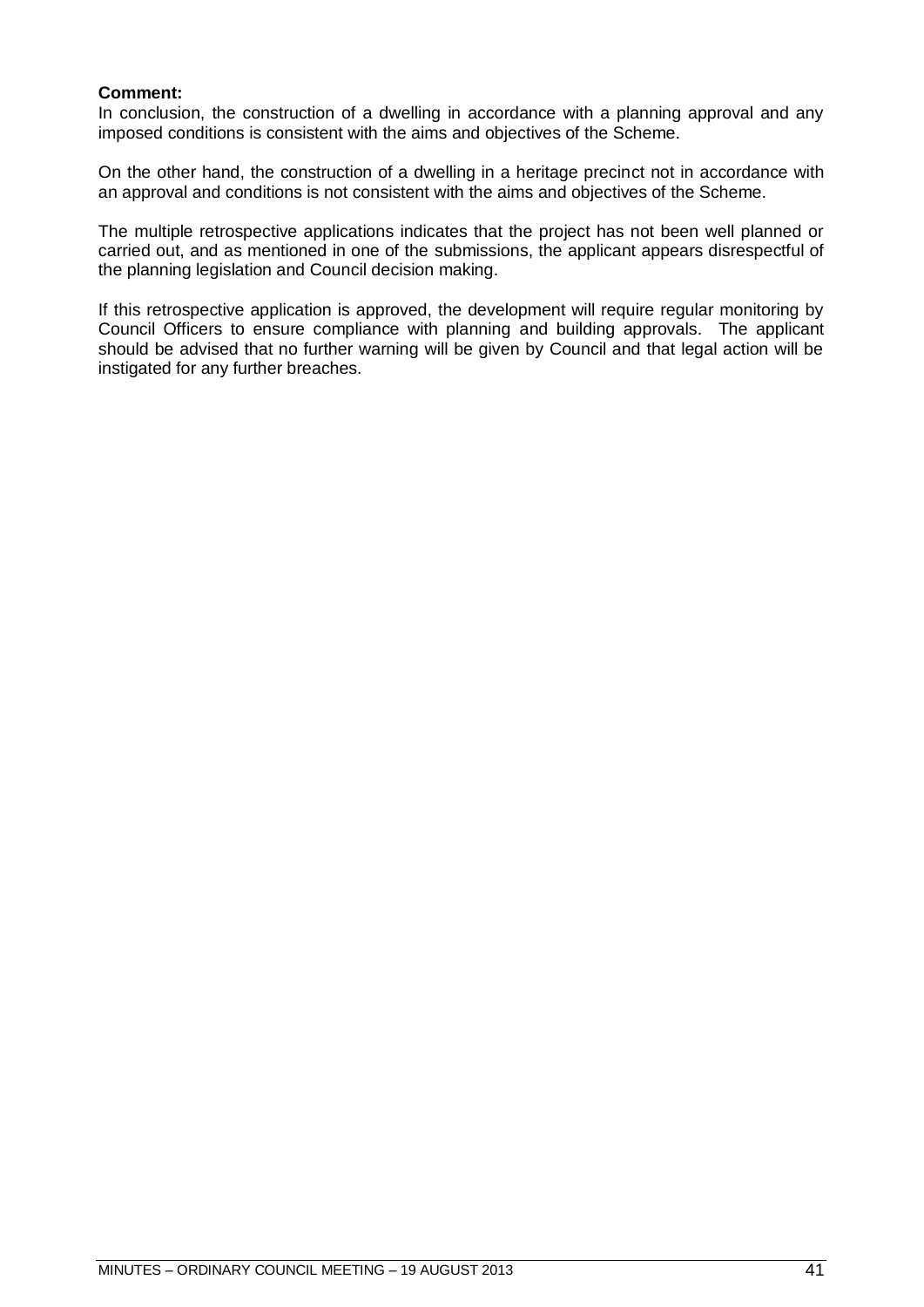#### **RESOLUTION 050813**

**Moved: Cr Duperouzel Seconded: Cr Scott**

*"That Council:*

- *1. APPROVE the retrospective planning application for works in conjunction with the construction of a dwelling at Lot 800 (8) Redmile Road, York, subject to the following conditions and advice notes:*
- *a. Condition 1 – Development must substantially commence within two (2) years from the date of this decision.*
- *b. Condition 2 – Development must take place in accordance with the stamped approved plans.*
- *c. Condition 3 – This approval does not supersede the planning approval issued by Council on 2 April 2012. If the event of any inconsistencies, this approval prevails.*
- *d. Condition 4 – Prior to the commencement of works on site, a Construction Schedule shall be submitted to the local government for approval detailing prioritised tasks, materials and finishes for ancillary structures and time for completion, including periodic inspections by the Structural Engineer and Heritage Consultant. Priority shall be given to the insufficient structures detailing in the submitted Structural Engineer's Report.*
- *e. Condition 5 – Prior to the commencement of works, a report from a Structural Engineer shall be provided to the local government detailing the construction methodology required for the retaining of the sand pad (as approved), retaining and garden walls.*
- *f. Condition 6 – The unauthorised (and unapproved) fill identified for the expansion of the sand pad and future development shall be removed from the site within 60 days from the date of this determination.*
- *g. Condition 7 – Landscaping of retaining and garden walls to be completed prior to occupation of the dwelling.*
- *h. Advice 1 – If the development the subject of this approval is not substantially commenced within a period of 2 years, or such other period as specified in the approval after the date of the determination, the approval will lapse and be of no further effect.*
- *i. Advice 2 – Where an approval has so lapsed, no development is to be carried out without the further approval of the local government having first been sought and obtained.*
- *j. Advice 3 – If an applicant is aggrieved by this determination there is a right of appeal under the Planning & Development Act 2005. An appeal must be lodged within 28 days of the determination.*
- *k. Advice 4 – This approval is not a building permit. In accordance with the provisions of the Building Act 2011, an application for a building permit must be submitted to, and approval granted by the local government prior to the commencement of any structural works within the development hereby permitted.*
- *l. Advice 5 – The Structural Engineer's Report required above must certify that the structures as designed can comply with the requirements of the Building Code of Australia and the velocity of flood waters in 1 in 100 year flood event."*
- *2. Advise the applicant in writing that should further breaches of the Planning and Development Act 2005 and York Town Planning Scheme No. 2 occur, Council will instigate legal proceedings without further warning."*

*CARRIED: 3/2*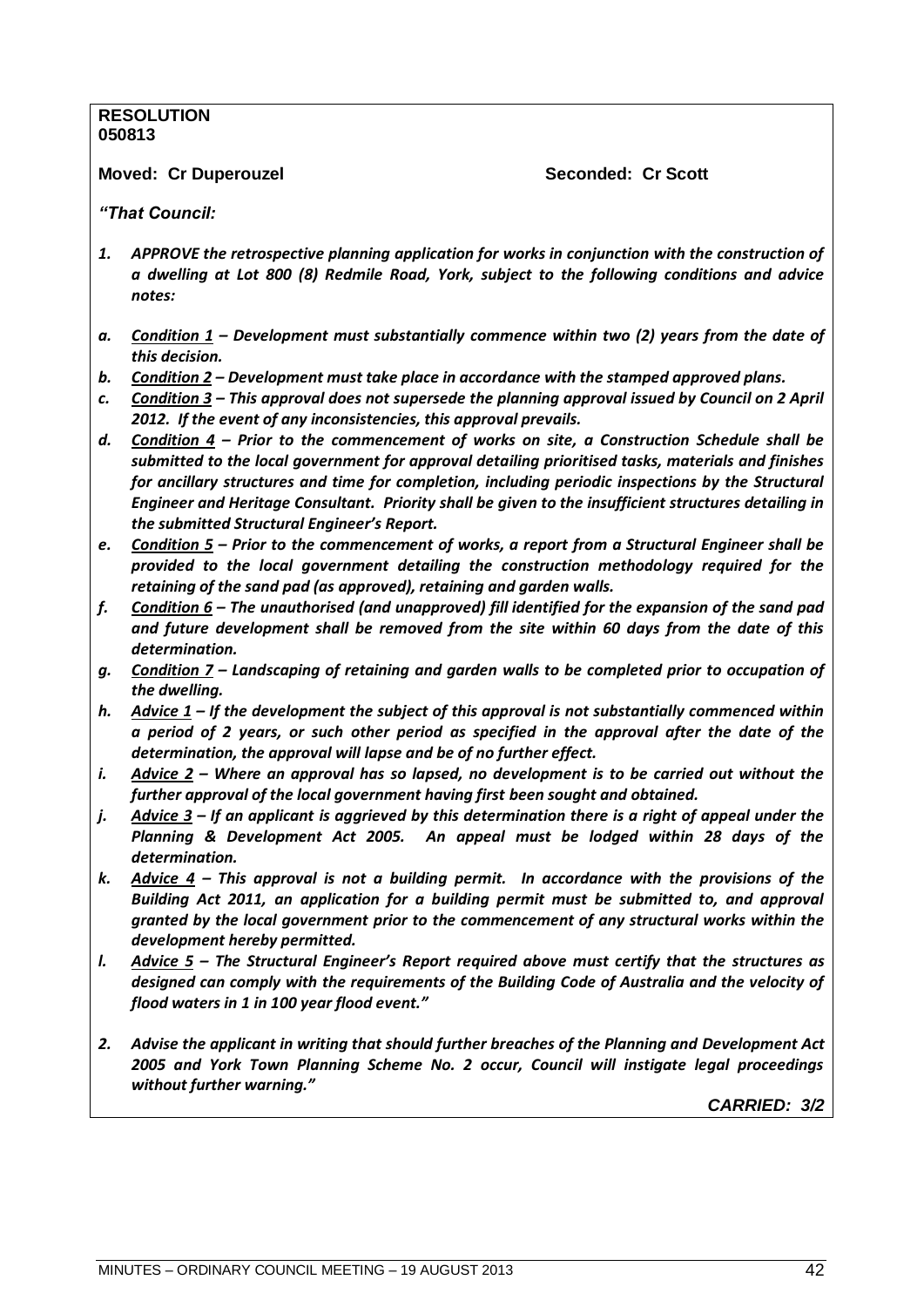# **Item 9.1.3 – Appendices**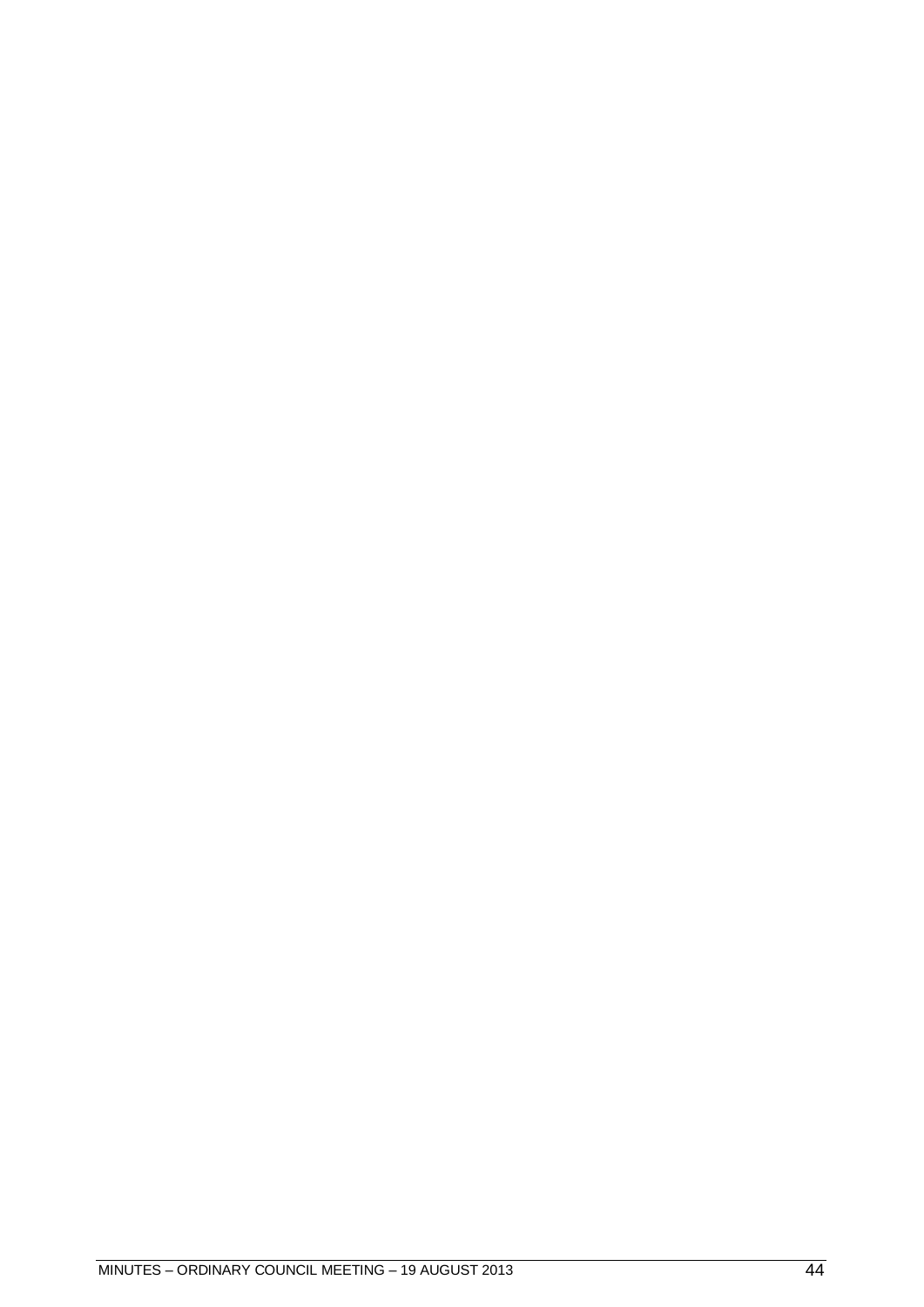# **9.2 Administration Reports**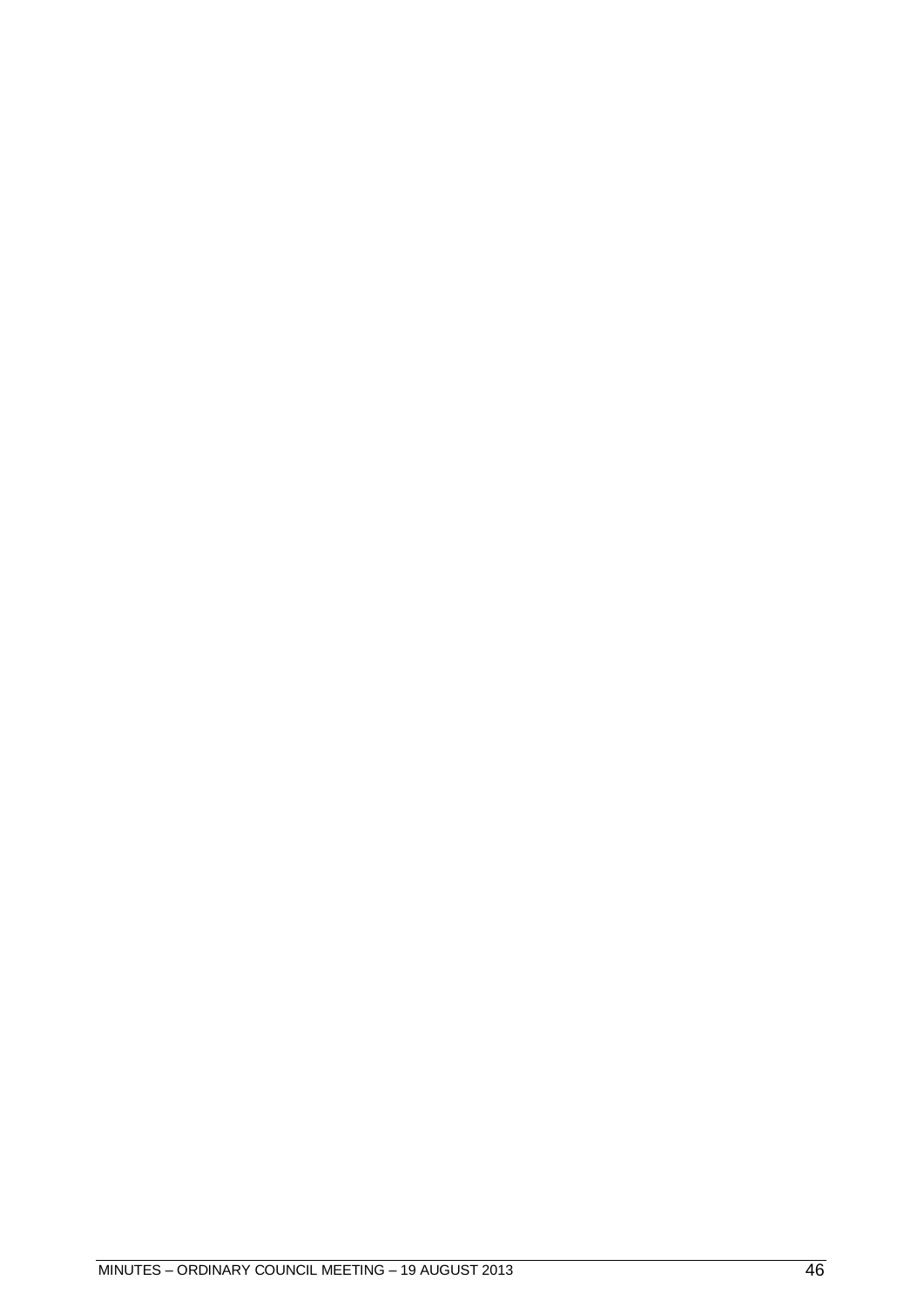# **9.2 ADMINISTRATION REPORTS**

**9.2.1 Information Services**

| <b>FILE NO:</b>                | <b>CS.LCS.8.1</b>                   |
|--------------------------------|-------------------------------------|
| <b>COUNCIL DATE:</b>           | <b>19 August 2013</b>               |
| <b>REPORT DATE:</b>            | <b>12 August 2013</b>               |
| <b>LOCATION/ADDRESS:</b>       | N/A                                 |
| <b>APPLICANT:</b>              | <b>Shire of York</b>                |
| <b>SENIOR OFFICER:</b>         | R Hooper, CEO                       |
| <b>REPORTING OFFICER:</b>      | <b>Information Services Officer</b> |
| <b>DISCLOSURE OF INTEREST:</b> | Nil                                 |
| <b>APPENDICES:</b>             | <b>Appendix A and B</b>             |
| <b>DOCUMENTS TABLED:</b>       | Nil                                 |
|                                |                                     |

## **Summary:**

The following is a summary of items for York Information Services for the month of **July 2013**.

 **Visitor Numbers-** (Appendix A) These numbers are counted manually and only include adults and older children actually walking through the doors of the Information Services office. They do not include people walking into the Town Hall to use toilets, view exhibits etc.

The Information Services are recording additional information on the visitor numbers visiting the Town Hall for such things as shopping, information only, events, family history, sightseeing, and walks. This count will assist any grant applications in the future and are available on request.

The number of visitors coming through the doors in July 2013 was **1338** as compared to **1330** in 2012**.** 

- **Product Sales-** (Appendix B) Net sales for the month of July 2013 were **\$813.20** compared to **\$1038.00** for the same period 2012.
- **Request for Services -** There are certain services that visitors ask for (verbally) on a regular basis, these include:
	- Laundry Mat
	- More RV Parking signs coming into town
	- Taxi required in York
	- Souvenir Machine
- **Souvenir Coin Machine -** The Souvenir Machine is in process and has been ordered, we are now just waiting for it to be delivered, this machine will be very successful as lots of tourists are asking for it.
- **New Tea Towels -** In the process of ordering some more tea towels with a different design, so they should be ready within the next month.
- **Feedback -** Tourists are asking for a shower to be put down at the Avon Park toilets and make it a coin slot shower, for example  $$2 = 3$  min shower, a few people have mentioned that"s what some Shires are doing now.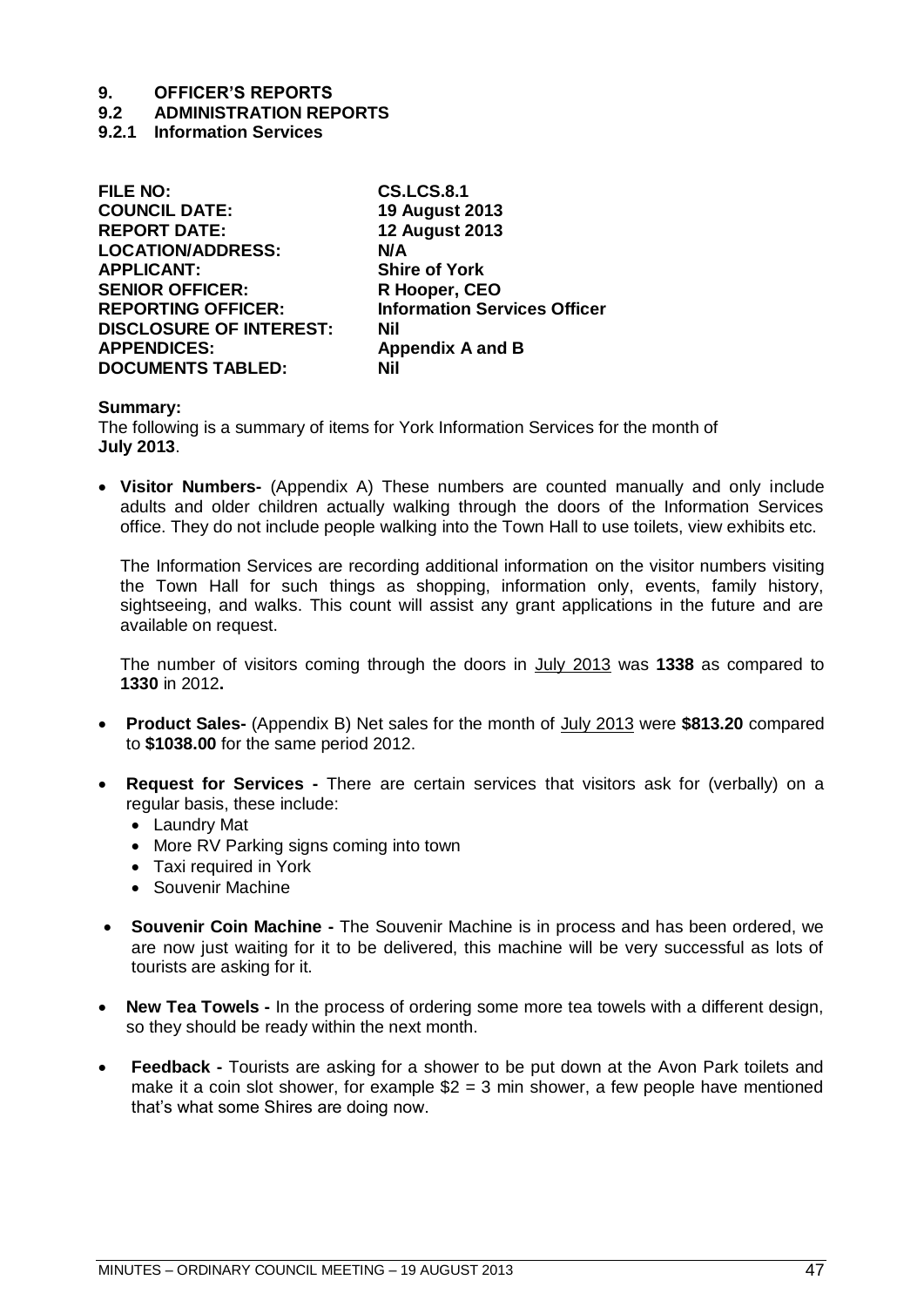# **Background:**

We have the calendar of Event for the year of 2013. All known details are listed on the Calendar of Events, which is distributed through York Information Services and available on the Shire of York website.

**Consultation:** Shire of York and local business proprietors

**Statutory Environment:** Nil

**Policy Implications:** Not Applicable

**Financial Implications:** Nil

**Strategic Implications:** Not Applicable

**Voting Requirements: Absolute Majority Required: No**

**Site Inspection: Site Inspection Undertaken: Not applicable** 

**Triple bottom Line Assessment: Economic Implications:** Nil

**Social Implications:** Nil

**Environmental Implications:** Nil

**Comment:**

This report serves to keep the community informed of the activities in place.

**RESOLUTION 060813 Moved: Cr Smythe**  Seconded: Cr Duperouzel *"That Council: Receive the July 2013 report prepared by York Information Services." CARRIED: 5/0*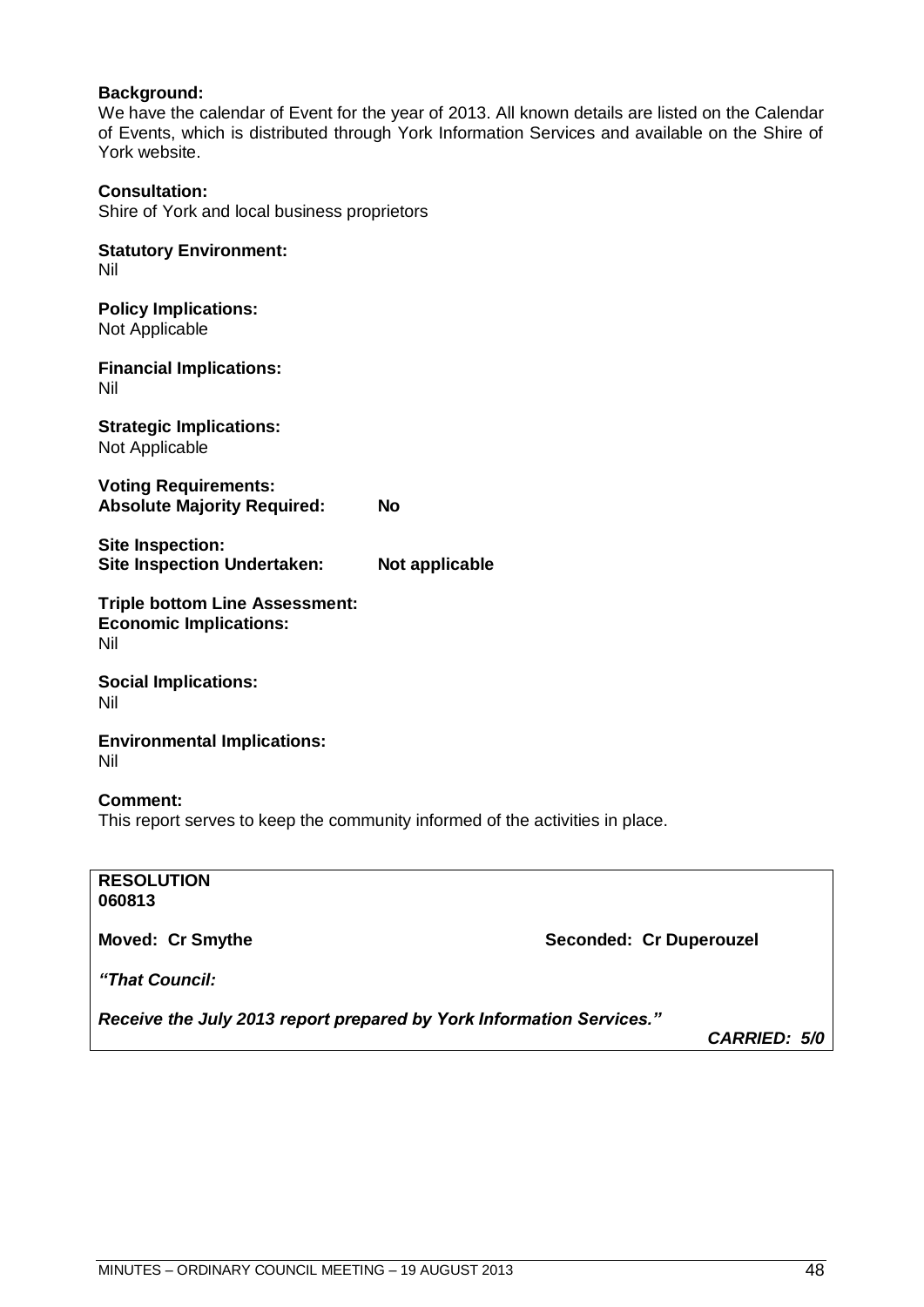# **Item 9.2.1 – Appendices**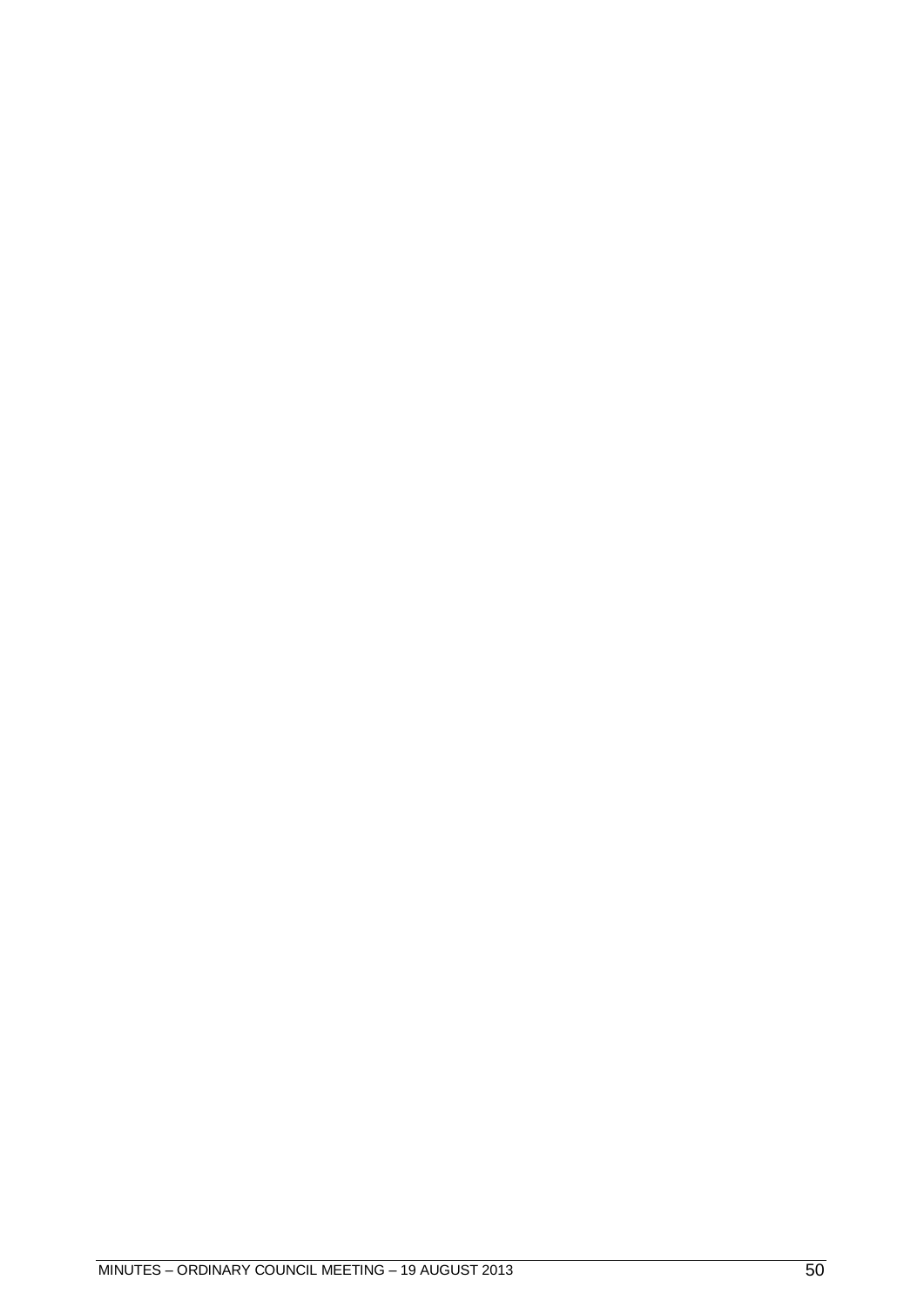## **9.2 ADMINISTRATION REPORTS**

**9.2.2 101.3 York FM – Application to be Recognised as a Community Group**

| <b>FILE NO:</b>                | CS.INF.2              |
|--------------------------------|-----------------------|
| <b>COUNCIL DATE:</b>           | <b>19 August 2013</b> |
| <b>REPORT DATE:</b>            | <b>12 August 2013</b> |
| <b>APPLICANT:</b>              | 101.3 York FM         |
| <b>SENIOR OFFICER:</b>         | Ray Hooper, CEO       |
| <b>REPORTING OFFICER:</b>      | George Johnson        |
| <b>DISCLOSURE OF INTEREST:</b> | Nil                   |
| <b>APPENDICES:</b>             | Nil                   |
| <b>DOCUMENTS TABLED:</b>       | Nil                   |

#### **Summary:**

It is a requirement that 101.3 York FM makes application to Council to be recognised as a Community Group in order to qualify to have fees waived for fund raising activities in public places and thoroughfares.

#### **Background:**

On 30 July 2013, Council received an application from 101.3 York FM seeking Council recognition as a community group for the purpose of having Council fees waived for "Not for Profit" fund raising activities in public places and thoroughfares.

Certificate of Incorporation and Public Liability Insurance of \$10,000,000 is required for community groups to qualify as being recognised as a York Community Group.

#### **Consultation:**

Nil

#### **Statutory Environment:**

Shire of York, Local Law – Trading in Thoroughfares and Public Places.

#### **Policy Implications:** Nil

**Financial Implications:**

Annual Stallholder"s fee of \$36.75.

**Strategic Implications:** Nil

**Voting Requirements: Absolute Majority Required: No**

**Site Inspection: Site Inspection Undertaken: Not Applicable**

**Triple bottom Line Assessment: Economic Implications:** Nil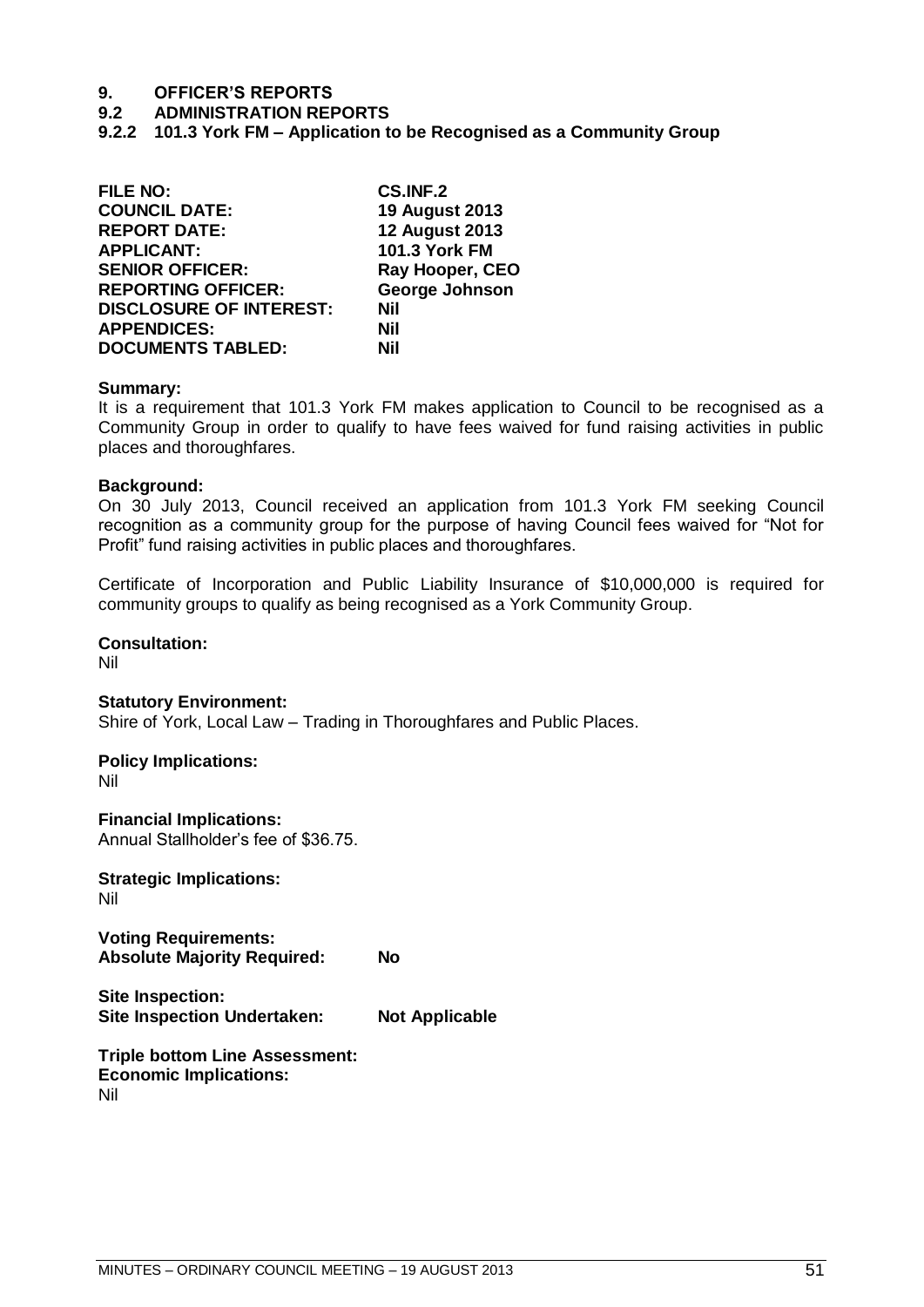# **Social Implications:**

It is of benefit to enhance relationships between Council and Community Groups by waiving the Stallholder"s fee for "Not for Profit" fundraising events.

## **Environmental Implications:**

Nil

# **Officers Comment:**

101.3 York FM has been long established at their Barker Street address and 101.3 York FM regularly conduct fundraising for the radio station.

A much needed community radio facility for York.

A current copy of the Certificate of Currency for Public Liability Insurance for \$10,000,000 will be provided.

**RESOLUTION 070813**

**Moved: Cr Boyle Seconded: Cr Lawrance Seconded: Cr Lawrance** 

*"That Council:*

*Recognise 101.3 York FM as a Community Group for the purpose of waiving the Stallholders fee for "Not for Profit" fund raising activities in public places and thoroughfares."* 

*CARRIED: 5/0*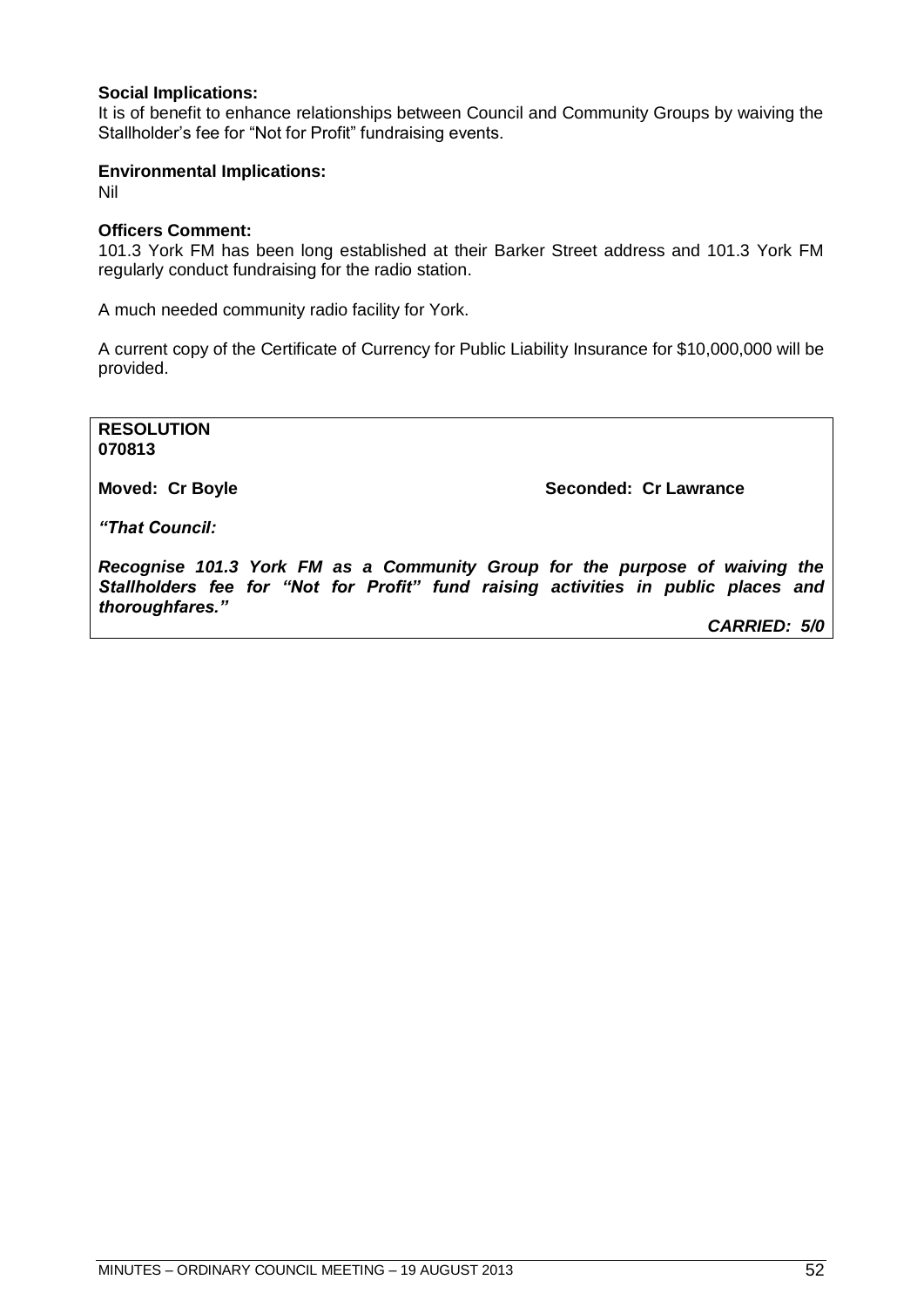#### **9.2 ADMINISTRATION REPORTS**

**9.2.3 South East Avon Regional Transition Group**

| <b>FILE NO:</b>                | OR.RDT.5                              |
|--------------------------------|---------------------------------------|
| <b>COUNCIL DATE:</b>           | <b>19 August 2013</b>                 |
| <b>REPORT DATE:</b>            | <b>12 August 2013</b>                 |
| <b>LOCATION/ADDRESS:</b>       | <b>South East Avon</b>                |
| <b>APPLICANT:</b>              | <b>SEARTG</b>                         |
| <b>SENIOR OFFICER:</b>         | R Hooper, CEO                         |
| <b>REPORTING OFFICER:</b>      | R Hooper, CEO                         |
| <b>DISCLOSURE OF INTEREST:</b> | Nil                                   |
| <b>APPENDICES:</b>             | <b>Minutes - SEARTG Board Meeting</b> |
| <b>DOCUMENTS TABLED:</b>       | Nil                                   |

#### **Summary:**

The minutes of the South East Avon Regional Transition Group Board Meeting held on 11 July, 2013 in Cunderdin are provided for Council and Community information.

#### **Background:**

The South East Avon Regional Transition Group (SEARTG) was formed from SEAVROC to investigate structural reform in this region under a formal agreement with the Department of Local Government.

The Regional Transition Group has received funding of over \$500,000 to undertake Business Plans, Asset Management Plans, Community Strategic Plans, 10 Year Financial Plans and Workforce Plans to properly analysis the structural reform process.

#### **Consultation:**

Not Applicable

## **Statutory Environment:**

Not Applicable

**Policy Implications:** Nil

**Financial Implications:** Fully funded by Department of Local Government grants.

#### **Strategic Implications:**

The Shire of York"s 2012 Strategic Community Plan goals are:

#### *Social*

- *Manage population growth, through planned provision of services and infrastructure.*
- *Strengthen community interactions and a sense of a united, cohesive and safe community.*
- *Build and strengthen community, culture, vibrancy and energy.*

#### *Environmental*

- *Maintain and preserve the natural environment during growth, enhancing the "rural" nature of York, and ensuring a sustainable environment for the future.*
- *Support sustainable energy and renewable resource choices.*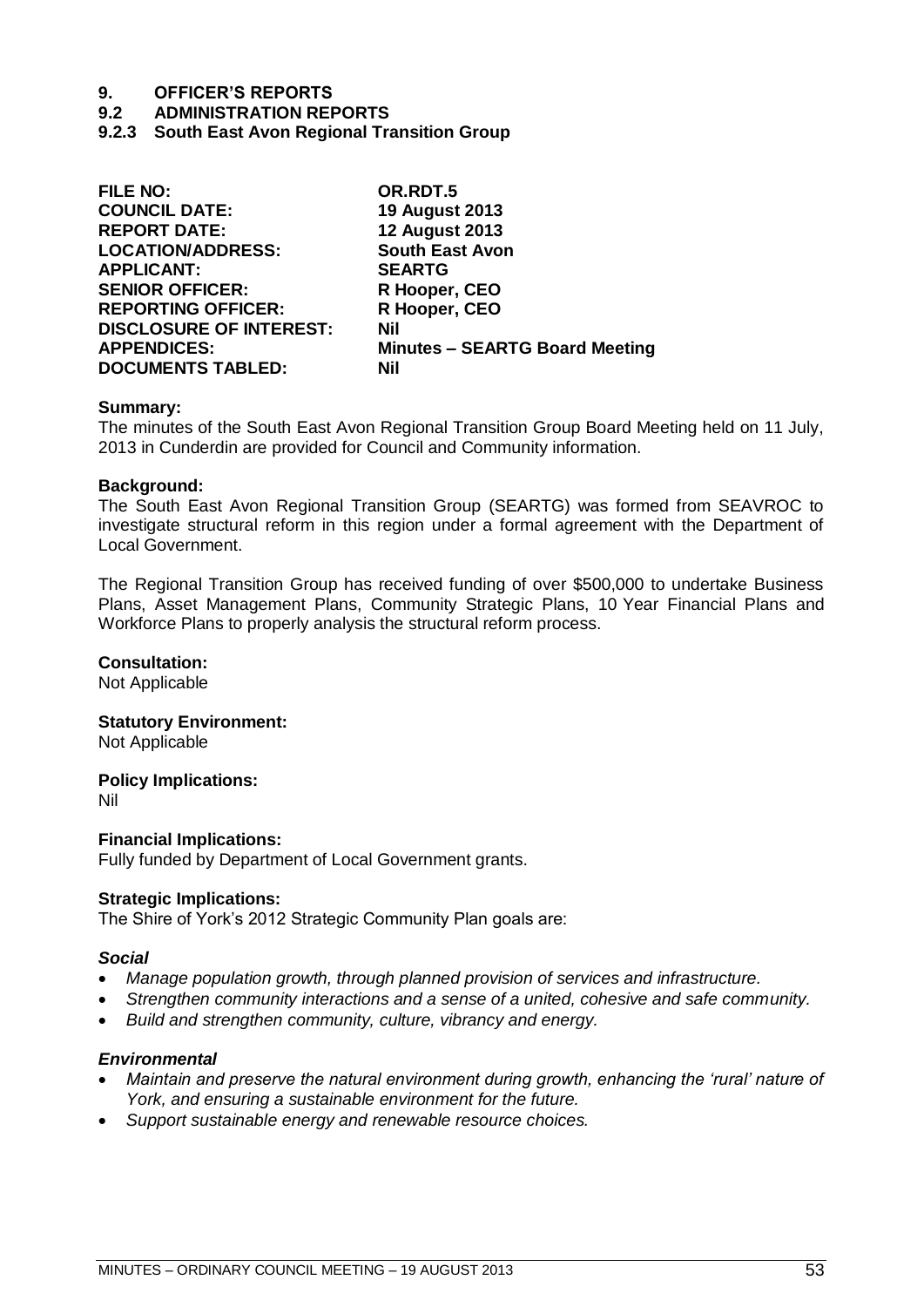# *Economic*

- *Build population base through economic prosperity.*
- *Value, protect and preserve our heritage and past.*
- *Grow the economic base and actively support local businesses and service provision.*

#### **Voting Requirements: Absolute Majority Required: No**

**Site Inspection: Site Inspection Undertaken: Not Applicable**

**Triple bottom Line Assessment: Economic Implications:** Not Applicable

#### **Social Implications:**

The community will be fully informed of all plans and reports before any final decision is made in relation to any merger arising from the structural reform process.

**Environmental Implications:** Nil

**Comment:** Provide ongoing information on the current status of the structural reform studies.

**RESOLUTION 080813**

**Moved: Cr Lawrance Seconded: Cr Scott** 

*"That Council:*

*Receive the Minutes of the South East Avon Regional Transitional Group Board Meeting."*

*CARRIED: 5/0*

*Cr Scott stated there was a need to have the CEO"s comments clarified at the next SEARTG meeting.*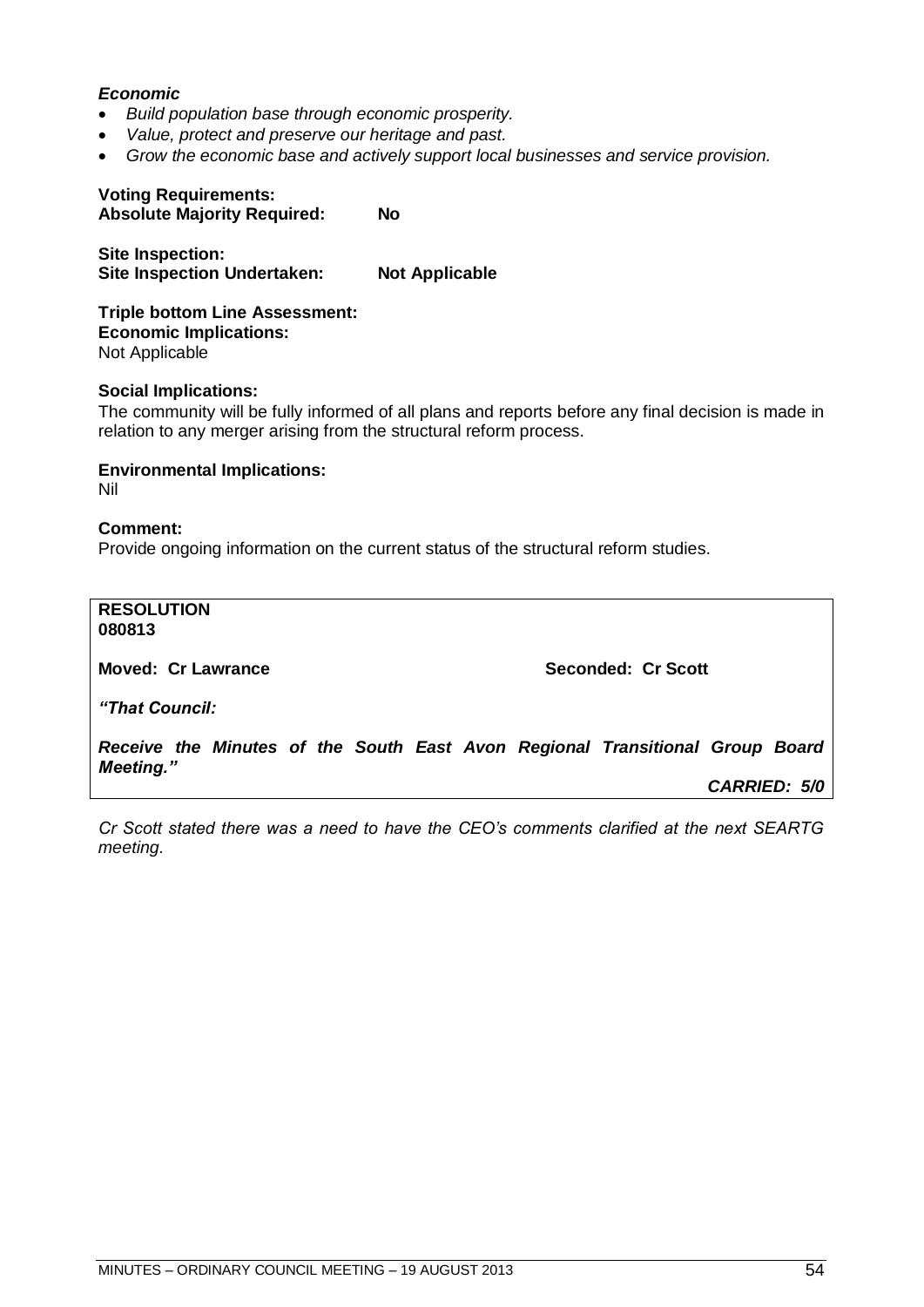# **Item 9.2.3 – Appendices**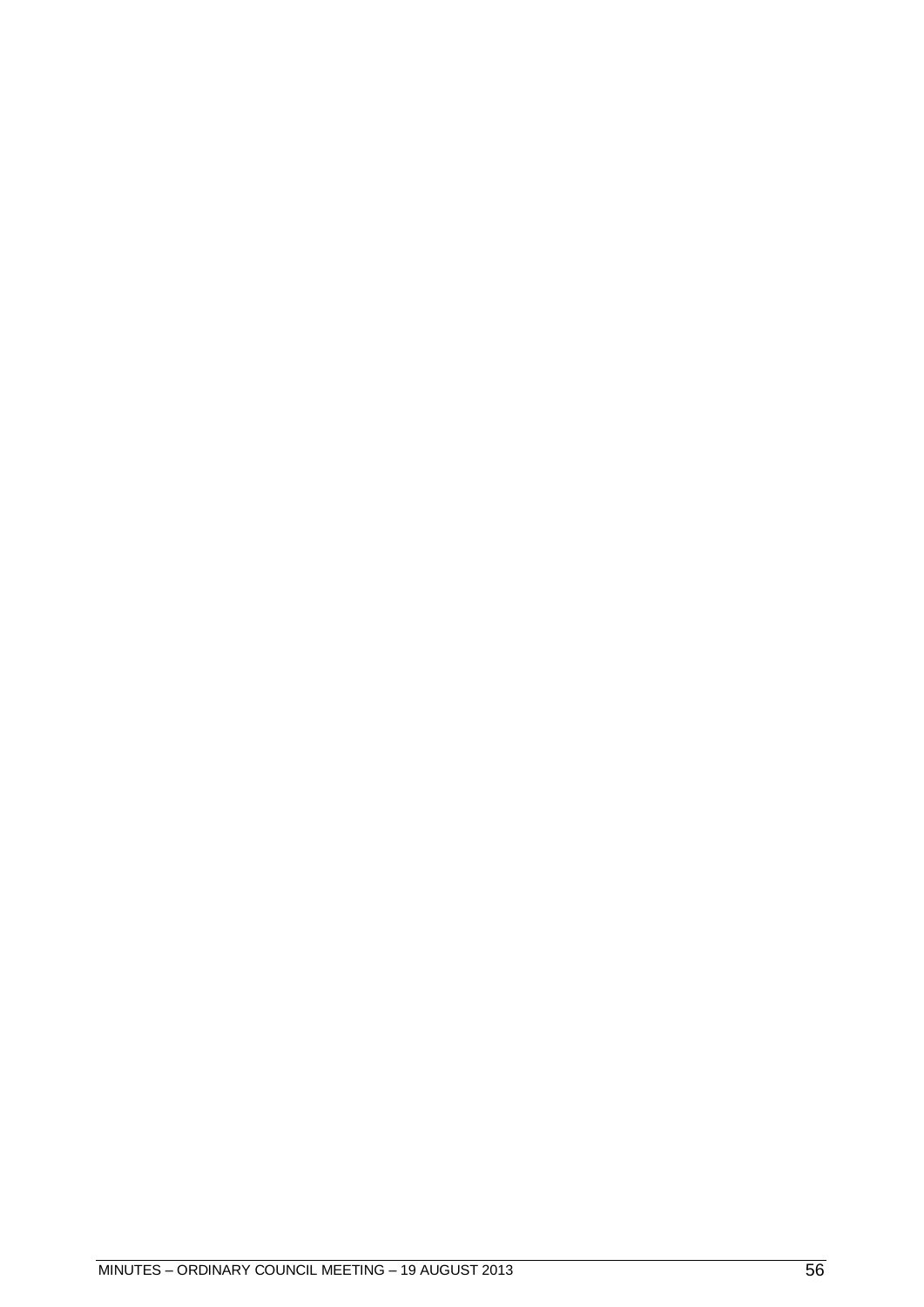**9.2 ADMINISTRATION REPORTS**

**9.2.4 Youth Report for August 2013**

| <b>FILE NO:</b>                | CS.LCS.6                      |
|--------------------------------|-------------------------------|
| <b>COUNCIL DATE:</b>           | 19 August, 2013               |
| <b>REPORT DATE:</b>            | 13 August, 2013               |
| <b>LOCATION/ADDRESS:</b>       | N/A                           |
| <b>APPLICANT:</b>              | <b>Shire of York</b>          |
| <b>SENIOR OFFICER:</b>         | R Hooper, CEO                 |
| <b>REPORTING OFFICER:</b>      | <b>Anneke Birleson, Youth</b> |
| <b>DISCLOSURE OF INTEREST:</b> | <b>Nil</b>                    |
| <b>APPENDICES:</b>             | <b>Nil</b>                    |
| <b>DOCUMENTS TABLED:</b>       | Nil                           |
|                                |                               |

#### **Summary:**

- **York Youth Centre –** The youth centre is now running every Tuesday (3-6pm) and Wednesday (3-6pm). Friday sessions have been discontinued for the time being as attendance has been extremely poor and clashes with the Salvation Army Friday night program. Attendance continues to be variable on Tuesday and Wednesday, however new youth have begun attending on those days.
- **October School Holiday Program –** A Youth Activities Grant application has been submitted and the outcome is pending. The soccer, Ultimate Frisbee and skateboarding workshops have been tentatively arranged for week two of the school holidays. The grantor has advised the application is being considered.
- The Youth Activities Co-ordinator is continually seeking funding available for new and interesting activities to present to the youth of York.

#### **Background:**

Youth Activities Coordinator is building strong relationships with the appropriate partners in all fields of youth development, including education, police and health partnerships. Trust and integrity is being developed with York youth and their parents/guardians as quality programs are being introduced and activated.

#### **Consultation:**

Youth **School Police** Health **Councillors** Council Staff Community Members

#### **Statutory Environment:** Nil

# **Policy Implications:**

Not Applicable

# **Financial Implications:**

Activities and initiatives are funded in SOY budget and through grants, fundraising activities and 'user pays' arrangements.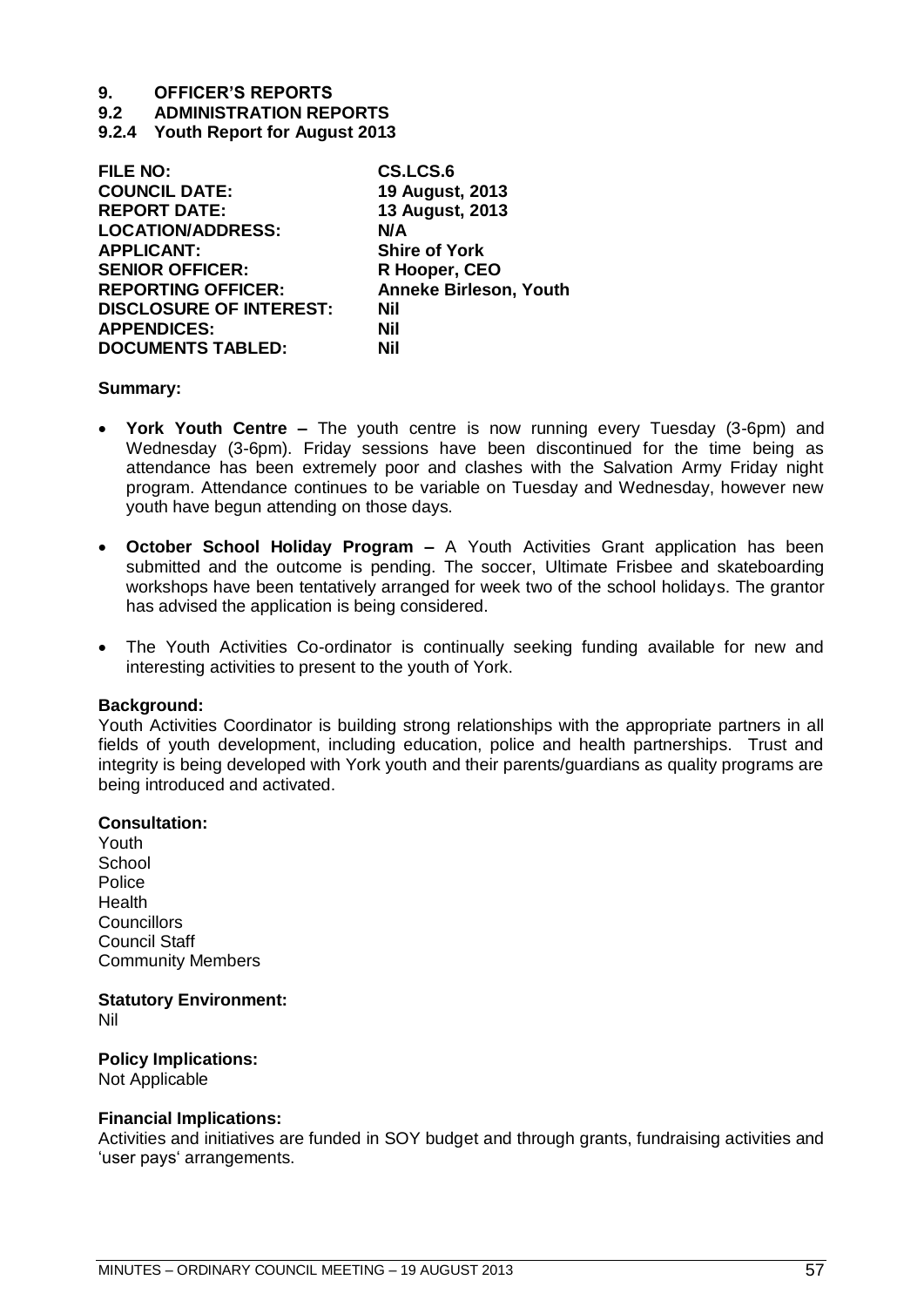#### **Strategic Implications:** *The Shire of York"s 2012 Strategic Community Plan -*

# *Social: Building a Sense of Community -*

*Develop a Youth Plan to capture specific youth activities and opportunities.*

#### *Environment: Enhanced Lifestyle Choices -*

- *Provide and maintain facilities for youth and aged services.*
- *Provide and maintain local area spaces and parks.*
- *Implement asset plans for youth facility, skate park, park improvements, pool upgrades, archives centre, town hall upgrades.*

## *Economic Development: Maximise Development -*

- *York will diversify economically through commercial growth, providing jobs and services to support our growing population.*
- *There will be employment and investment choices, providing a place for business access to rural and metropolitan opportunities.*

#### **Voting Requirements: Absolute Majority Required: No**

**Site Inspection: Site Inspection Undertaken: Not applicable**

#### **Triple bottom Line Assessment: Economic Implications:**

Nil

# **Social Implications:**

A strong focus on Youth activities will support community cohesion and interaction through the recognition and valuing of this section of the community.

#### **Environmental Implications:**

Not applicable

#### **Comment:**

This report serves to keep the community informed of the activities in place.

## **RESOLUTION 090813**

**Moved: Cr Duperouzel Seconded: Cr Smythe Seconded: Cr Smythe** 

*"That Council:*

*Receives this report and acknowledges and endorses the activities and initiatives of the Youth Activities Co-Ordinator."*

*CARRIED: 5/0*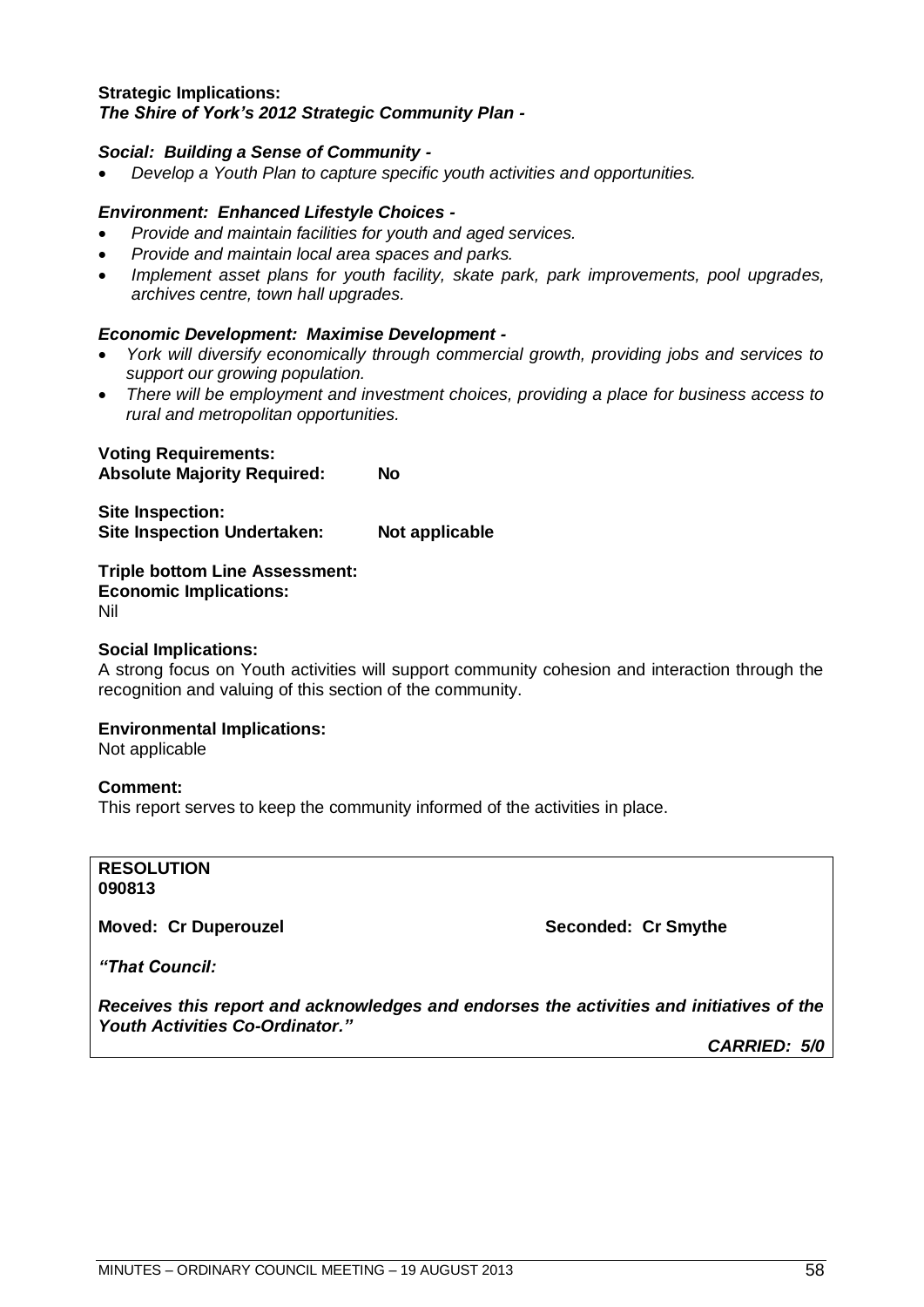# **9.3 Works Reports**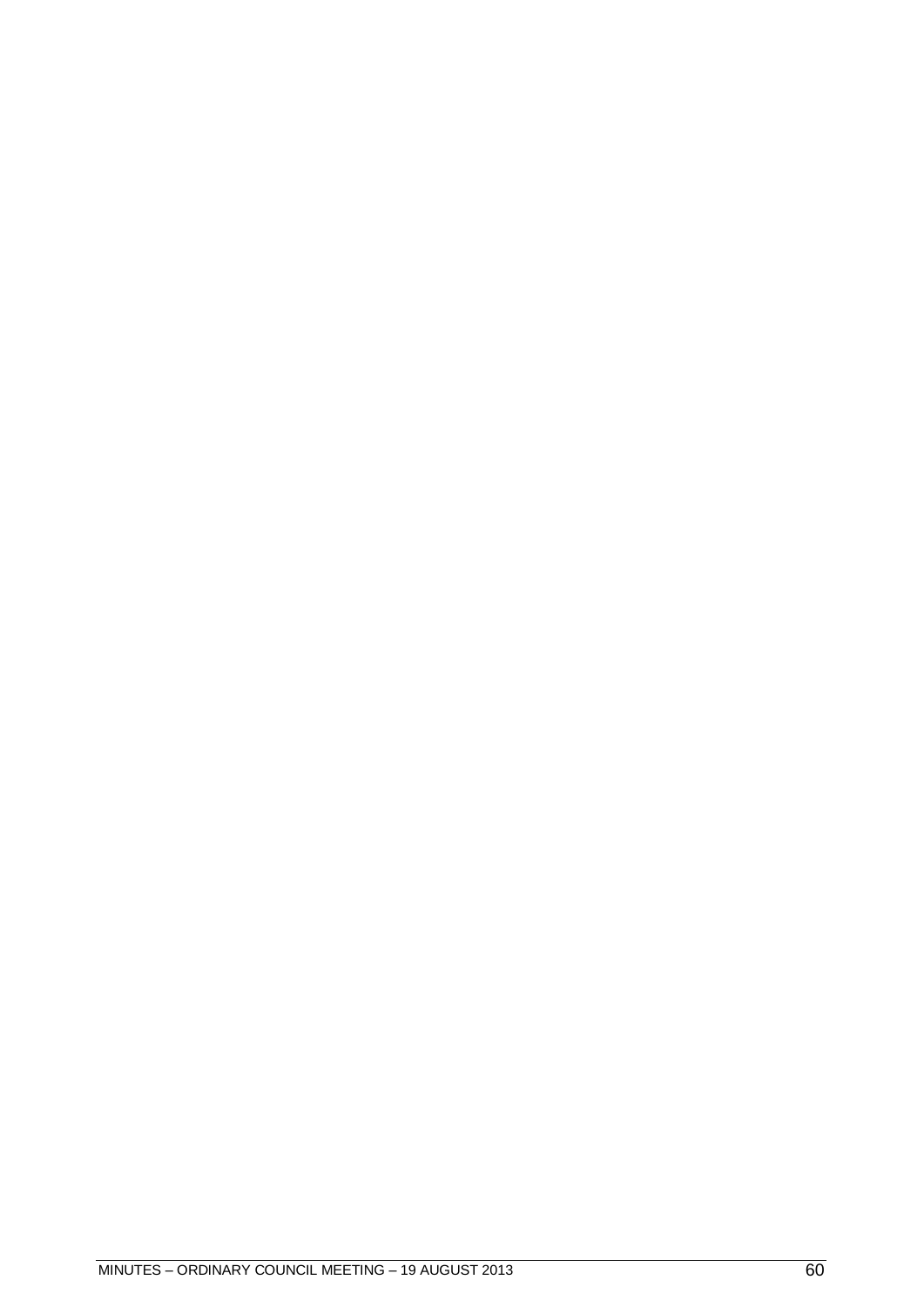# **9.4 Financial Reports**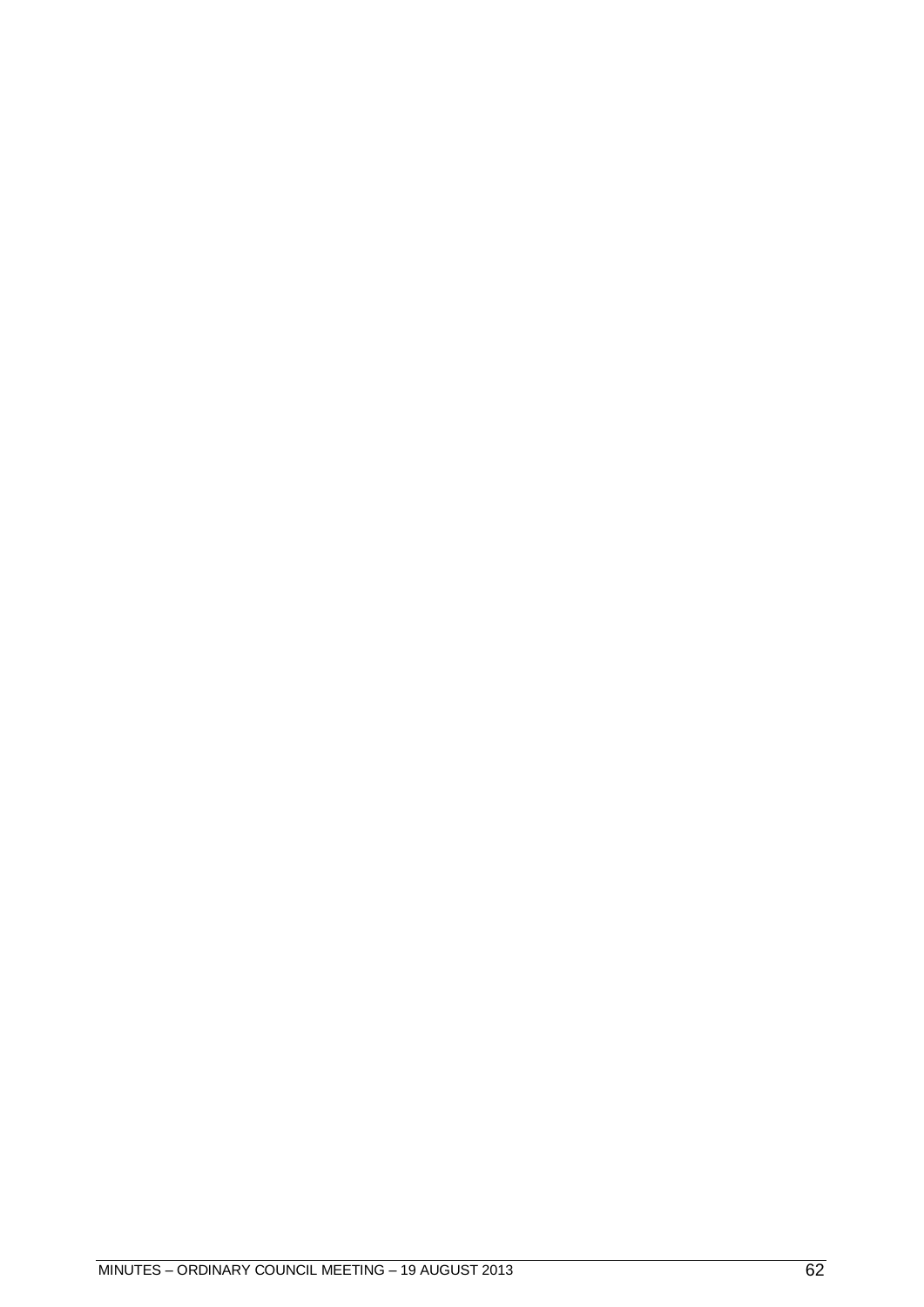## **9.4 FINANCE REPORTS**

**9.4.1 Monthly Financial Reports – July 2013**

| <b>FILE NO:</b>                | <b>FI.FRP</b>                                  |
|--------------------------------|------------------------------------------------|
| <b>COUNCIL DATE:</b>           | <b>19 August 2013</b>                          |
| <b>REPORT DATE:</b>            | <b>13 August 2013</b>                          |
| <b>LOCATION/ADDRESS:</b>       | <b>Not Applicable</b>                          |
| <b>APPLICANT:</b>              | <b>Not Applicable</b>                          |
| <b>SENIOR OFFICER:</b>         | <b>Ray Hooper, CEO</b>                         |
| <b>REPORTING OFFICER:</b>      | <b>Tabitha Bateman, Administration Officer</b> |
| <b>DISCLOSURE OF INTEREST:</b> | <b>Nil</b>                                     |
| <b>APPENDICES:</b>             | Yes - Appendix A as detailed in Summary        |
| <b>DOCUMENTS TABLED:</b>       | Nil                                            |

#### **Summary:**

The Financial Report for the period ending 31 July 2013 is hereby presented for the consideration of the Council.

Appendix A includes the following:

- Monthly Statements for the period ended 31 July 2013
- Bank Account Reconciliations
- List of Creditors Payments
- Payroll Direct Debits Summary
- Corporate Credit Card Summary
- Fuel Card Summary

# **Consultation:**

Dominic Carbone

#### **Statutory Environment:**

Local Government Act 1995 (As Amended). Local Government (Financial Management) Regulations 1996 (As Amended).

#### **Policy Implications:**

Nil.

#### **Financial Implications:**

The following information provides balances for key financial areas for the Shire of York"s financial position as at 31 July 2013;

| Sundry Creditors as per General Ledger                            | \$1,165.16     |
|-------------------------------------------------------------------|----------------|
| Sundry Debtors as per General Ledger                              | \$646,961.57   |
| Unpaid rates and services current year (paid in advance inc. ESL) | $$ -16,519.54$ |
| Unpaid rates and services previous years (inc. ESL)               | \$812,227.86   |

# **Strategic Implications:**

Nil

**Voting Requirements: Absolute Majority Required: No**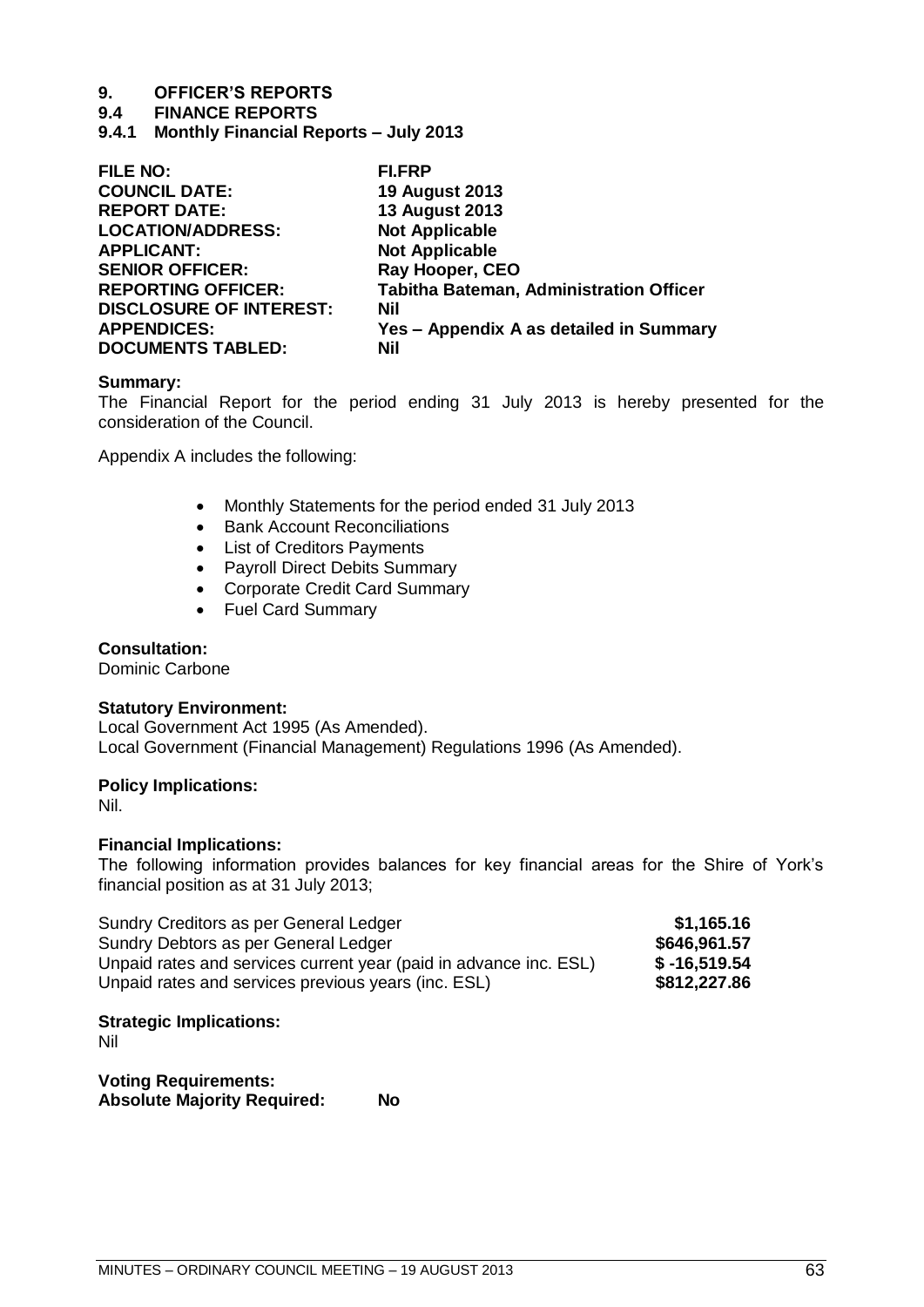# **Site Inspection: Site Inspection Undertaken: Not applicable**

# **Triple bottom Line Assessment:**

**Economic Implications:**

A zero balance or surplus end of year financial position will increase community confidence and cohesion and provide an opportunity for improved community benefits in future years.

# **Social Implications:**

Not applicable.

# **Environmental Implications:**

Not applicable.

# **Comment:**

Not applicable.

| <b>RESOLUTION</b><br>100813                                                                                                                                                                             |                                |                                                                                                             |
|---------------------------------------------------------------------------------------------------------------------------------------------------------------------------------------------------------|--------------------------------|-------------------------------------------------------------------------------------------------------------|
| <b>Moved: Cr Lawrance</b>                                                                                                                                                                               |                                | Seconded: Cr Smythe                                                                                         |
| "That Council:                                                                                                                                                                                          |                                |                                                                                                             |
| Receive the Monthly Financial Report for July and ratify payments drawn from the<br>Municipal and Trust accounts for the period ending 31 July 2013:                                                    |                                |                                                                                                             |
|                                                                                                                                                                                                         | <b>VOUCHER</b>                 | <b>AMOUNT</b>                                                                                               |
| <b>MUNICIPAL FUND</b><br><b>Cheque Payments</b><br><b>Electronic Funds Payments</b><br><b>Direct Debits Payroll</b><br><b>Bank Fees</b><br><b>Corporate Cards</b><br><b>Shell Cards</b><br><b>TOTAL</b> | 30731 - 30775<br>10993 - 11147 | 111,099.80<br>\$<br>\$997,037.03<br>\$\$\$\$<br>166,871.06<br>496.73<br>3,479.34<br>15.00<br>\$1,278,998.96 |
| <b>TRUST FUND</b><br><b>Cheque Payments</b><br><b>Direct Debits Licensing</b><br><b>TOTAL</b>                                                                                                           | 4160 - 4176                    | 5,583.14<br>\$<br>$\frac{\mathcal{S}}{\mathcal{S}}$<br>137,553.20<br>\$<br>143, 136.34                      |
| <b>TOTAL DISBURSEMENTS</b>                                                                                                                                                                              |                                | \$1,422,135.30"<br><b>CARRIED: 5/0</b>                                                                      |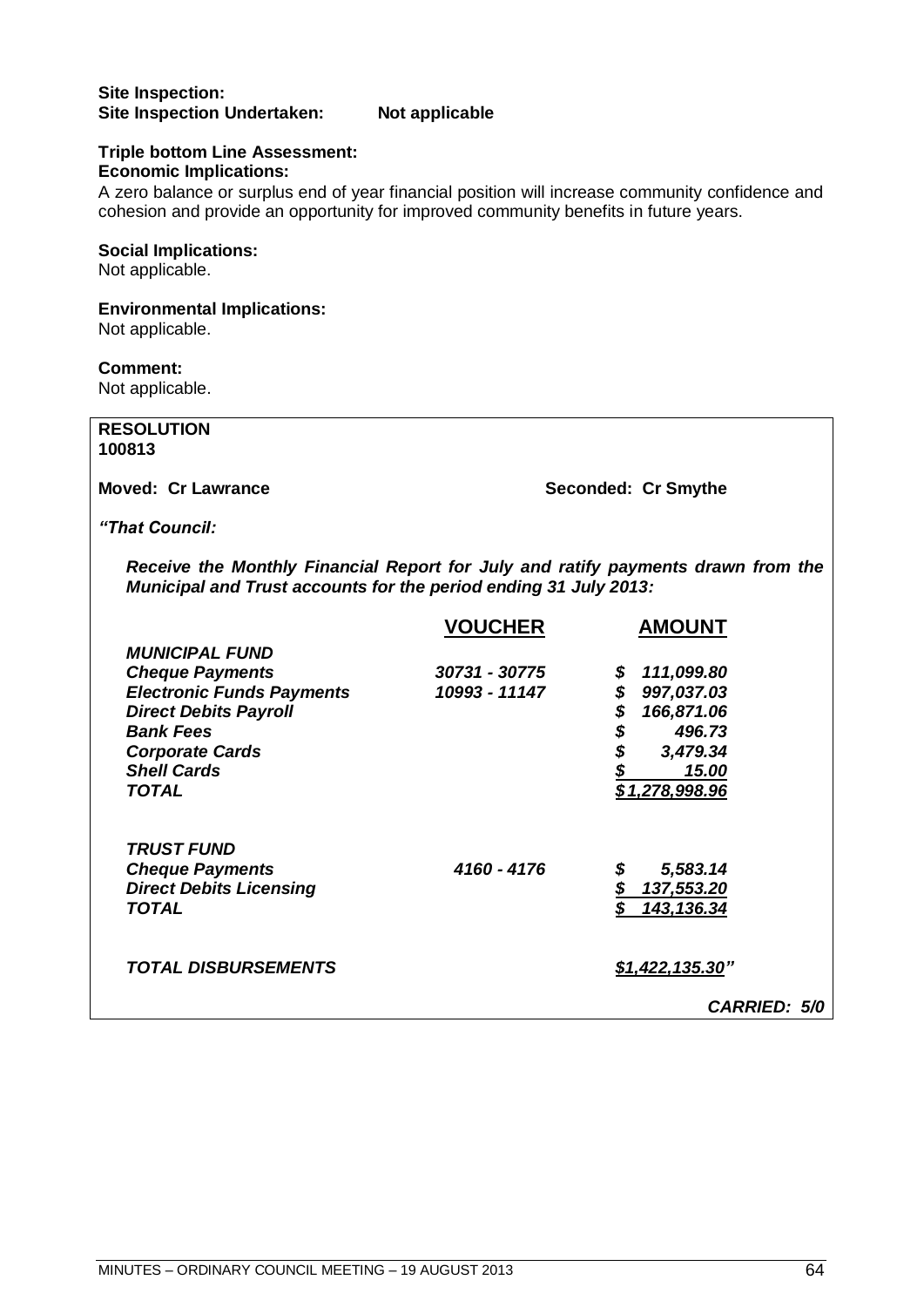# **Item 9.4.1 – Appendices**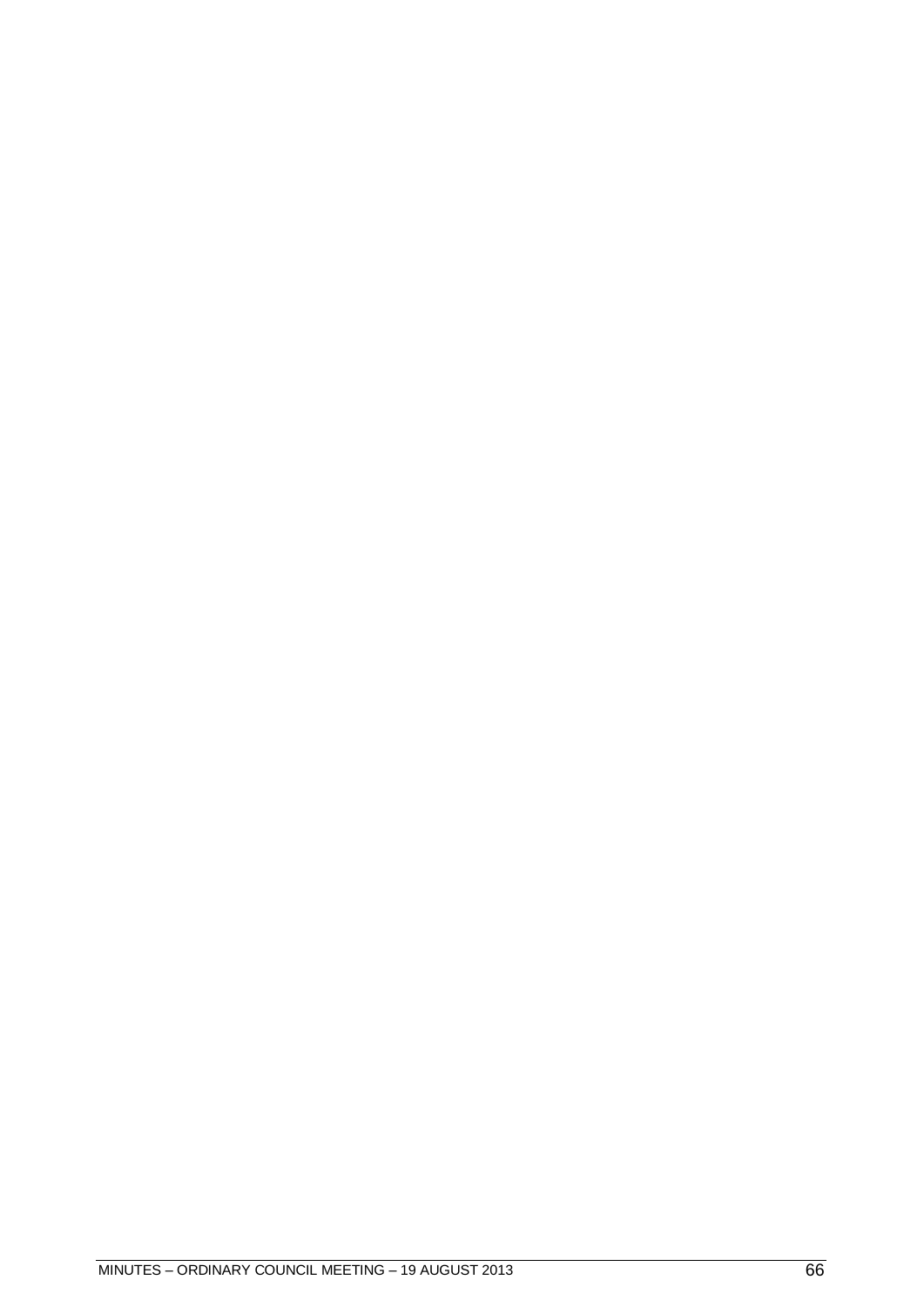## **9.4 FINANCE REPORTS**

**9.4.2 Monthly Financial Reports – June 2013**

| <b>FILE NO:</b>                | <b>FI.FRP</b>                                  |
|--------------------------------|------------------------------------------------|
| <b>COUNCIL DATE:</b>           | <b>19 August 2013</b>                          |
| <b>REPORT DATE:</b>            | 31 July 2013                                   |
| <b>LOCATION/ADDRESS:</b>       | <b>Not Applicable</b>                          |
| <b>APPLICANT:</b>              | <b>Not Applicable</b>                          |
| <b>SENIOR OFFICER:</b>         | <b>Ray Hooper, CEO</b>                         |
| <b>REPORTING OFFICER:</b>      | <b>Tabitha Bateman, Administration Officer</b> |
| <b>DISCLOSURE OF INTEREST:</b> | <b>Nil</b>                                     |
| <b>APPENDICES:</b>             | Yes - Appendix A as detailed in Summary        |
| <b>DOCUMENTS TABLED:</b>       | Nil                                            |

#### **Summary:**

The Financial Report for the period ending 30 June 2013 is hereby presented for the consideration of the Council.

Appendix A includes the following:

- Monthly Statements for the period ended 30 June 2013
- Bank Account Reconciliations
- List of Creditors Payments
- Payroll Direct Debits Summary
- Corporate Credit Card Summary
- Fuel Card Summary

### **Consultation:**

Dominic Carbone

#### **Statutory Environment:**

Local Government Act 1995 (As Amended). Local Government (Financial Management) Regulations 1996 (As Amended).

#### **Policy Implications:**

Nil.

# **Financial Implications:**

The following information provides balances for key financial areas for the Shire of York"s financial position as at 30 June 2013;

| Sundry Creditors as per General Ledger                            | \$680,776.75 |
|-------------------------------------------------------------------|--------------|
| Sundry Debtors as per General Ledger                              | \$807,097.40 |
| Unpaid rates and services current year (paid in advance inc. ESL) | \$346,517.53 |
| Unpaid rates and services previous years (inc. ESL)               | \$478,740.50 |

# **Strategic Implications:**

Nil

**Voting Requirements: Absolute Majority Required: No**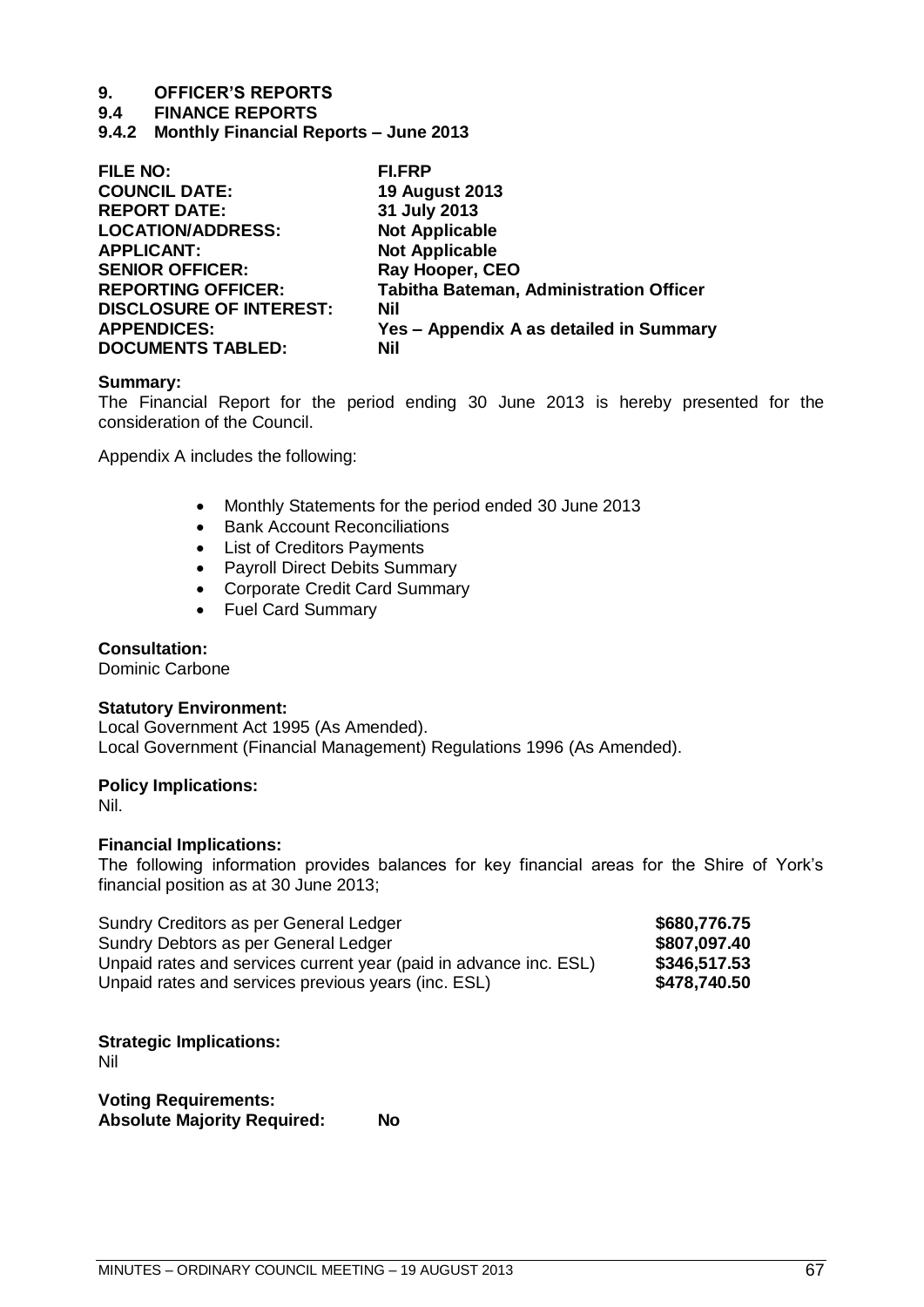# **Site Inspection: Site Inspection Undertaken: Not applicable**

# **Triple bottom Line Assessment:**

**Economic Implications:**

A zero balance or surplus end of year financial position will increase community confidence and cohesion and provide an opportunity for improved community benefits in future years.

# **Social Implications:**

Not applicable.

# **Environmental Implications:**

Not applicable.

# **Comment:**

Not applicable.

| <b>RESOLUTION</b><br>110813                                                                                                                                                                             |                                |                                                                                                                              |
|---------------------------------------------------------------------------------------------------------------------------------------------------------------------------------------------------------|--------------------------------|------------------------------------------------------------------------------------------------------------------------------|
| <b>Moved: Cr Scott</b>                                                                                                                                                                                  |                                | Seconded: Cr Boyle                                                                                                           |
| "That Council:                                                                                                                                                                                          |                                |                                                                                                                              |
| Receive the Monthly Financial Report for June and ratify payments drawn from the<br>Municipal and Trust accounts for the period ending 30 June 2013:                                                    |                                |                                                                                                                              |
|                                                                                                                                                                                                         | <b>VOUCHER</b>                 | <b>AMOUNT</b>                                                                                                                |
| <b>MUNICIPAL FUND</b><br><b>Cheque Payments</b><br><b>Electronic Funds Payments</b><br><b>Direct Debits Payroll</b><br><b>Bank Fees</b><br><b>Corporate Cards</b><br><b>Shell Cards</b><br><b>TOTAL</b> | 30703 - 30730<br>10899 - 10992 | 58,735.60<br>\$<br>\$2,142,203.15<br>171,764.71<br><b>\$\$\$</b><br>\$\$\$<br>510.64<br>5,751.55<br>137.13<br>\$2,379,102.78 |
| <b>TRUST FUND</b><br><b>Cheque Payments</b><br><b>Direct Debits Licensing</b><br><b>TOTAL</b>                                                                                                           | 4146 - 4159                    | \$<br>4,797.87<br>$5$<br>156, 143.85<br>\$<br>160,941.72                                                                     |
| <b>TOTAL DISBURSEMENTS</b>                                                                                                                                                                              |                                | \$2,540,044.50"<br><b>CARRIED: 5/0</b>                                                                                       |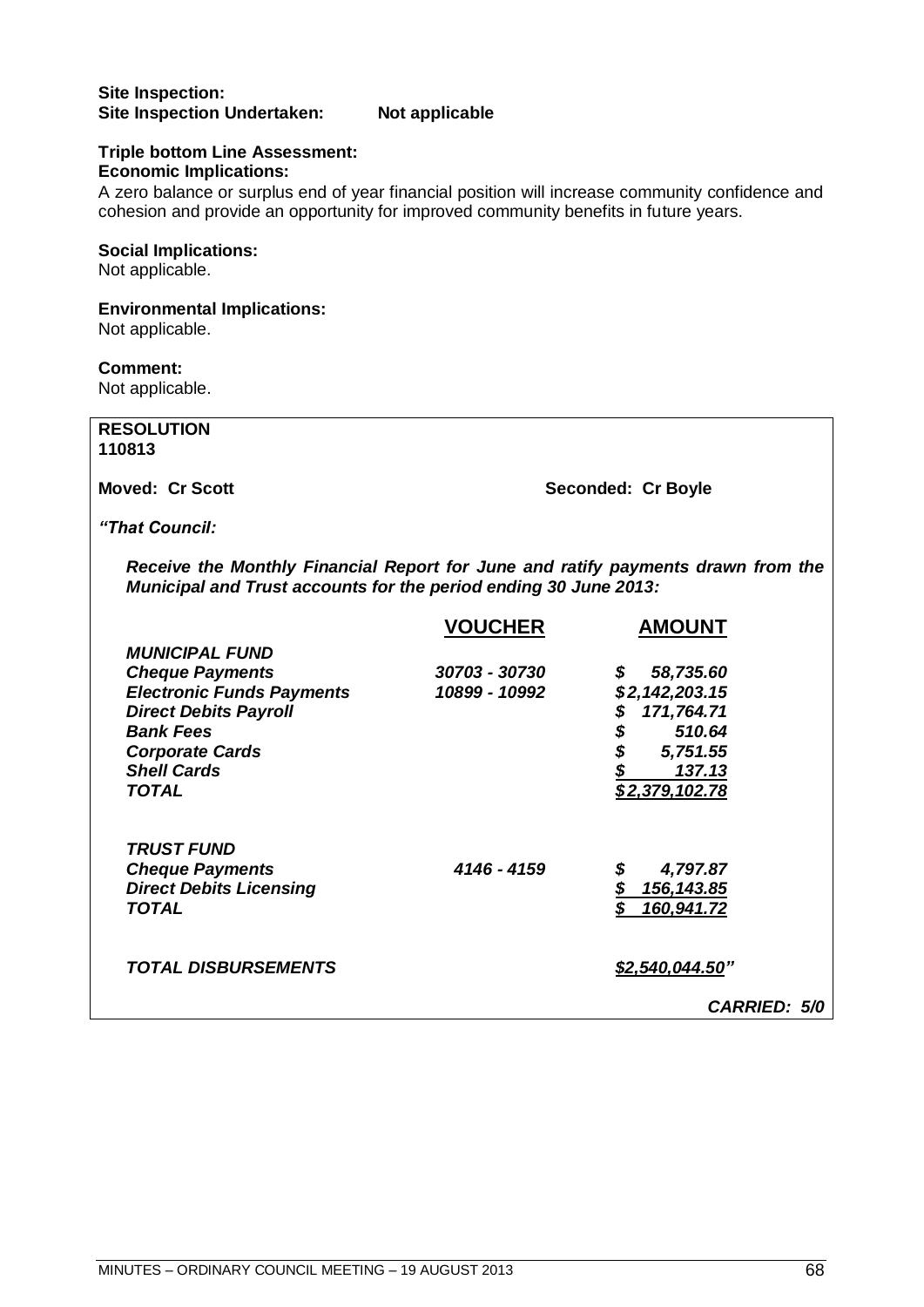# **Item 9.4.2 – Appendices**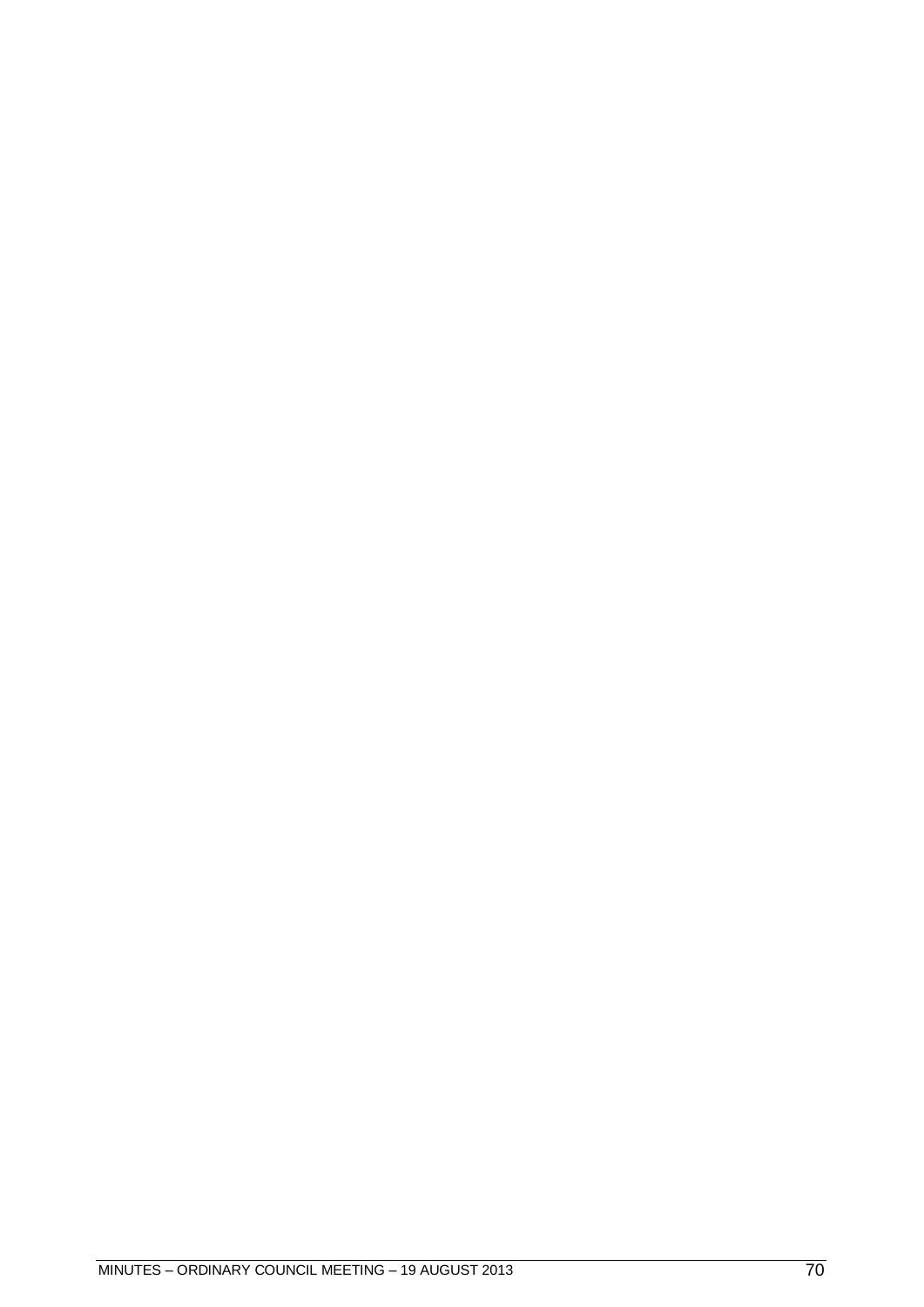**9.4 FINANCE REPORTS**

**9.4.3 Investments – July 2013**

| <b>FILE NO:</b>                | <b>FI.FRP</b>                             |
|--------------------------------|-------------------------------------------|
| <b>COUNCIL DATE:</b>           | <b>19 August 2013</b>                     |
| <b>REPORT DATE:</b>            | <b>13 August 2013</b>                     |
| <b>LOCATION/ADDRESS:</b>       | <b>Shire of York</b>                      |
| <b>APPLICANT:</b>              | N/A                                       |
| <b>SENIOR OFFICER:</b>         | Ray Hooper, CEO                           |
| <b>REPORTING OFFICER:</b>      | <b>Tabitha Bateman, FO</b>                |
| <b>DISCLOSURE OF INTEREST:</b> | <b>Nil</b>                                |
| <b>APPENDICES:</b>             | <b>Shire of York Investment Portfolio</b> |
| <b>DOCUMENTS TABLED:</b>       | Nil                                       |
|                                |                                           |

#### **Summary:**

That Council consider the investment portfolio as attached.

## **Background:**

The investment policy requires Council to review the performance of its investments on a monthly basis.

# **Consultation:**

Auditors; and Dominic Carbone.

## **Statutory Environment:**

Not Applicable.

#### **Policy Implications:**

In accordance with the Financial Management Investment Policy.

# **Financial Implications:**

Credit Ratings:

# **Strategic Implications:**

Not applicable.

**Voting Requirements: Absolute Majority Required: No**

**Site Inspection: Site Inspection Undertaken: Not applicable**

#### **Triple bottom Line Assessment: Economic Implications:** Not applicable.

## **Social Implications:** Not applicable.

**Environmental Implications:**

Not applicable.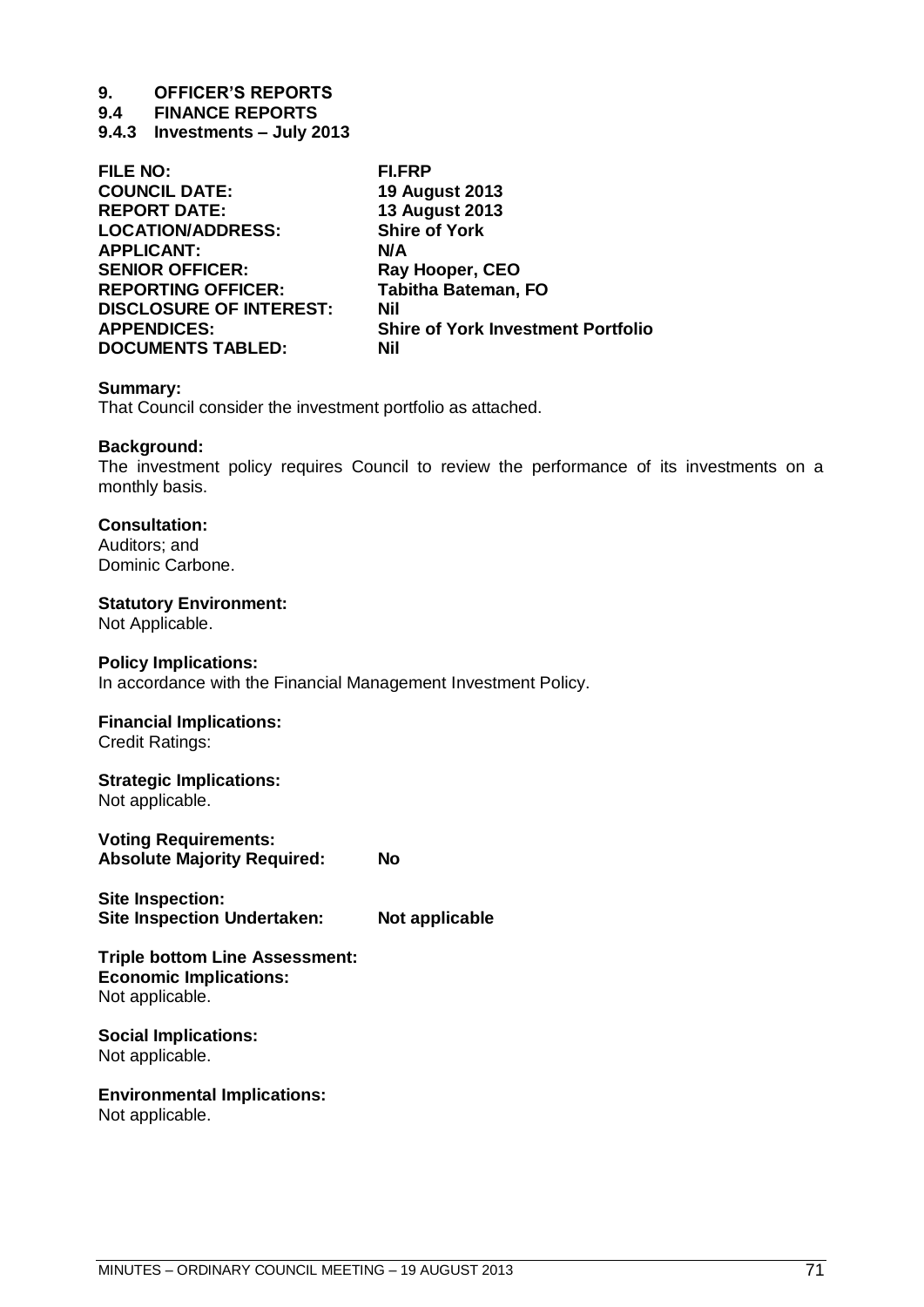# **Comment:**

In accordance with the policy, a report of investments is presented to Council to provide a summary of investments held by the Shire of York as at 31 July 2013.

The Shire of York Investment Portfolio identifies Council"s investment type, term to maturity and investment value.

The reporting will be reviewed on an ongoing basis by the Auditors and staff.

**RESOLUTION 120813**

**Moved: Cr Lawrance Seconded: Cr Scott**

*"That Council receive the Shire of York Investment Portfolio as attached to this report."*

*CARRIED: 5/0*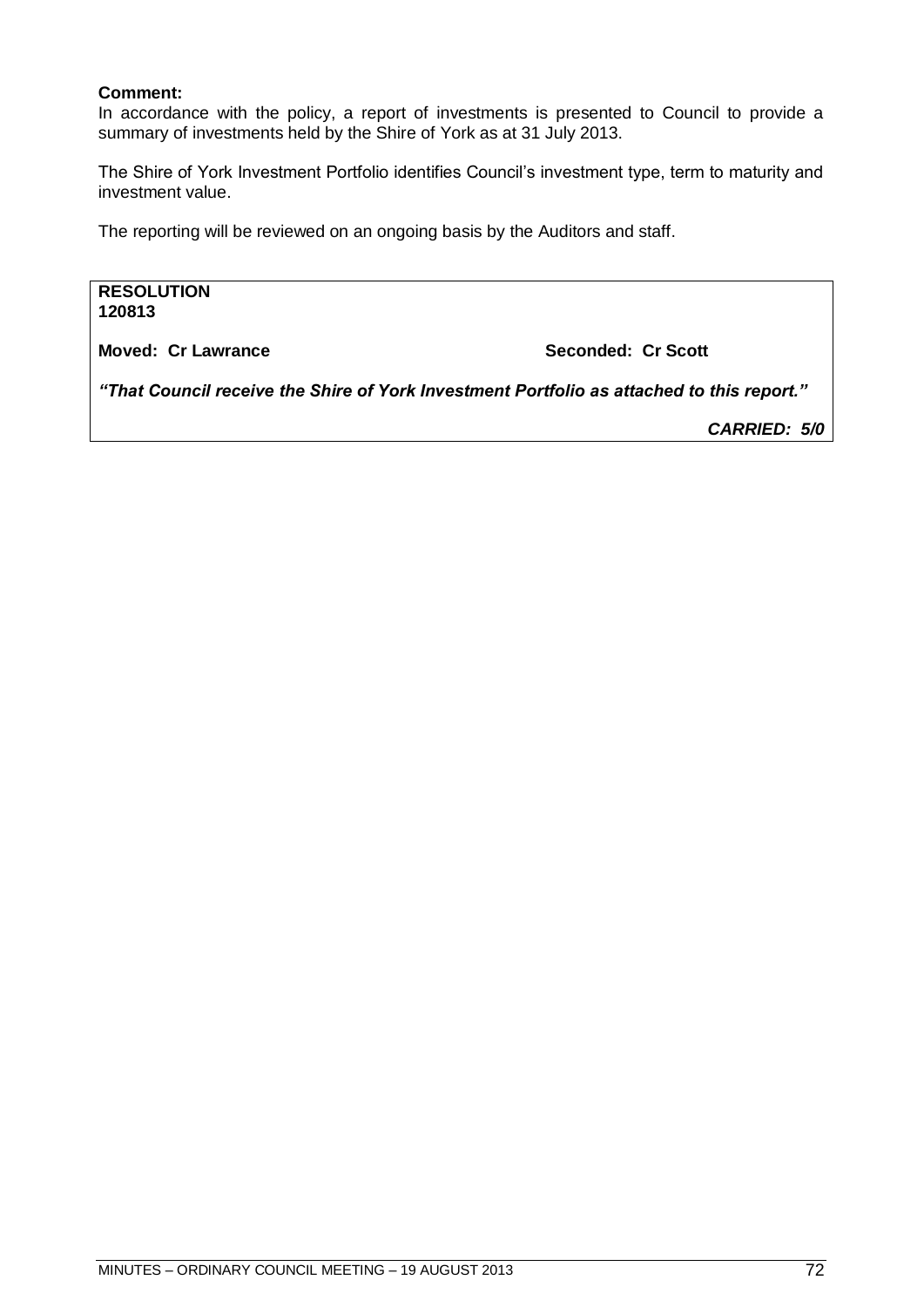# **Item 9.4.3 – Appendices**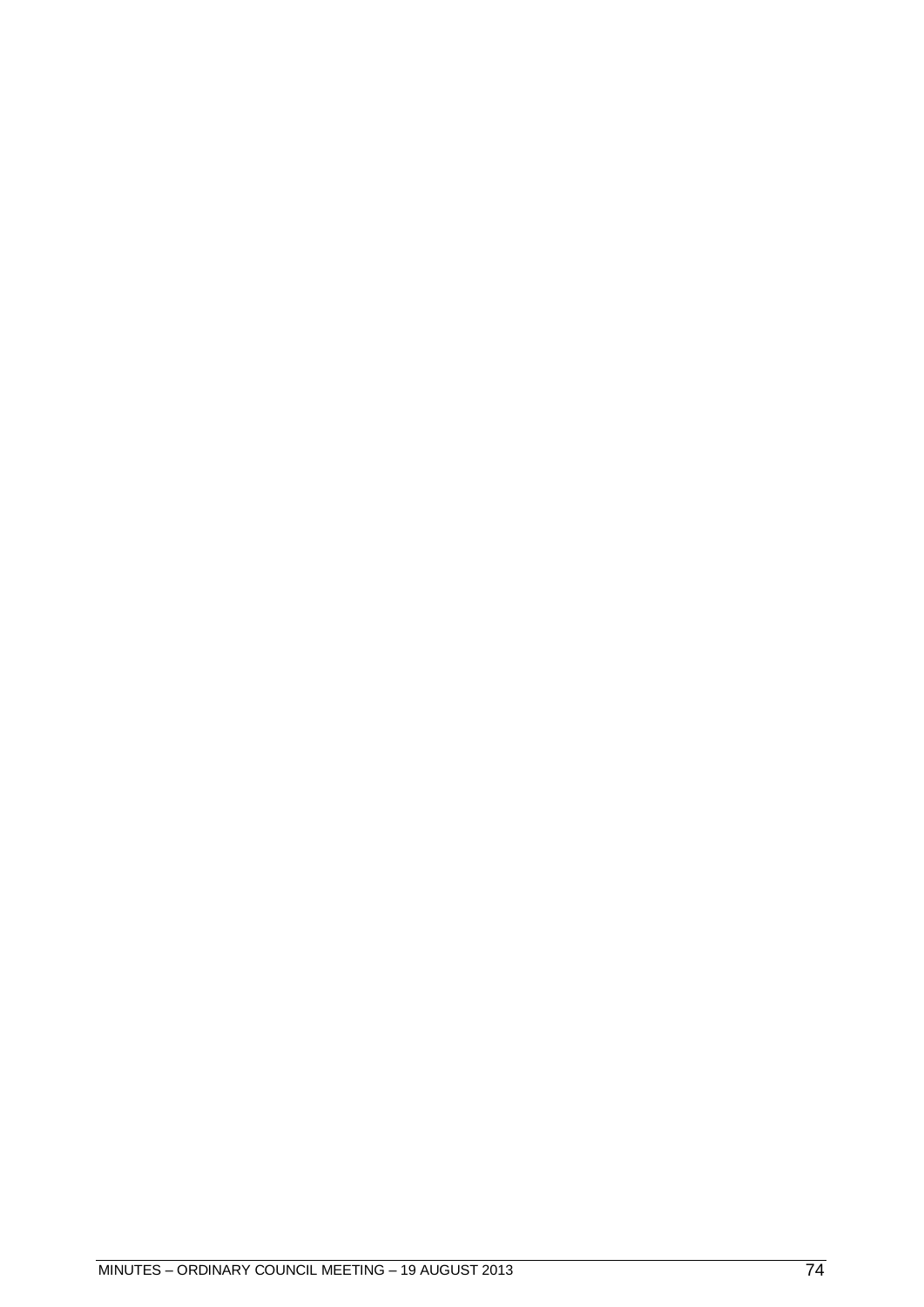**9.4 FINANCE REPORTS**

**9.4.4 Investments – June 2013**

| FILE NO:                       | <b>FI.FRP</b>                             |
|--------------------------------|-------------------------------------------|
| <b>COUNCIL DATE:</b>           | <b>19 August 2013</b>                     |
| <b>REPORT DATE:</b>            | 31 July 2013                              |
| <b>LOCATION/ADDRESS:</b>       | <b>Shire of York</b>                      |
| <b>APPLICANT:</b>              | N/A                                       |
| <b>SENIOR OFFICER:</b>         | Ray Hooper, CEO                           |
| <b>REPORTING OFFICER:</b>      | <b>Tabitha Bateman, FO</b>                |
| <b>DISCLOSURE OF INTEREST:</b> | <b>Nil</b>                                |
| <b>APPENDICES:</b>             | <b>Shire of York Investment Portfolio</b> |
| <b>DOCUMENTS TABLED:</b>       | Nil                                       |
|                                |                                           |

## **Summary:**

That Council consider the investment portfolio as attached.

## **Background:**

The investment policy requires Council to review the performance of its investments on a monthly basis.

# **Consultation:**

Auditors; and Dominic Carbone.

# **Statutory Environment:**

Not Applicable.

## **Policy Implications:**

In accordance with the Financial Management Investment Policy.

# **Financial Implications:**

Credit Ratings:

# **Strategic Implications:**

Not applicable.

**Voting Requirements: Absolute Majority Required: No**

**Site Inspection: Site Inspection Undertaken: Not applicable** 

#### **Triple bottom Line Assessment: Economic Implications:** Not applicable.

# **Social Implications:** Not applicable.

**Environmental Implications:**

Not applicable.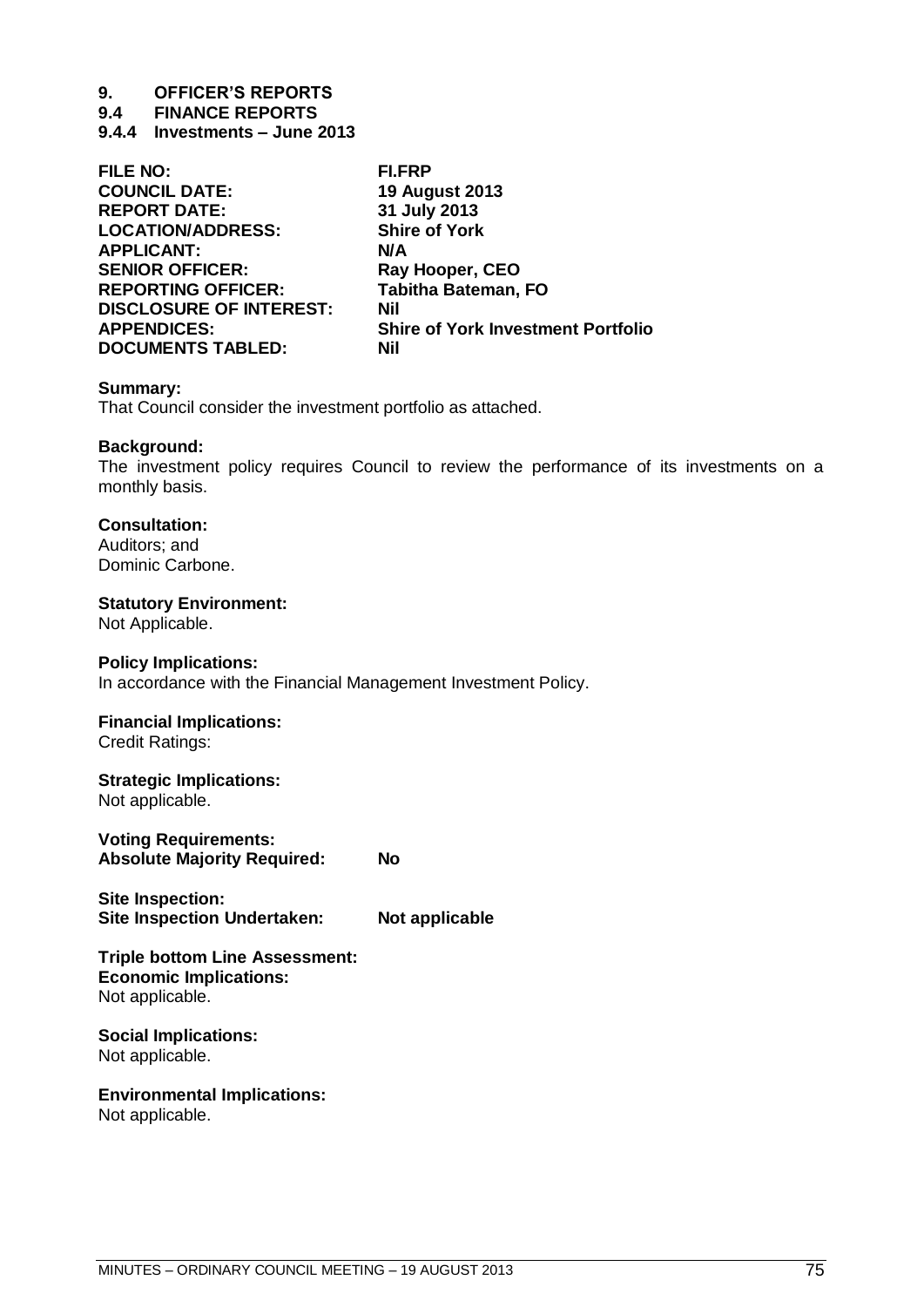# **Comment:**

In accordance with the policy, a report of investments is presented to Council to provide a summary of investments held by the Shire of York as at 30 June 2013.

The Shire of York Investment Portfolio identifies Council"s investment type, term to maturity and investment value.

The reporting will be reviewed on an ongoing basis by the Auditors and staff.

**RESOLUTION 130813**

**Moved: Cr Smythe Seconded: Cr Scott** 

*"That Council receive the Shire of York Investment Portfolio as attached to this report."*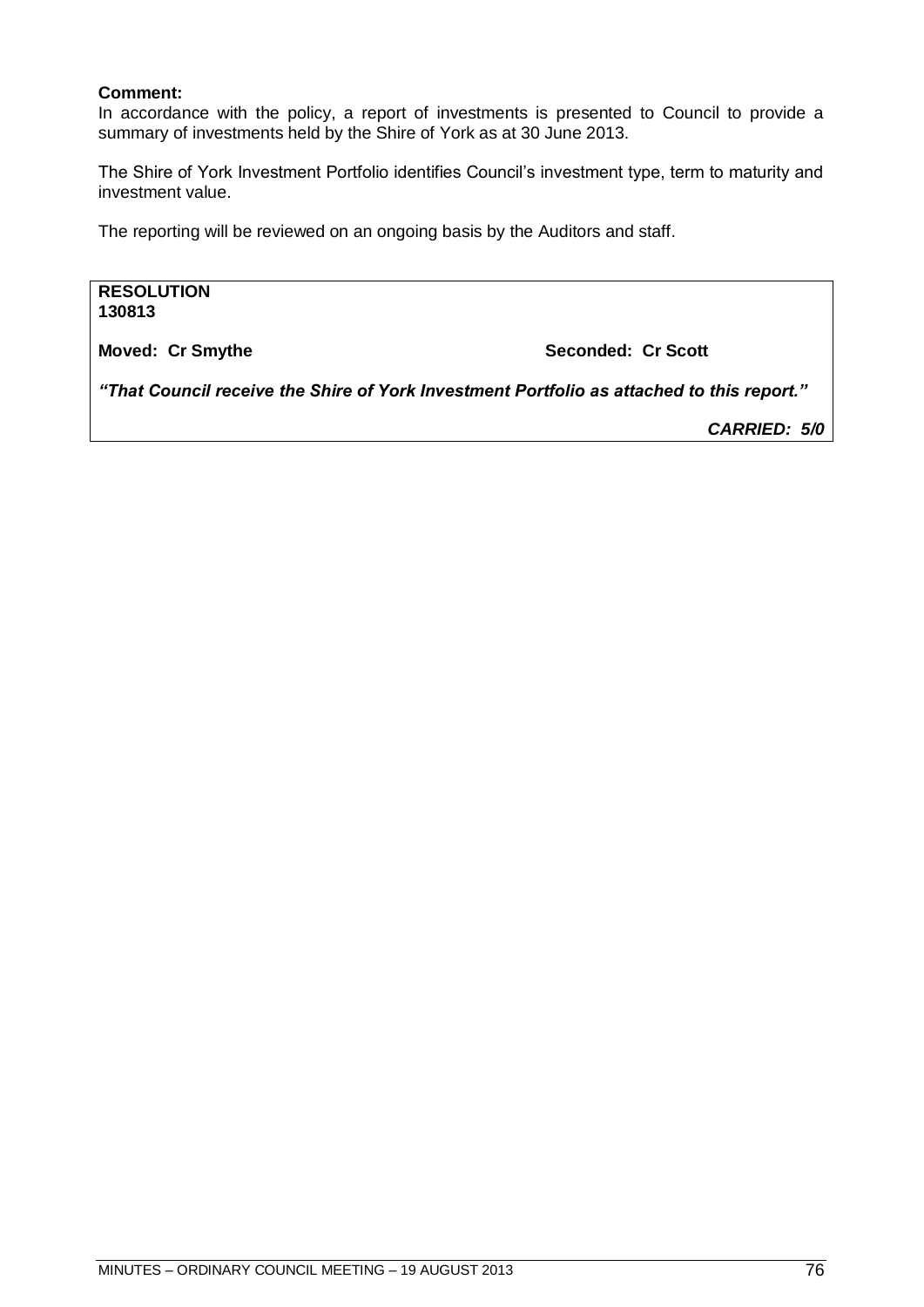# **Item 9.4.4 – Appendices**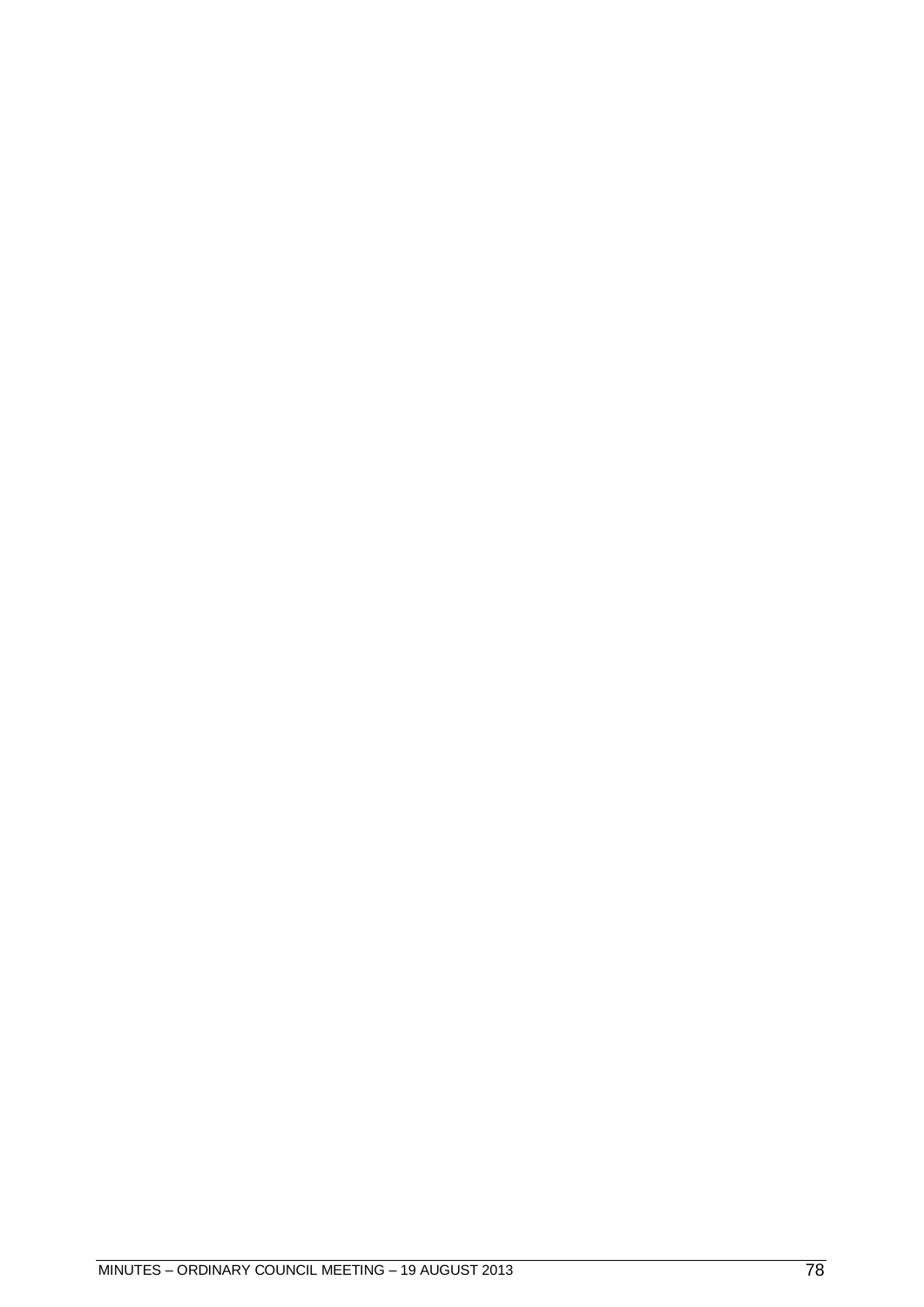# **9.5 Late Reports**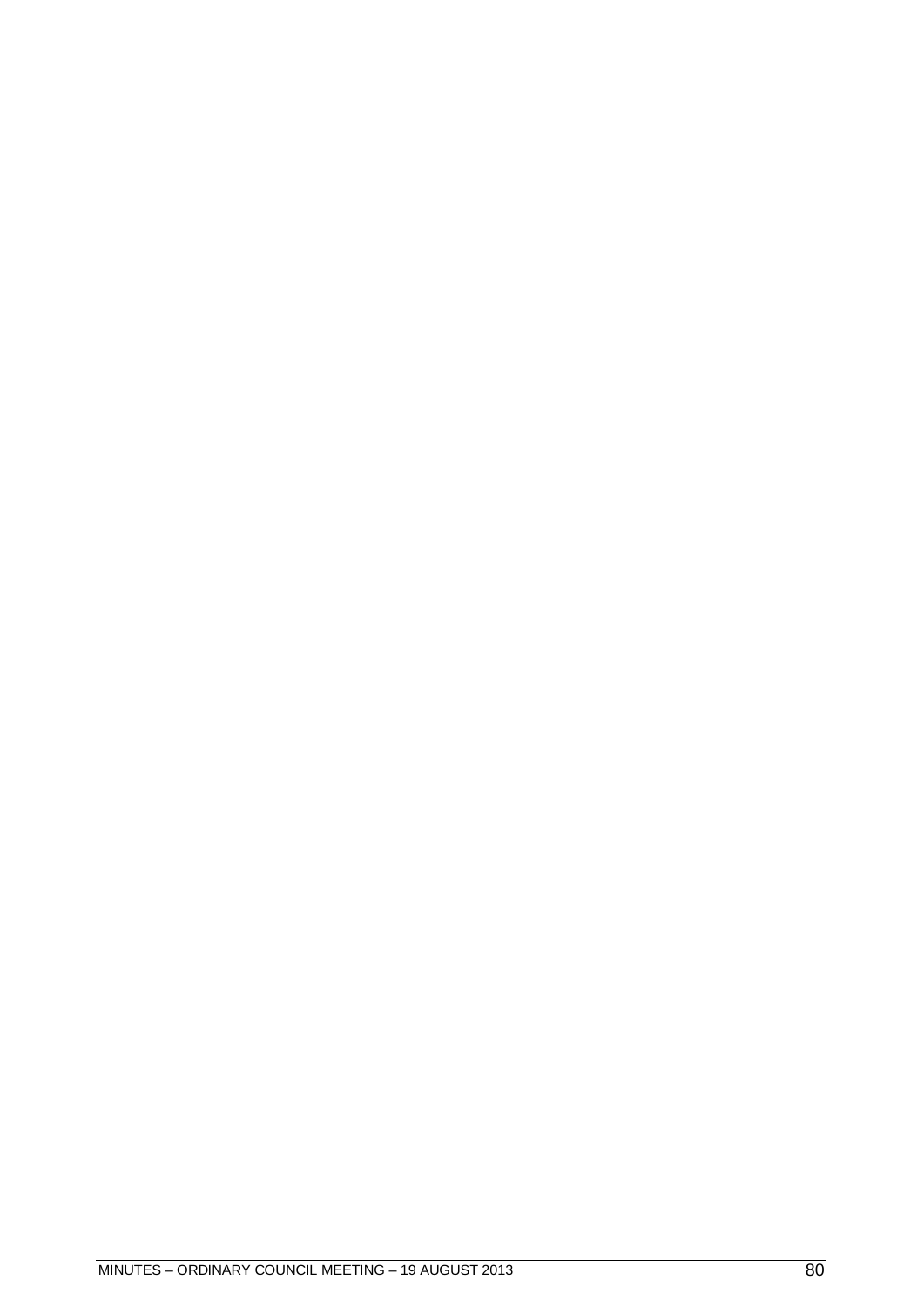# **9.5 LATE REPORTS**

**9.5.1 Uniting Church Ladies Fellowship – Application to be Recognised as a Community Group**

| <b>CS.INF.2</b>                         |
|-----------------------------------------|
| <b>19 August 2013</b>                   |
| <b>15 August 2013</b>                   |
| <b>Uniting Church Ladies Fellowship</b> |
| Ray Hooper, CEO                         |
| George Johnson                          |
| <b>Nil</b>                              |
| Nil                                     |
| Nil                                     |
|                                         |

# **Summary:**

It is a requirement that the Uniting Church Ladies Fellowship makes application to Council to be recognised as a Community Group in order to qualify to have fees waived for fund raising activities in public places and thoroughfares.

# **Background:**

On 15 August 2013, Council received an application from Uniting Church Ladies Fellowship seeking Council recognition as a community group for the purpose of having Council fees waived for "Not for Profit" fund raising activities in public places and thoroughfares.

Certificate of Incorporation and Public Liability Insurance of \$10,000,000 is required for community groups to qualify as being recognised as a York Community Group.

# **Consultation:**

Nil

## **Statutory Environment:**

Shire of York, Local Law – Trading in Thoroughfares and Public Places.

#### **Policy Implications:** Nil

**Financial Implications:** Annual Stallholder"s fee of \$36.75.

**Strategic Implications:** Nil

**Voting Requirements: Absolute Majority Required: No**

**Site Inspection: Site Inspection Undertaken: Not Applicable**

**Triple bottom Line Assessment: Economic Implications:** Nil

# **Social Implications:**

It is of benefit to enhance relationships between Council and Community Groups by waiving the Stallholder"s fee for "Not for Profit" fundraising events.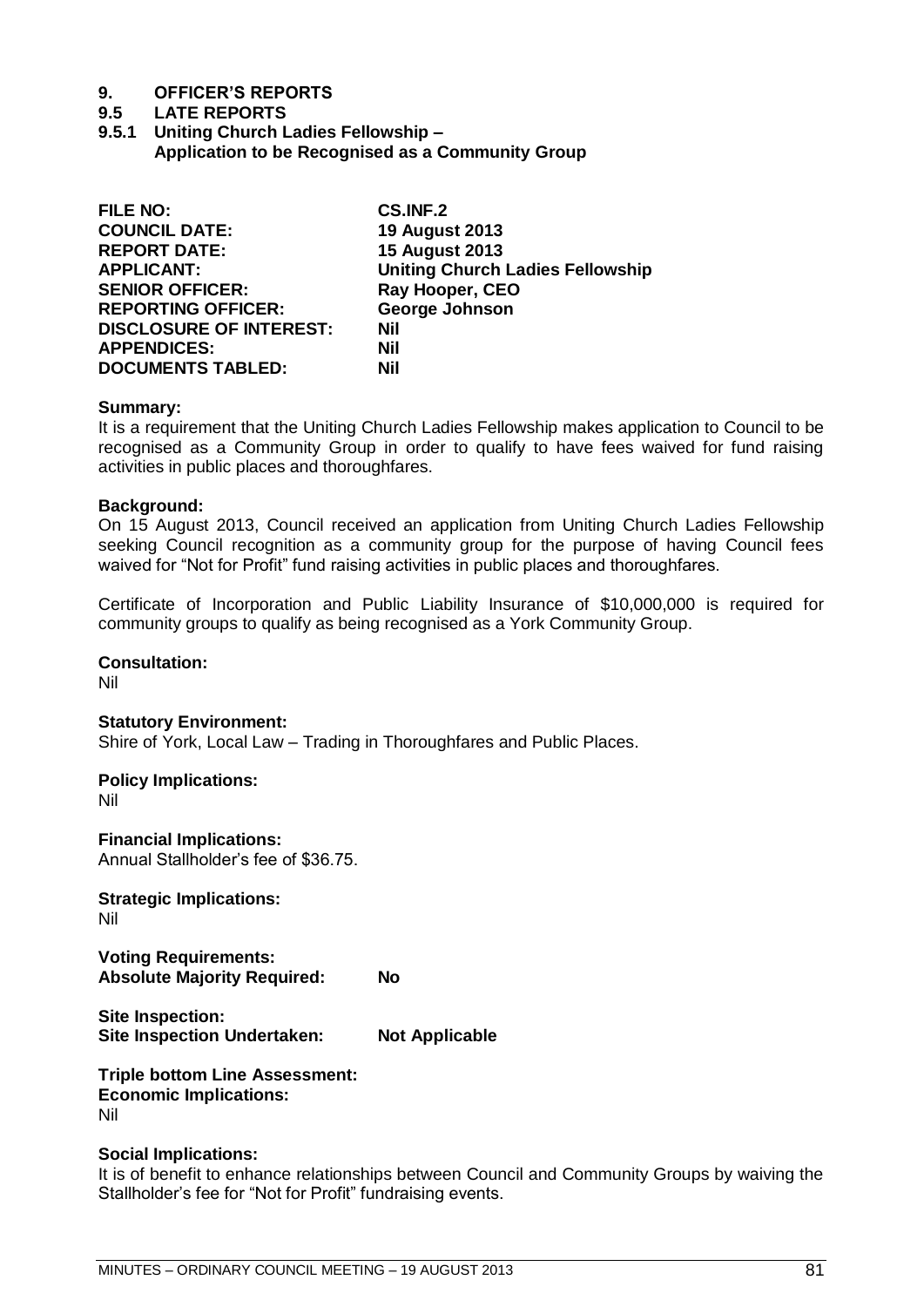#### **Environmental Implications:** Nil

# **Officers Comment:**

Uniting Church Ladies Fellowship do fundraising for the local community and also help charities in the wider community.

A current copy of the Certificate of Currency for Public Liability Insurance for \$10,000,000 will be provided.

# **RESOLUTION 140813**

**Moved: Cr Scott Seconded: Cr Smythe**

*"That Council:*

*Recognise Uniting Church Ladies Fellowship as a Community Group for the purpose of waiving the Stallholders fee for "Not for Profit" fund raising activities in public places and thoroughfares."*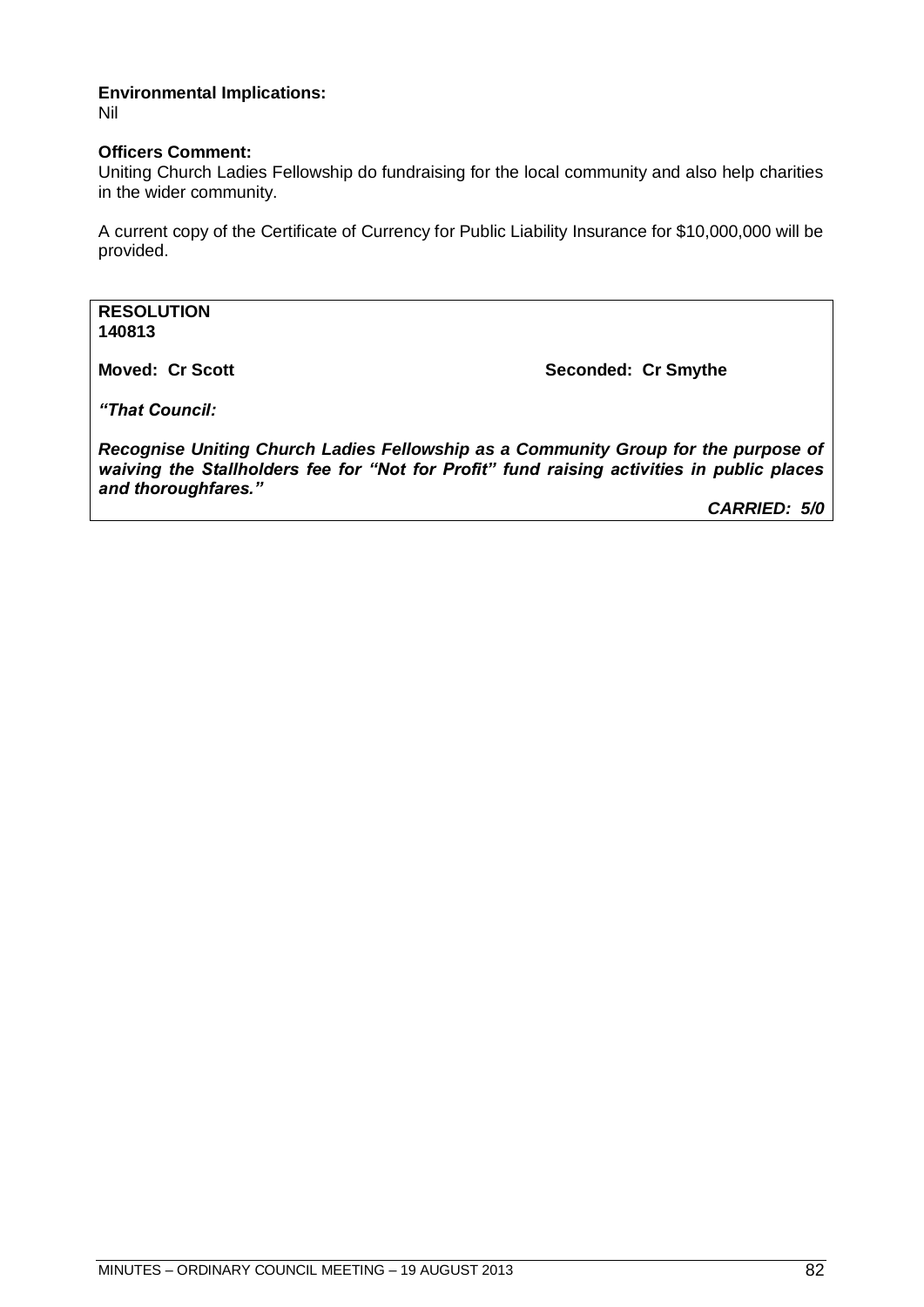**9.5 LATE REPORTS**

**9.5.2 Tender 01 – 1314, Administration Office Energy Efficiency Upgrade**

| <b>FILE NO:</b>                | AS 1037                  |
|--------------------------------|--------------------------|
| <b>COUNCIL DATE:</b>           | <b>19 August 2013</b>    |
| <b>REPORT DATE:</b>            | <b>16 August 2013</b>    |
| <b>LOCATION/ADDRESS:</b>       | 1 Joaquina Street, York  |
| <b>APPLICANT:</b>              | Not applicable           |
| <b>SENIOR OFFICER:</b>         | <b>Ray Hooper CEO</b>    |
| <b>REPORTING OFFICER:</b>      | <b>Gordon Tester MHB</b> |
| <b>DISCLOSURE OF INTEREST:</b> | Nil                      |
| <b>APPENDICES:</b>             | <b>Tender Report</b>     |
| <b>DOCUMENTS TABLED:</b>       | Nil                      |
|                                |                          |

## **Summary:**

Contained in this report is an overview of all tenders received from companies offering to supply energy efficient air conditioning and or energy efficient lighting for Councils Administration Office.

One Air Conditioning Company and One Electrical Company are recommended for Councils approval.

## **Background:**

Council was successful in obtaining a grant under the Federal Governments Community Energy Efficiency Program.

An amount of \$132,000 was granted to Council with Council allocating a matching amount of \$132,000 in the 2013 / 2014 budget.

The grant is to fund the replacement of the inefficient air conditioning and lighting currently in use within Councils Administration Office.

Tenders for this project concluded on Friday 9 August 2013.

Seven companies submitted tenders for Councils consideration.

#### **Consultation:**

Not Applicable.

# **Statutory Environment:**

Local Government (Functions and General) Regulations 1996.

# **Policy Implications:**

Not Applicable

# **Financial Implications:**

Local Company CDA has offered a tender amount of \$126,289.09 for the Air Conditioning upgrade and Energin has offered a tender amount of \$23,210.00 for the installation of LED lighting within Council"s administration office.

Energin also offered an additional tender for Council to consider in addition to the simple replacement of existing fluorescent lighting within the office they have indicated an amount of \$11,298.00 to upgrade the lighting switchboard and to supply LED Exit Signs and Down Lights.

A further expense will be incurred by Council in constructing an enclosure for the proposed air conditioning units of approximately \$10,000.00.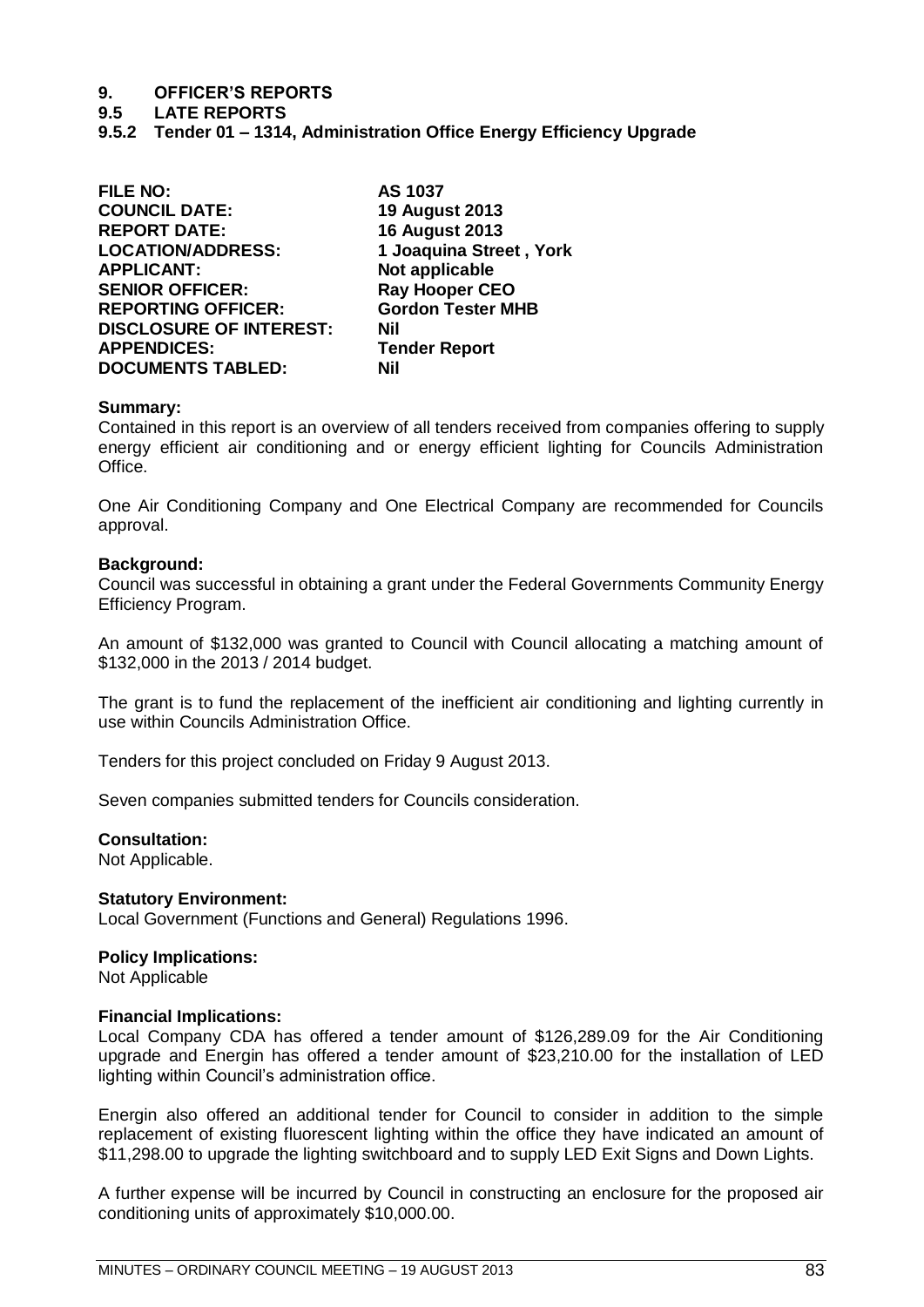# **Strategic Implications:**

Council"s strategic plan has a vision statement that indicates Council will support sustainable energy and seek solutions for innovative use of water, energy and other resources.

It is a priority to explore options and improvements in the towns energy and water use.

**Voting Requirements: Absolute Majority Required: Yes**

**Site Inspection: Site Inspection Undertaken: Not applicable**

# **Triple bottom Line Assessment:**

## **Economic Implications:**

The estimated amount allocated for this project is well within budget parameters and when the project is completed a saving of approximately \$20,000.00 per year is envisioned in office energy costs at current prices.

## **Social Implications:**

Not applicable

# **Environmental Implications:**

Council"s carbon footprint will be substantially smaller when the office energy efficiency upgrade is completed.

# **Comment:**

The Local company CDA is being recommended as the preferred tenderer for the air conditioning upgrade as this company intends installing a reputable brand of air conditioner, has demonstrated experience in installing commercial air conditioning and also will be enhancing the energy efficiency of the inverter type air conditioners by installing extra insulation where required in the office roof space.

There is also the advantage of being able to enter into a long term maintenance agreement with a local contractor.

The LED Lighting upgrade is recommended to be awarded to Enigin who have demonstrated experience in energy efficiency upgrades and as an addition to their tender are willing to attend to an upgrade of the lighting switchboard to incorporate residual current safety devices on the office lighting circuit.

Enigin will also be contracted to replace all safety lighting and external verandah lighting with LED Lighting as an addition to their original tender.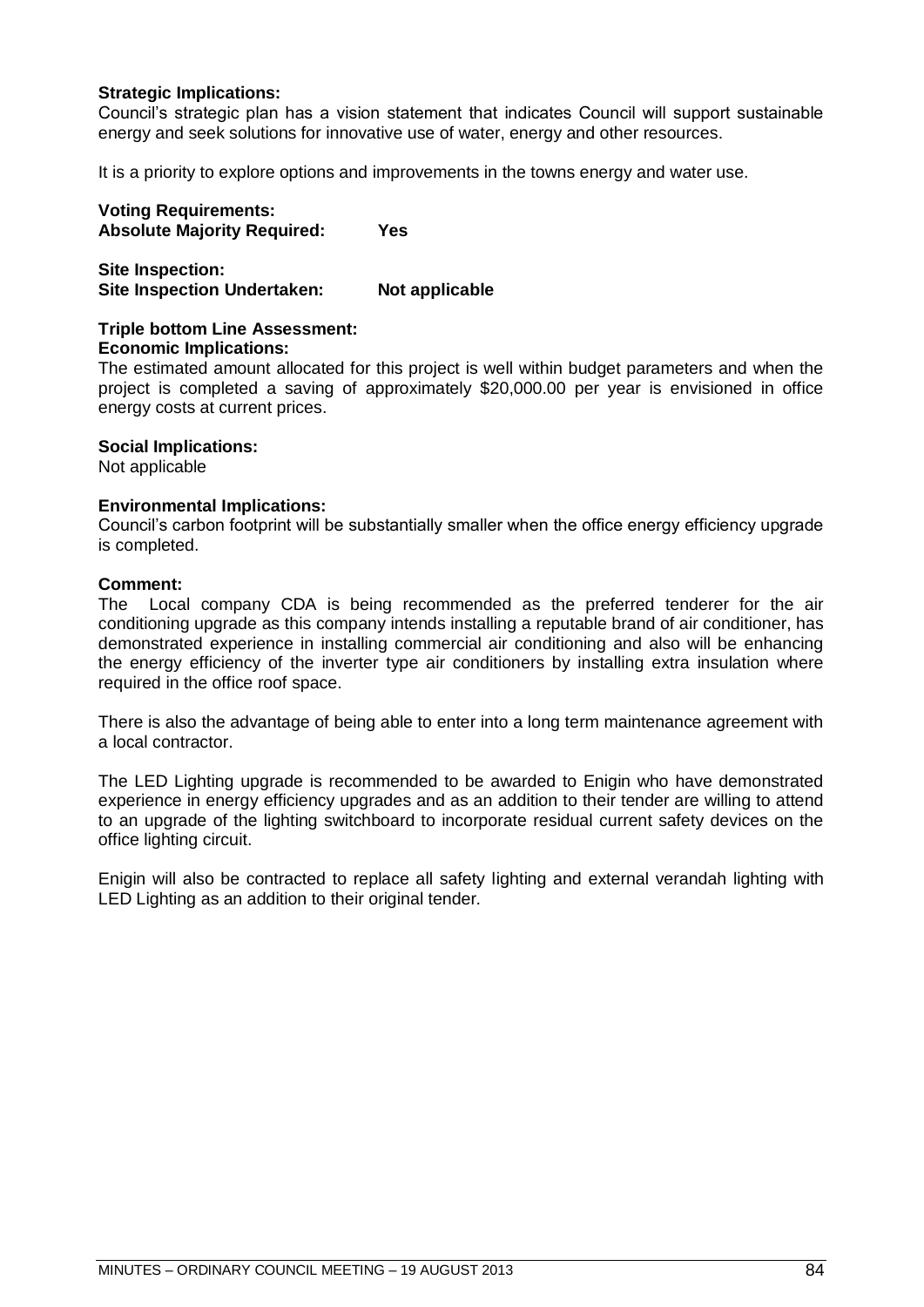# **RESOLUTION 150813**

**Moved: Cr Lawrance <br>
Seconded: Cr Duperouzel** 

*"That Council:*

*Award Part A of Tender Number 01-1314 Shire of York to CDA Air Conditioning and Refrigeration Option 2 at a cost of \$126,289.09 and;*

*That Council award Part B of Tender Number 01- 1314 to Enigin Pty Ltd at a cost of \$38,732.38."*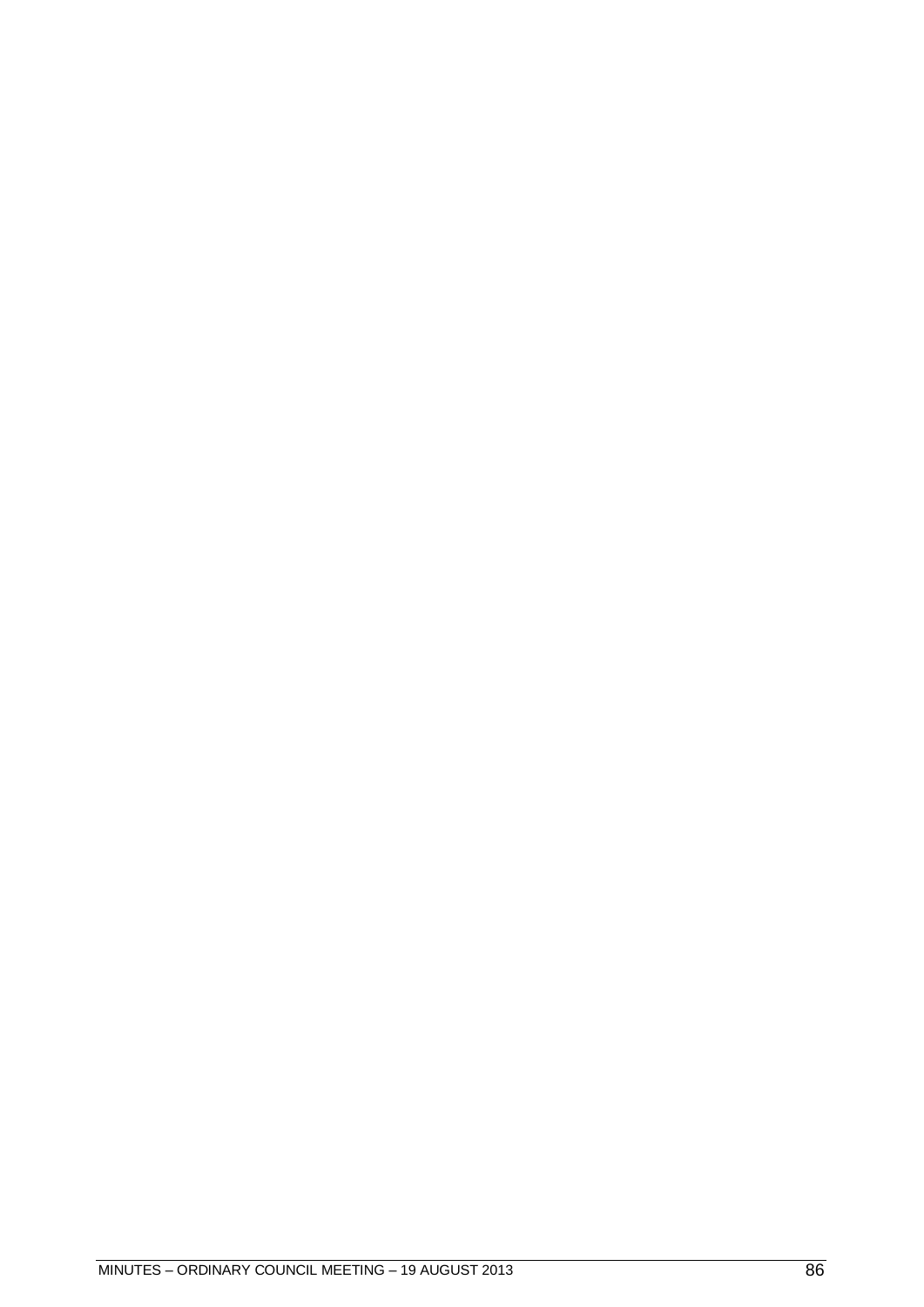# **Item 9.5.2 - Appendices**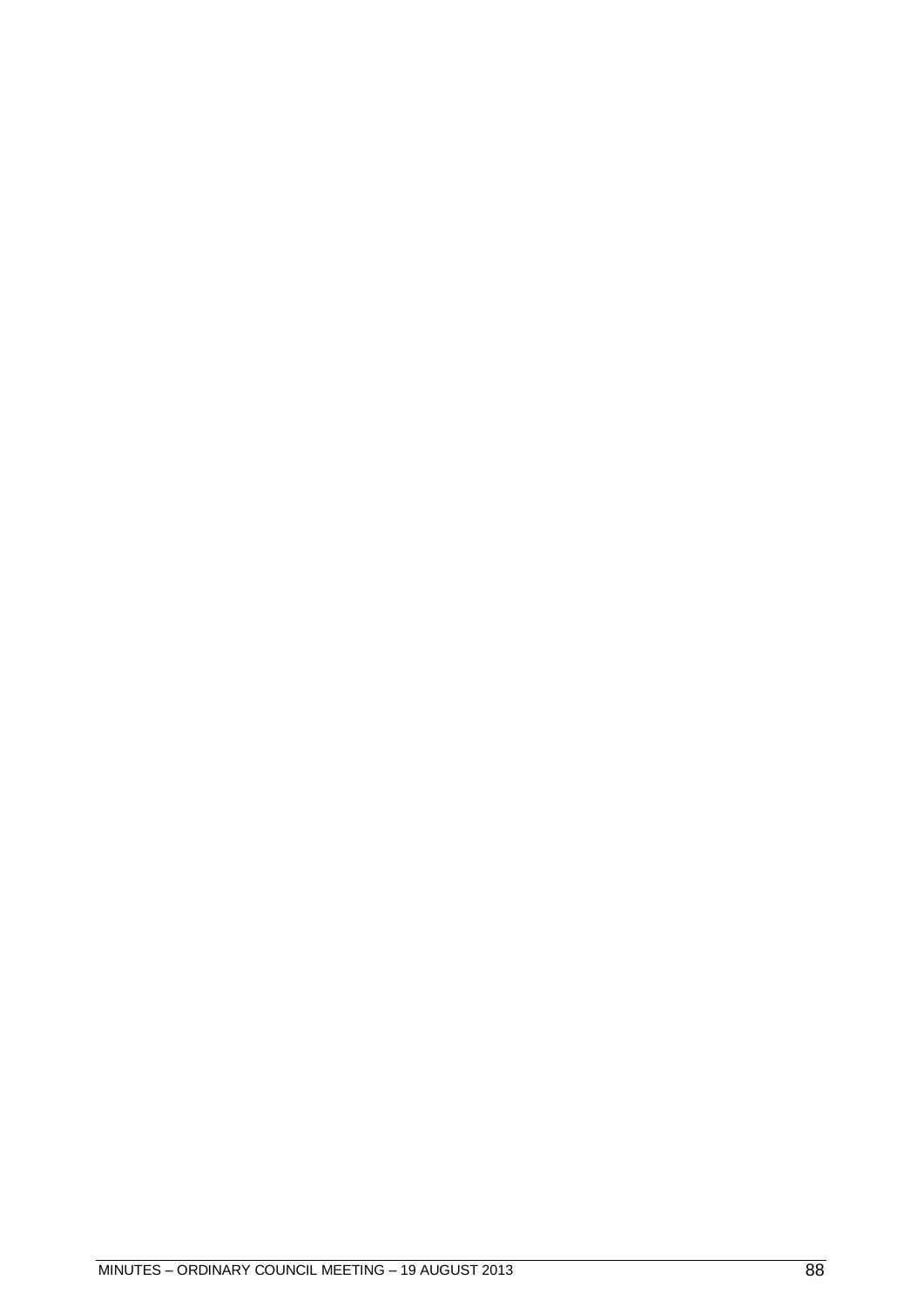# **9.5 LATE REPORTS**

**9.5.3 York Agricultural Show – Fire Works Display**

**RESOLUTION 160813**

**Moved: Cr Scott Seconded: Cr Duperouzel** 

*"That Council:*

- *Will allow a Fire Works Display at Forrest Oval at the eastern end on Show Day, 7 th September, 2013 subject to safety conditions being met.*
- *Shire of York to contribute \$2,000 towards the Fire Works Display."*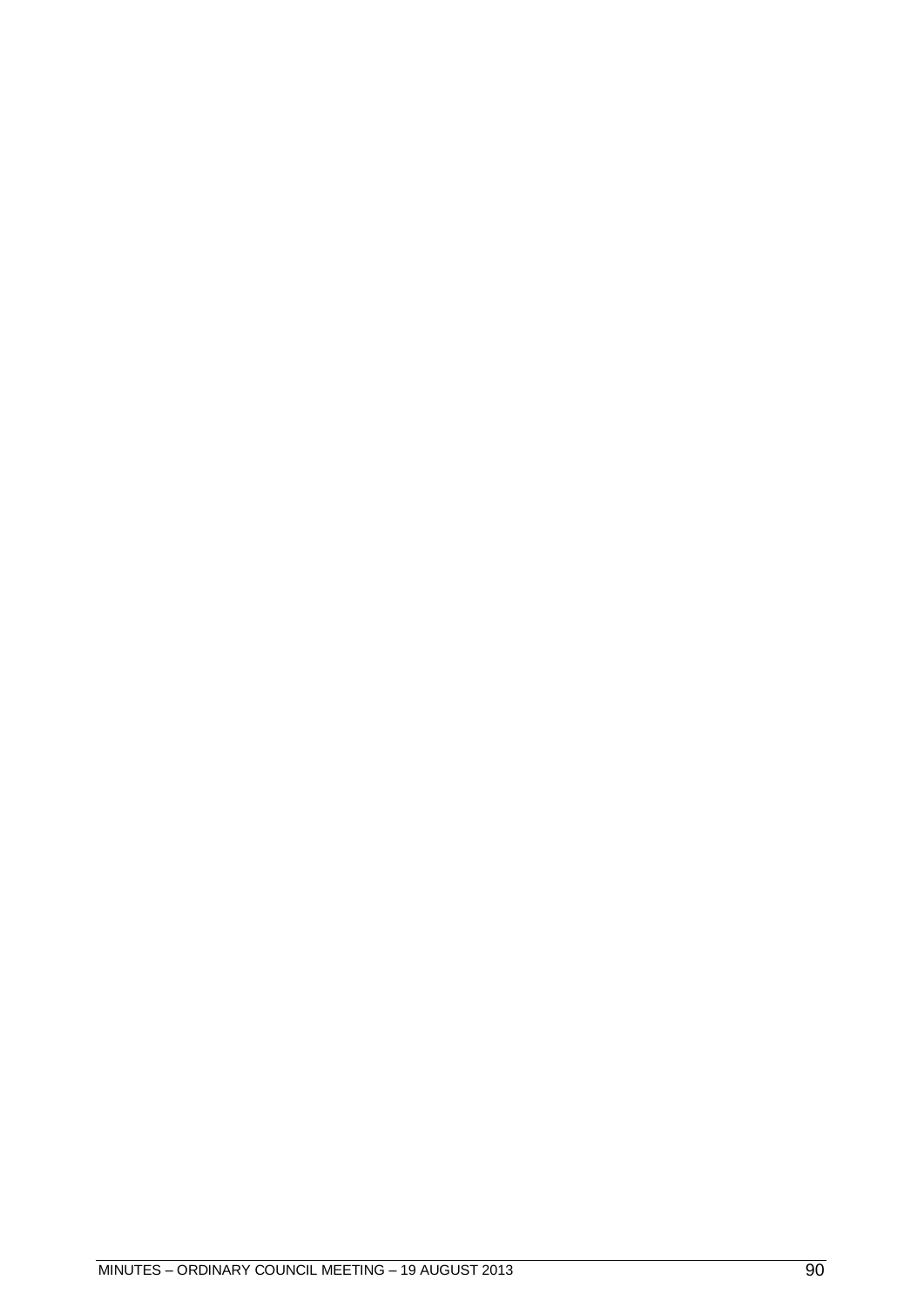# **9.6 Confidential Reports**

**9.6.1 Saints Diner – 87 Avon Terrace, York**

**RESOLUTION 170813**

Moved: Cr Scott Seconded: Cr Duperouzel

*"That Council:*

*Go "Into Committee" to consider the Confidential Report at 4.10pm."*

*CARRIED: 5/0*

**RESOLUTION 180813 Moved: Cr Scott Seconded: Cr Lawrance** *"That Council: RESOLVE to accept the advice from McLeods Barristers and Solicitors." CARRIED: 5/0* **RESOLUTION 190813** Moved: Cr Scott Seconded: Cr Smythe *"That Council:*

*Come "Out of Committee" at 4.16pm."*